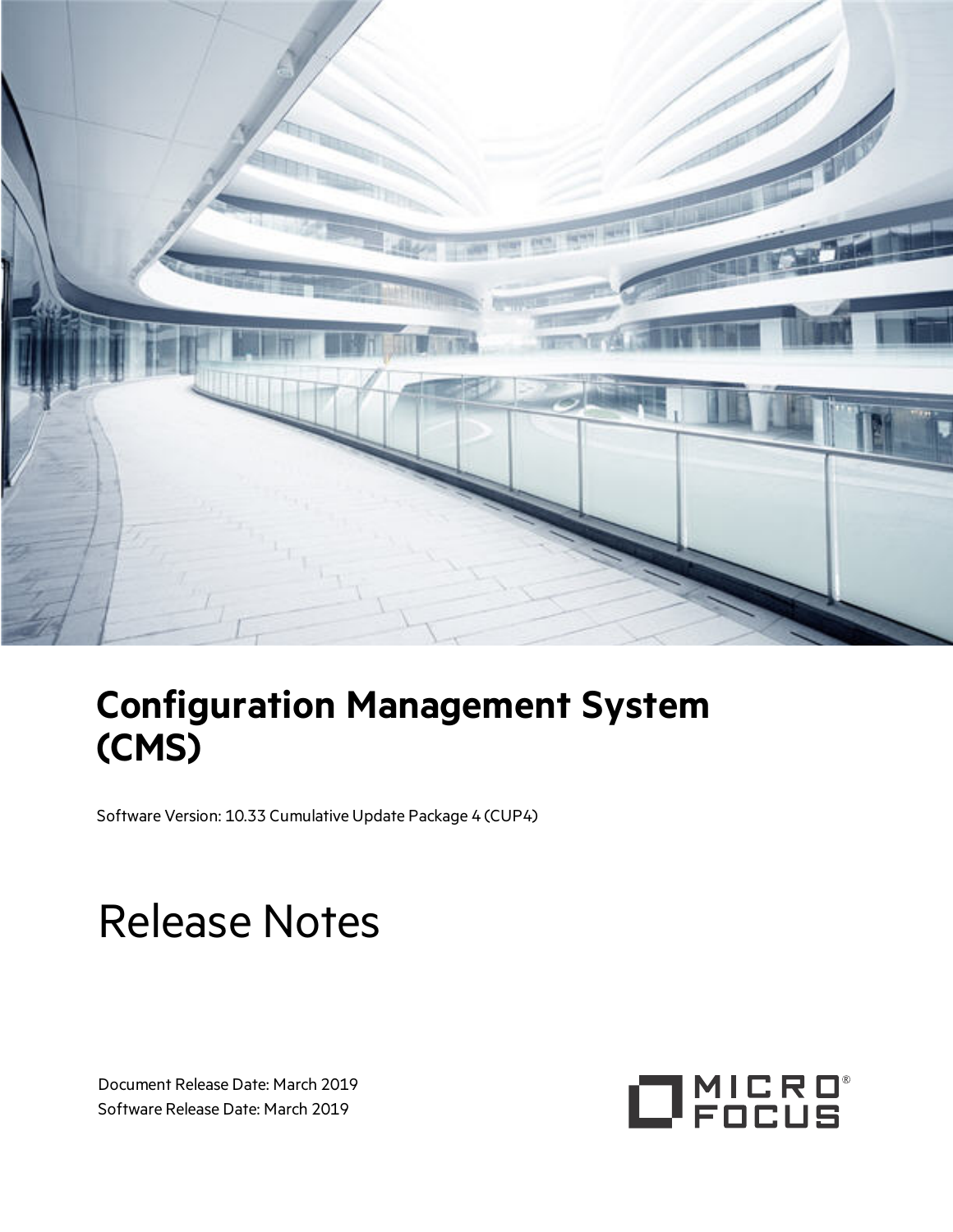### Legal Notices

#### Disclaimer

Certain versions of software and/or documents ("Material") accessible here may contain branding from Hewlett-Packard Company (now HP Inc.) and Hewlett Packard Enterprise Company. As of September 1, 2017, the Material is now offered by Micro Focus, a separately owned and operated company. Any reference to the HP and Hewlett Packard Enterprise/HPE marks is historical in nature, and the HP and Hewlett Packard Enterprise/HPE marks are the property of their respective owners.

#### Warranty

The only warranties for products and services of Micro Focus and its affiliates and licensors ("Micro Focus") are set forth in the express warranty statements accompanying such products and services. Nothing herein should be construed as constituting an additional warranty. Micro Focus shall not be liable for technical or editorial errors or omissions contained herein. The information contained herein is subject to change without notice.

### Restricted Rights Legend

Confidential computer software. Except as specifically indicated otherwise, a valid license from Micro Focus is required for possession, use or copying. Consistent with FAR 12.211 and 12.212, Commercial Computer Software, Computer Software Documentation, and Technical Data for Commercial Items are licensed to the U.S. Government under vendor's standard commercial license.

### Copyright Notice

© 2011 - 2019 Micro Focus or one of its affiliates.

### Trademark Notices

MICRO FOCUS and the Micro Focus logo, among others, are trademarks or registered trademarks of Micro Focus (IP) Limited or its subsidiaries in the United Kingdom, United States and other countries. All other marks are the property of their respective owners.

Adobe™ is a trademark of Adobe Systems Incorporated.

Microsoft® and Windows® are U.S. registered trademarks of Microsoft Corporation.

UNIX<sup>®</sup> is a registered trademark of The Open Group.

### Documentation Updates

To check for recent updates or to verify that you are using the most recent edition of a document, go to: [https://softwaresupport.softwaregrp.com.](https://softwaresupport.softwaregrp.com/)

This site requires that you register for a Micro Focus Passport and to sign in. To register for a Micro Focus Passport ID, click **Register for Micro Focus Passport** on the Micro Focus Support website at [https://softwaresupport.softwaregrp.com](https://softwaresupport.softwaregrp.com/).

You will also receive updated or new editions if you subscribe to the appropriate product support service. Contact your Micro Focus sales representative for details.

### **Support**

Visit the Micro Focus Support site at: [https://softwaresupport.softwaregrp.com](https://softwaresupport.softwaregrp.com/).

This website provides contact information and details about the products, services, and support that Micro Focus offers.

Micro Focus online support provides customer self-solve capabilities. It provides a fast and efficient way to access interactive technical support tools needed to manage your business. As a valued support customer, you can benefit by using the support website to:

- Search for knowledge documents of interest<br>• Submit and track support cases and enhancement requests<br>• Download software patches
- 
- Manage support contracts
- 
- <sup>l</sup> Look up Micro Focus support contacts <sup>l</sup> Review information about available services <sup>l</sup> Enter into discussions with other software customers <sup>l</sup> Research and register for software training
- 
- 

Most of the support areas require that you register as a Micro Focus Passport user and to sign in. Many also require a support contract. To register for a Micro Focus Passport ID, click **Register for Micro Focus Passport** on the Micro Focus Support website at [https://softwaresupport.softwaregrp.com](https://softwaresupport.softwaregrp.com/).

To find more information about access levels, go to: [https://softwaresupport.softwaregrp.com/web/softwaresupport/access-levels.](https://softwaresupport.softwaregrp.com/web/softwaresupport/access-levels)

**Integration Catalog** accesses the Micro Focus Integration Catalog website. This site enables you to explore Micro Focus Product Solutions to meet your business needs, includes a full list of Integrations between Micro Focus Products, as well as a listing of ITIL Processes. The URL for this website is [https://softwaresupport.softwaregrp.com/km/KM01702731.](https://softwaresupport.softwaregrp.com/km/KM01702731)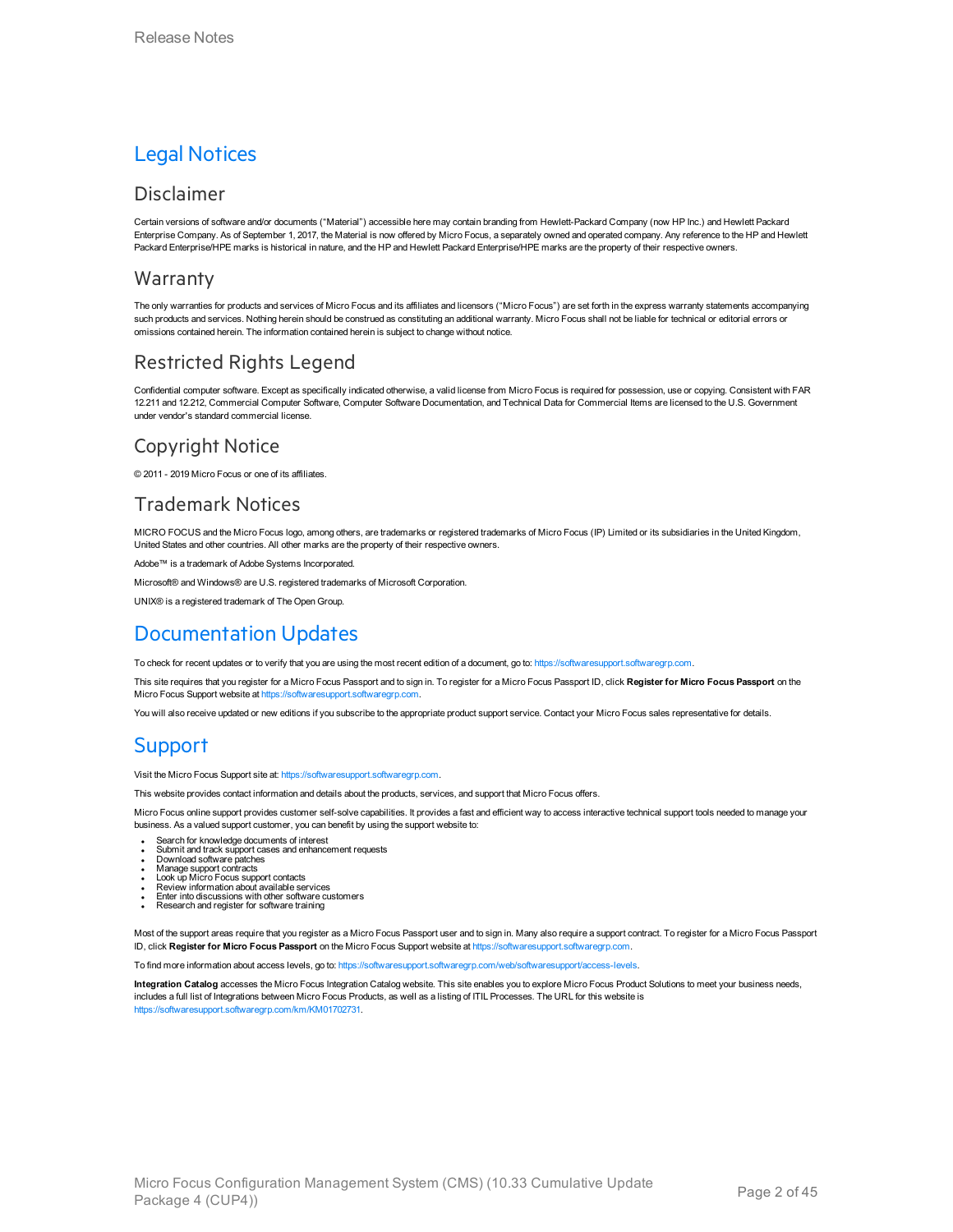## **Contents**

| Universal CMDB 10.33 CUP4 Manual Data Flow Probe Installation 10     |    |
|----------------------------------------------------------------------|----|
|                                                                      |    |
|                                                                      |    |
|                                                                      |    |
|                                                                      |    |
|                                                                      |    |
|                                                                      |    |
|                                                                      |    |
|                                                                      |    |
|                                                                      |    |
|                                                                      |    |
|                                                                      |    |
|                                                                      |    |
|                                                                      |    |
|                                                                      |    |
|                                                                      | 39 |
| User Lockout Mechanism for the Server Status page, JMX Console, and  |    |
|                                                                      |    |
| How to Create and Enable a Custom Login and Logout Splash Screen .41 |    |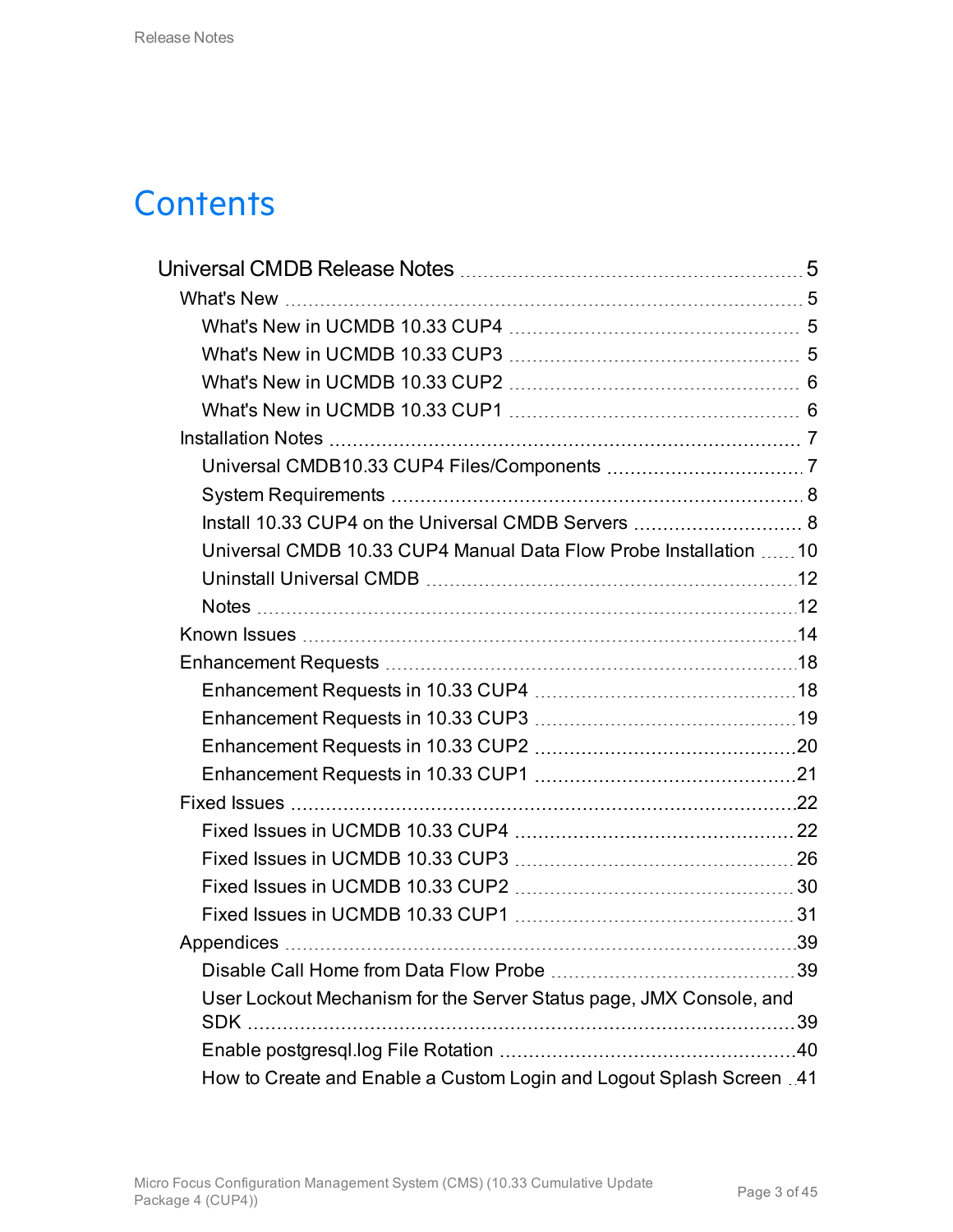| How to Configure Global ID Attribute Update on Non-Global ID |  |
|--------------------------------------------------------------|--|
|                                                              |  |
|                                                              |  |
|                                                              |  |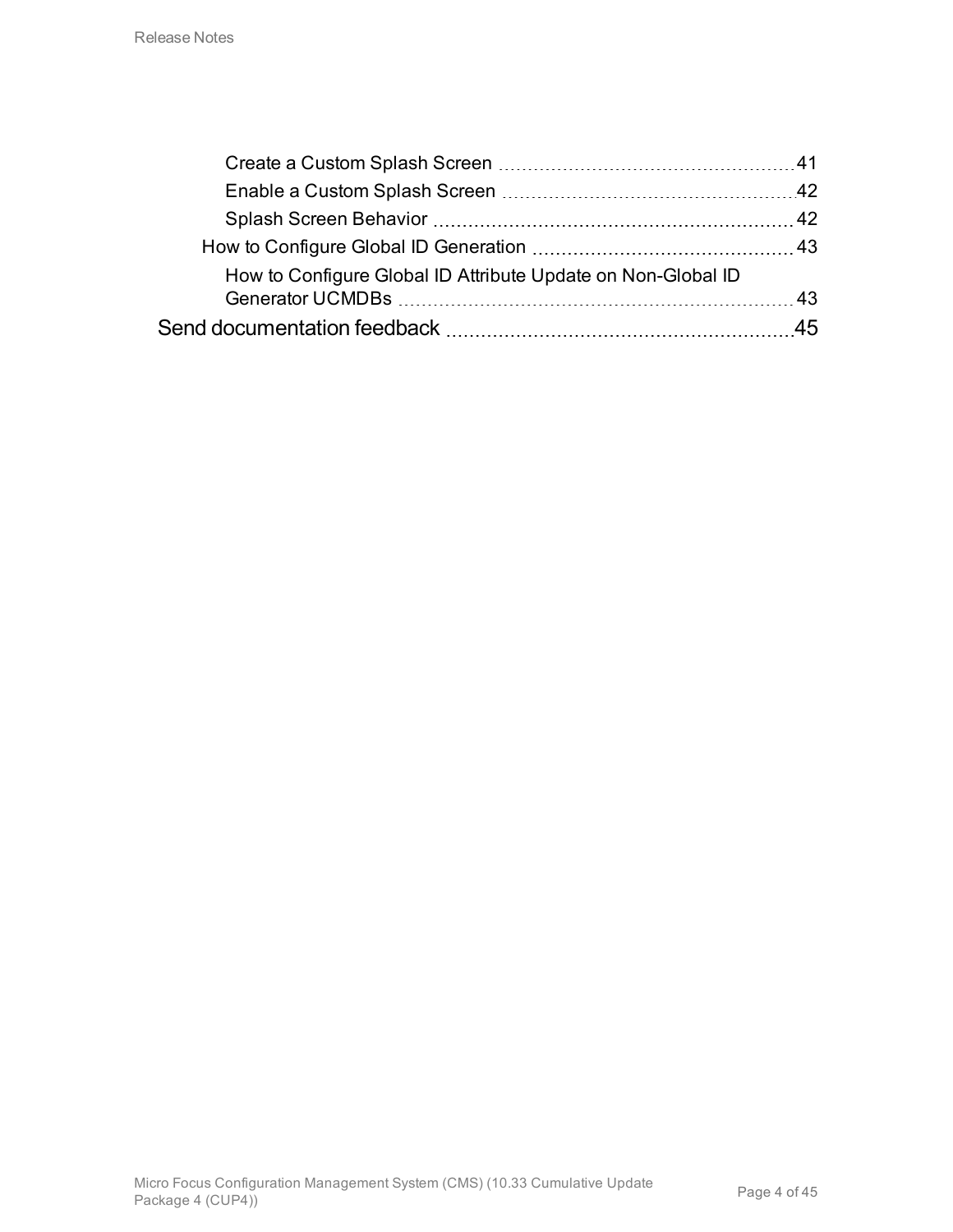## <span id="page-4-0"></span>Universal CMDB Release Notes

Keep your system up to date with the most recent cumulative update package (CUP) for UCMDB 10.33. This package contains all of the UCMDB 10.33 hotfixes that have been released since the initial release of UCMDB 10.33.

**Note:** Version 10.33 CUP4 of UCMDB does not include a new release for UCMDB Configuration Manager (CM). You can use CM version 10.23 in tandem with UCMDB 10.33 CUP4.

## <span id="page-4-2"></span><span id="page-4-1"></span>What's New

### What's New in UCMDB 10.33 CUP4

UCMDB 10.33 CUP4 contains the following new features and changes:

- Added possibility to enable or disable global ID attribute update on UCMDB servers configured as non-global ID generator. For details, see "How to Configure Global ID [Generation"](#page-42-0).
- Modified the order of the changes sent by the UCMDB-UCMDB push engine to be the following and made it the default behavior now:
	- a. Removed Topology
	- b. Added Topology
	- c. Updated Topology
- Enhanced the reconciliation error message logging for "[ErrorCode [63001] Reconciliation DataIn - Not enough reconciliation data" by adding a log message at the end of the stack trace in case the CI is ignored because it contains attributes excluded from identification.

### <span id="page-4-3"></span>What's New in UCMDB 10.33 CUP3

UCMDB 10.33 CUP3 contains the following new feature and change: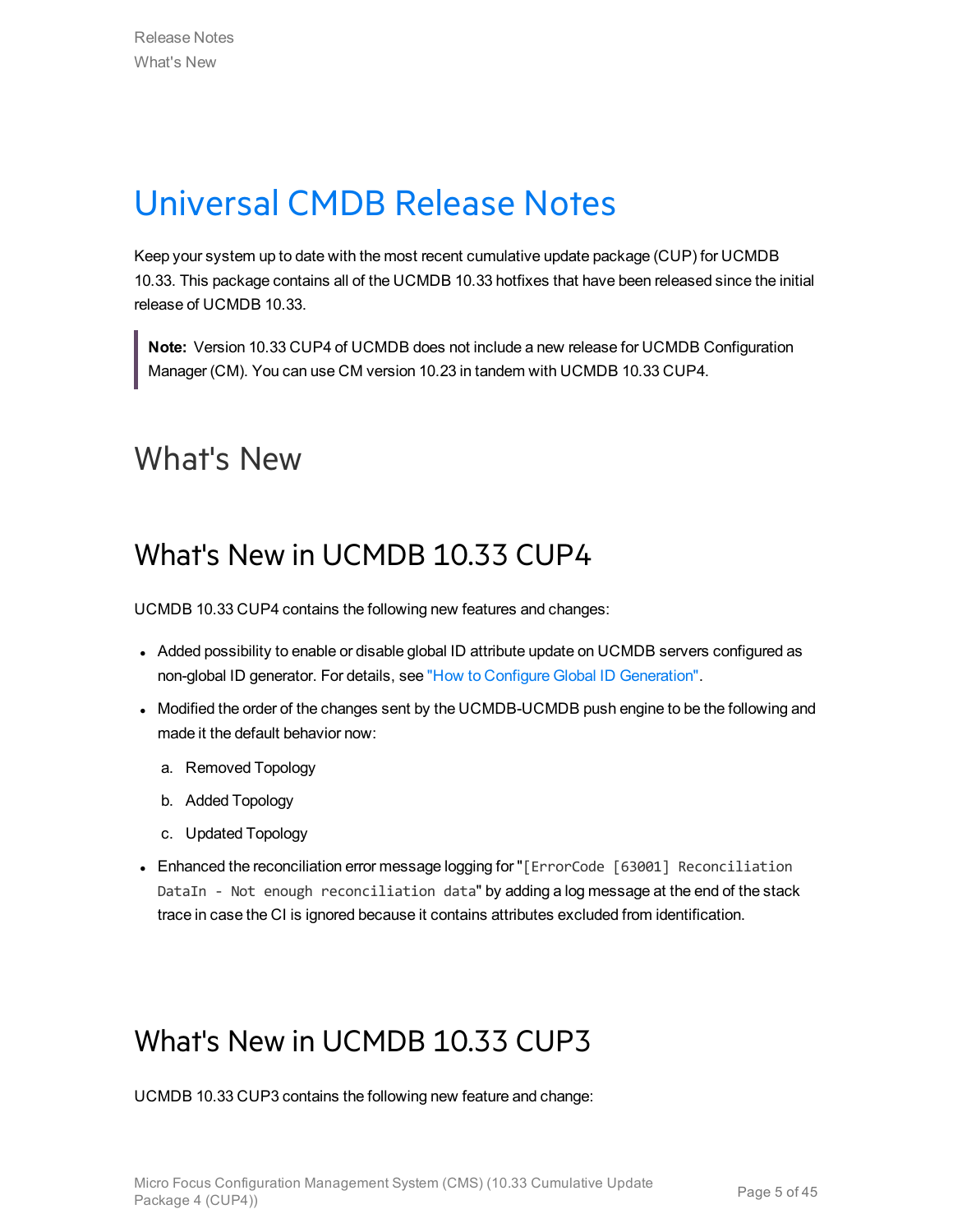Added support for integrating Universal Discovery with a new BDNA Normalize version

To enable the support for integrating Universal Discovery with a new BDNA Normalize version, do the following:

- 1. On the probe server machine, go to the **<DataFlowProbe>\conf** folder, and open the **enricher.properites** file using a text editor.
- 2. Add and configure the following line:

cfgDirSymLinkTarget=<dir of symlink target>

- 3. Save the file.
- 4. Restart the probe.

## <span id="page-5-0"></span>What's New in UCMDB 10.33 CUP2

UCMDB 10.33 CUP2 contains the following new feature and change:

Added the capability to create a custom login splash screen. When this capability is enabled, the splash screen is displayed before users log in to the following UCMDB components: CMS UI, UCMDB UI, and JMX Console. For details, see "How to Create and Enable a [Custom](#page-40-0) Login and Logout Splash [Screen"](#page-40-0) on page 41.

## <span id="page-5-1"></span>What's New in UCMDB 10.33 CUP1

UCMDB 10.33 CUP1 contains the following new features and changes:

#### <sup>l</sup> **Added support for root context in REST APIs**

The following property is added to the **rest\_api.properties** file:

#root context of ucmdb server, just in case it is set root\_context=/ucmdb/root\_context

When configuring the root context property, if the URL is as follows: **https://localhost:8443/root\_context/example**, then the root\_context properly value is **root\_ context/example**.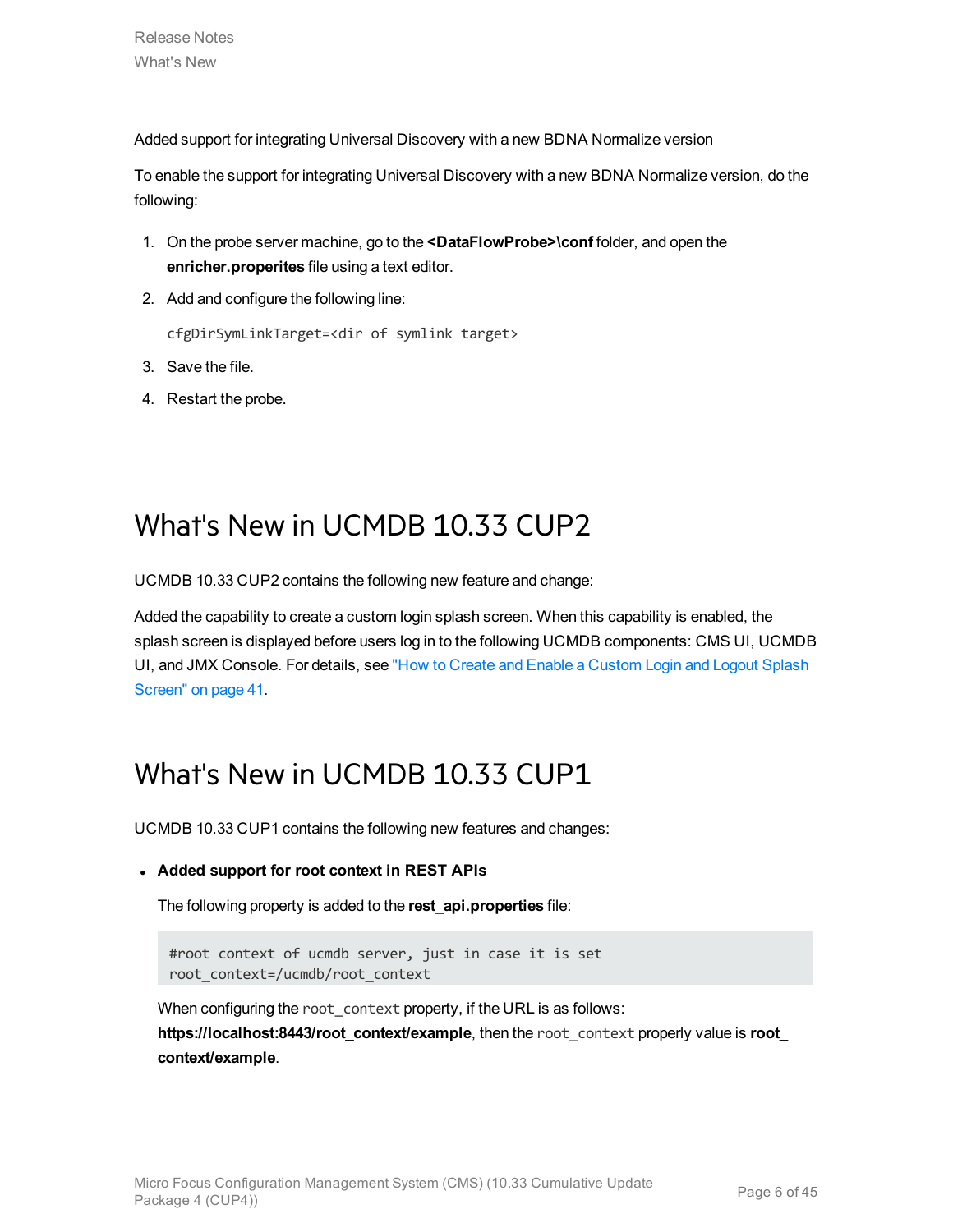For details about REST API configuration, see "Rest API [Configuration".](https://docs.microfocus.com/itom/Universal_CMDB:11.0/REST_API/REST_API_Deploy_Configure)

- Filled the data center name for ESX server that belongs to a cluster in the Oracle LMS VMware report. For more information, see UCMDB Discovery and [Integrations](https://docs.microfocus.com/itom/Universal_Discovery_Content_Pack:26/Home) Content Pack 26 Online [Help.](https://docs.microfocus.com/itom/Universal_Discovery_Content_Pack:26/Home)
- Added a method to disable the Call Home feature in Data Flow Probe. This frees port 80, making the port available for other purposes. For more information, see ["Disable](#page-38-1) Call Home from Data Flow [Probe"](#page-38-1)
- **.** Added the **resetObjectForSameCmdbIDOsh** parameter.

| <b>Parameter Name</b>       | <b>Description</b>                                                                                                                                                                                                                                                       | <b>Type</b> | Value             |
|-----------------------------|--------------------------------------------------------------------------------------------------------------------------------------------------------------------------------------------------------------------------------------------------------------------------|-------------|-------------------|
| resetObjectForSameCmdbIDOsh | When you import vector XML file by<br>using a custom Jython job, if there are<br>multiple CI objects having the same<br>ID with different memory locations,<br>setting<br>resetObjectForSameCmdbIDOsh to<br>true enables merging these CI objects<br>into one CI object. | boolean     | Default:<br>false |
|                             | Note: Not present in the<br>DataFlowProbe.properties file<br>by default. You need to manually<br>add it into the file when<br>necessary.                                                                                                                                 |             |                   |

- **.** You can now enable log rotation for the **postgresql.log** file on Data Flow Probes. For more information, see "Enable [postgresql.log](#page-39-0) File Rotation".
- The user lockout mechanism for the Server Status page, JMX Console, and SDK is updated. For more information, see "User Lockout [Mechanism](#page-38-2) for the Server Status page, JMX Console, and [SDK"](#page-38-2).

## <span id="page-6-1"></span><span id="page-6-0"></span>Installation Notes

## Universal CMDB10.33 CUP4 Files/Components

Micro Focus UCMDB 10.33 CUP4 is packaged in one .zip file.

**UCMDB\_00219.zip** (for Windows) includes the following files and components: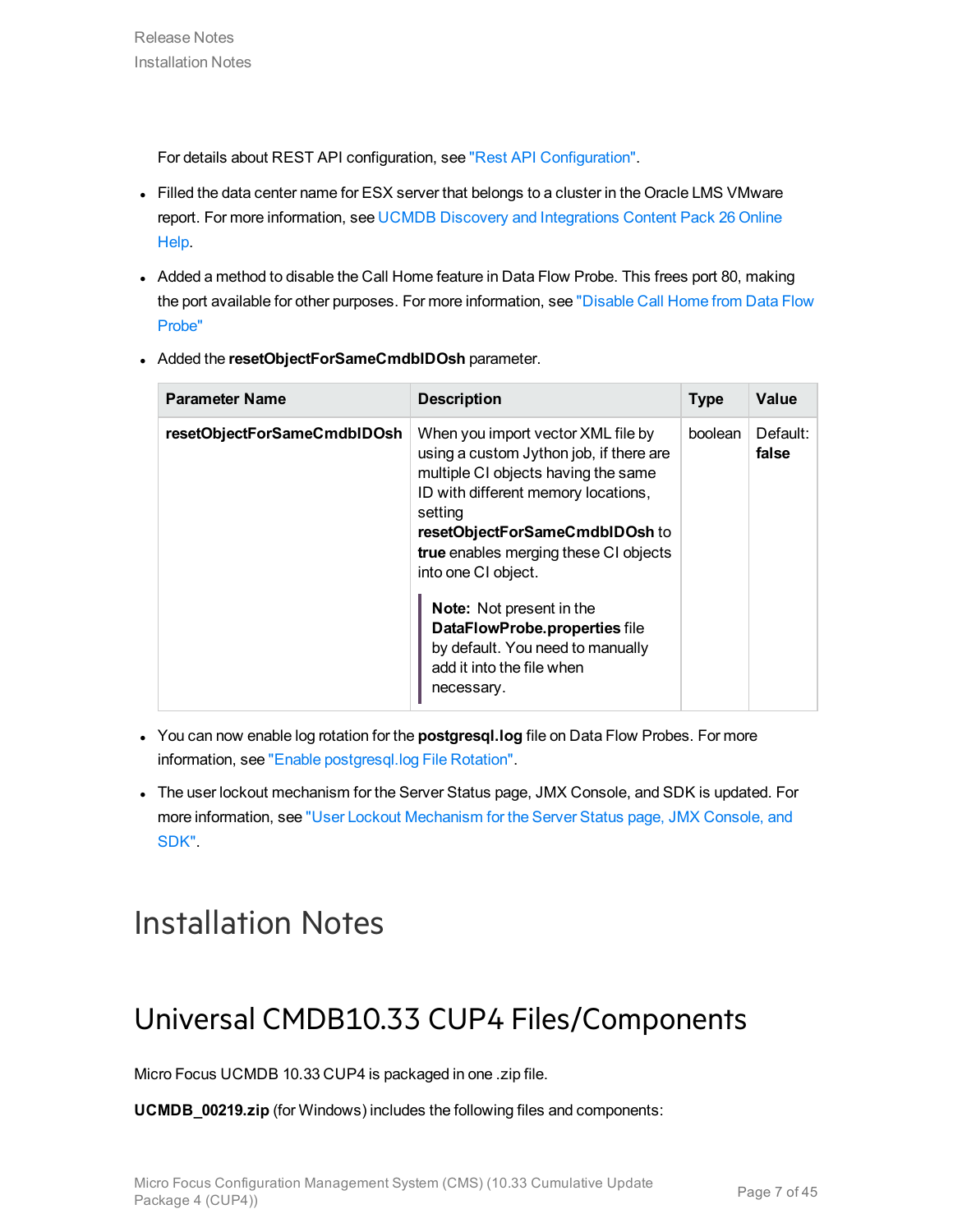- **.** UCMDB\_Server\_Patch\_10.33.xxx.exe. The installation of the version 10.33 CUP4 UCMDB Server and Data Flow Probe for Windows.
- <sup>l</sup> **Read\_Me\_10.33\_CUP.txt**

**UCMDB\_00220.zip** (for Linux) includes the following files and components:

- **UCMDB\_Server\_Patch\_10.33.xxx.bin**. The installation of the version 10.33 CUP4 UCMDB Server and Data Flow Probe for the Linux platform.
- <span id="page-7-0"></span><sup>l</sup> **Read\_Me\_10.33\_CUP.txt**

## System Requirements

For a list of system requirements, see the **UCMDB Support Matrix** PDF file. Check the previous Release Notes for any additions or changes to the matrix.

#### **Note:**

- If you are using an Oracle version that is prior to 10.2.0.5, you must apply the Oracle patch that fixes Oracle defect # 5866410. For details, go to the Oracle website and find the information regarding this defect number.
- <span id="page-7-1"></span>UCMDB version 10.33 CUP4 does not support FIPS mode.

## Install 10.33 CUP4 on the Universal CMDB Servers

CUP Installation for Universal CMDB is performed through an automated procedure using the installation wizard.

You can still install the Data Flow Probes separately by upgrading the Data Flow Probes using the UCMDB user interface. For details, see ["Installation](#page-6-0) Notes" on the previous page.

<span id="page-7-2"></span>**Note:** UCMDB 10.33 CUP4 can be installed only on top of Universal CMDB version 10.33.

#### Pre-requisites- UCMDB Server and Data Flow Probes

1. Extract **UCMDB\_00219.zip** (for Windows) or **UCMDB\_00220.zip** (for Linux) to a temporary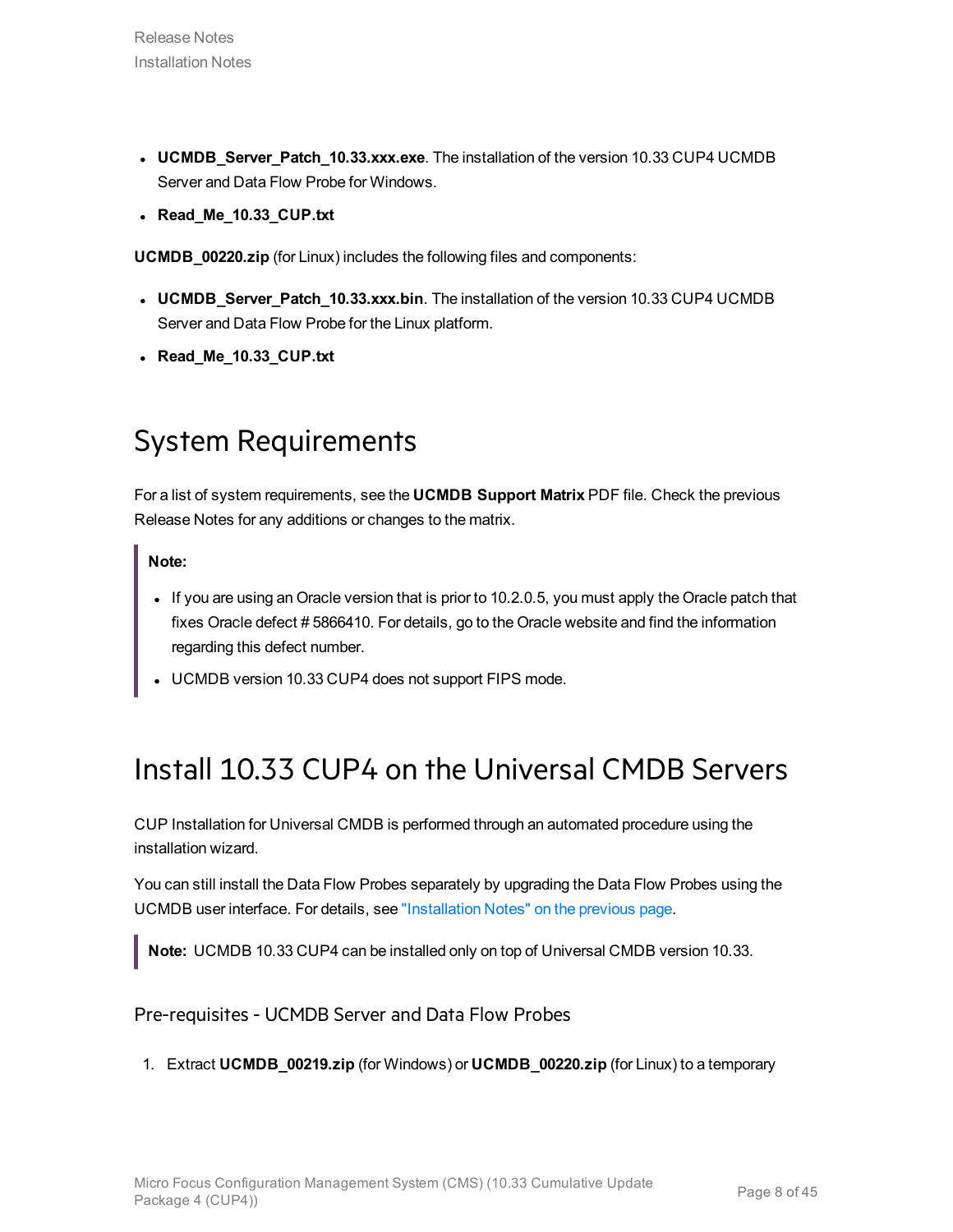directory.

2. Stop the Universal CMDB 10.33 server and the Universal CMDB Integration Service (if running) before starting the 10.33 CUP4 installation.

**Note:** If you have a High Availability configuration, the CUP must be installed on all the servers in the cluster, and prior to installation, you must stop all the servers in the cluster.

- 3. If you have received private patches for the Data Flow Probe, you must delete them before performing the upgrade. These steps for deleting a private patch must be followed whether you are upgrading the probes during the installation wizard, or if you upgrading the probes using the UCMDB user interface after installation is complete.
	- a. Stop the Data Flow Probe.
	- b. Delete all private patches that were installed on the system prior to this CUP by deleting the following directory:

#### **\hp\UCMDB\DataFlowProbe\classes directory**

- c. Start up the version 10.33 Data Flow Probe.
- 4. (Oracle LMS only) If you have deployed Oracle LMS 1.31.1 and the **UCMDB10.33\_Patch\_ OracleLMS1.31.zip** patch on top of UCMDB 10.33, you must remove the files deployed from **UCMDB10.33\_Patch\_OracleLMS1.31.zip** before you install UCMDB 10.33 CUP4.

### CUP Installation

- 1. Double-click the file **UCMDB\_Server\_Patch\_10.33.xxx.exe** (for Windows) or **sh UCMDB\_ Server\_Patch\_10.33.xxx.bin** (for Linux) to open the Universal CMDB Server CUP Installation Wizard.
- 2. While running the wizard:
	- $\circ$  In the Choose Install Folder screen, select the installation directory in which UCMDB is already installed.
	- $\circ$  For UCMDB, in the Install Data Flow Probe CUP screen, select the following option:
		- <sup>l</sup> **Automatically update Data Flow Probe with the new CUP version** to automatically update during this installation all the Data Flow Probes reporting to this UCMDB.
		- <sup>l</sup> **Update the Data Flow Probe manually** to update the Data Flow Probes reporting to this UCMDB using the UCMDB user interface after completing the installation of this CUP on the UCMDB server. For details, see ["Universal](#page-9-0) CMDB 10.33 CUP4 Manual Data Flow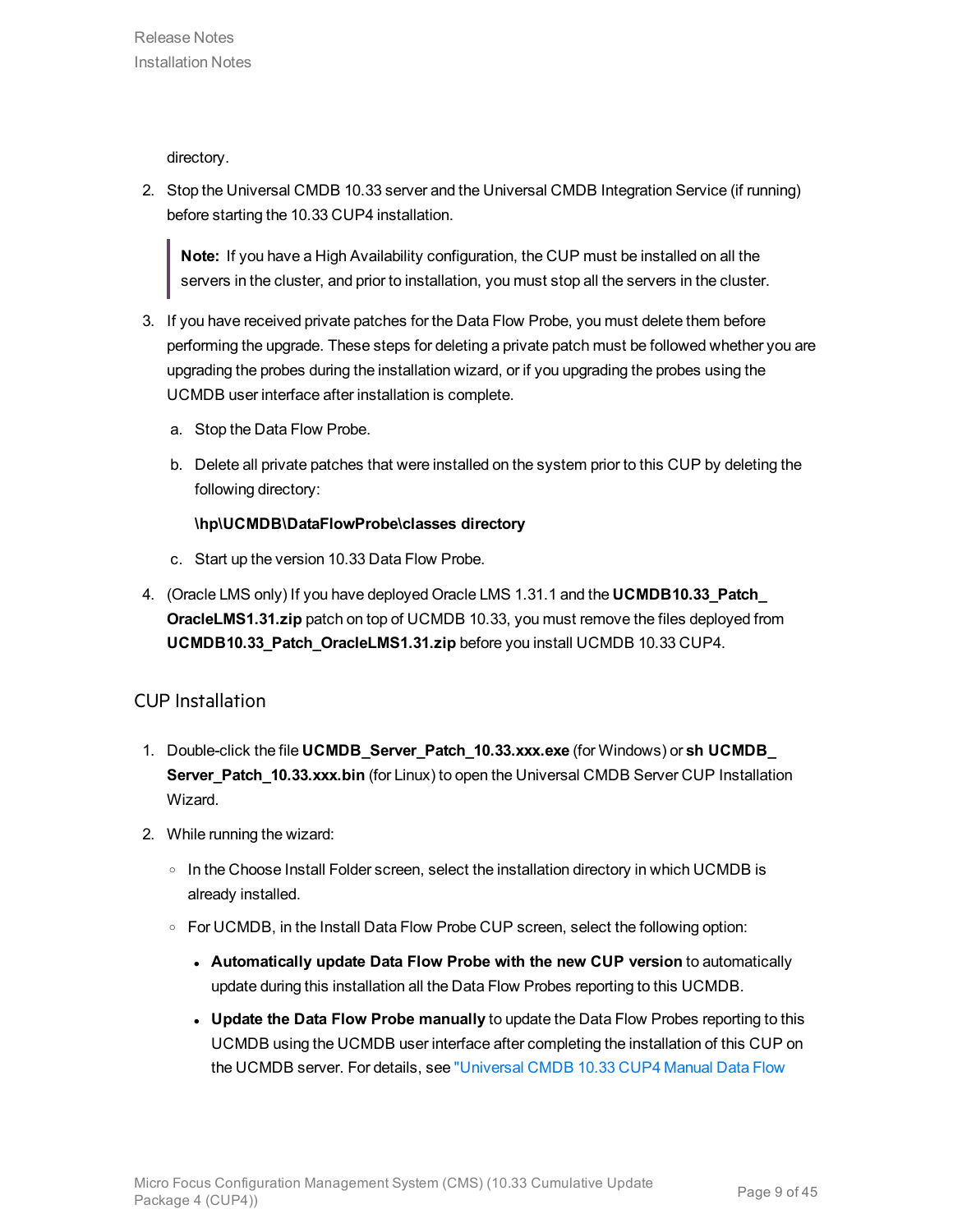Probe [Installation"](#page-9-0) on the next page.

- In the Required Actions screen, follow the instruction to ensure that the server is down.
- 3. (Windows only) When the installation wizard for UCMDB is almost complete, the Remove folder access privilege page opens, asking you whether you want to remove the **Users** group access privilege from the *<UCMDBServer\_InstallDir>* folder.

Select **Yes**, the installer removes the **Users** group access privilege from the *<UCMDBServer\_ InstallDir>* folder automatically.

Select **No** to remain the same.

**Note:** You can remove the **Users** group access privilege from the *<UCMDBServer\_* **InstallDir>** folder manually later. Below is a command sample for your reference:

CACLS commands 'cacls <user\_install\_dir> /T /E /R Users'

4. (CyberArk integration only) Check if new hash value is the same as the one you configured in the CyberArk server. If different, re-generate the hash value using the following command:

```
java -Xms500m -Xmx1200m -jar  JavaAIMGetAppInfo.jar GetHash
/AppExecutablesPattern="C:\UCMDB\DataFlowProbe\lib"
/ClassPath="C:\UCMDB\DataFlowProbe\lib;C:\UCMDB\DataFlowProbe\jython" 
/OnlyExecutablesWithAIMAnnotation=yes /LogFileDirectory="c:\temp"
```
And then fill the newly generated hash value into the CyberArk server.

5. Manually restore the cacert file from the **<UCMDBServer>\UninstallerCUP\backup\_Universal CMDB Server\upgrade\_backup\jre\lib\security** folder.

<span id="page-9-0"></span>**Caution:** Apart from the out-of-the-box (OOTB) files, DO NOT ADD any additional resources into the **<***UCMDB\_Server\_Home***>\deploy** directory. Because UCMDB will try to deploy every file from this location, which may cause the **ucmdb-browser.war** file not deployed completely, and as a result the UCMDB Browser will fail to start.

# Universal CMDB 10.33 CUP4 Manual Data Flow Probe Installation

**Linux:** Always required.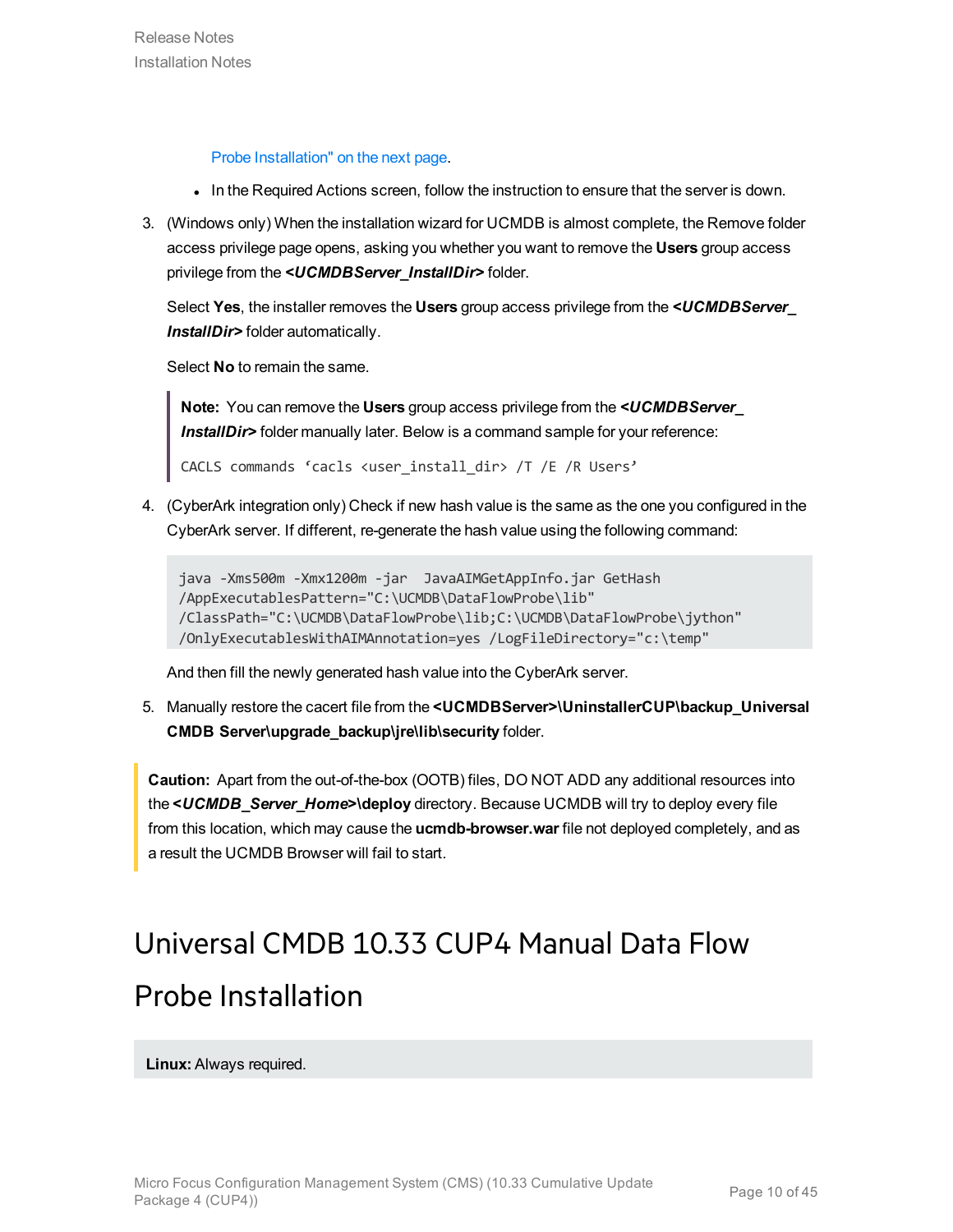**Windows:** Applicable only when **Update the Data Flow Probes manually** is selected in the CUP installation wizard.

To install the Data Flow Probe CUP upgrade using the UCMDB user interface, follow these steps.

**Note:**

- All Data Flow Probes that are associated with the UCMDB are upgraded.
- For probes of version 10.22 or earlier, you might need to check the size of the **<DataFlowProbe>\pgsql\data** folder. During the upgrade, the system would require double size to perform copying of the folder and data conversion. Therefore, make sure you have sufficient free disk space available for probe upgrade.
- 1. If you have received private patches for the Data Flow Probe, perform the steps in the section ["Pre-requisites](#page-7-2) - UCMDB Server and Data Flow Probes" on page 8.
- 2. In UCMDB, go to **Data Flow Management > Data Flow Probe Setup**, and click **Deploy Probe Upgrade**.
- 3. In the Deploy Probe Upgrade dialog box, navigate to the **<SERVER\_HOME>\content\probe\_ patch\probe-patch-10.33.CUP4-windows/linux.zip** and click **OK**.
- 4. (Windows only) Remove the **Users** group access privilege from the *<DataFlowProbe\_* **InstallDir>** folder manually if you have not done it before.

Below is a command sample for your reference:

CACLS commands 'cacls <user install dir> /T /E /R Users'

- 5. **Linux only:**
	- a. Stop the Data Flow Probe.
	- b. Extract the upgrade package by running the following file:

#### **/opt/hp/UCMDB/DataFlowProbe/tools/upgrade/extractUpgradePackage.sh**

- c. Restart the Data Flow Probe.
- 6. (CyberArk integration only) Check if the new hash value is the same as the one you configured in the CyberArk server. If different, re-generate the hash value using the following command:

```
java -Xms500m -Xmx1200m -jar JavaAIMGetAppInfo.jar GetHash
/AppExecutablesPattern="C:\hp\UCMDB\DataFlowProbe\lib"
/OnlyExecutablesWithAIMAnnotation=yes /LogFileDirectory="c:\temp"
```
And then fill the newly generated hash value in the CyberArk server.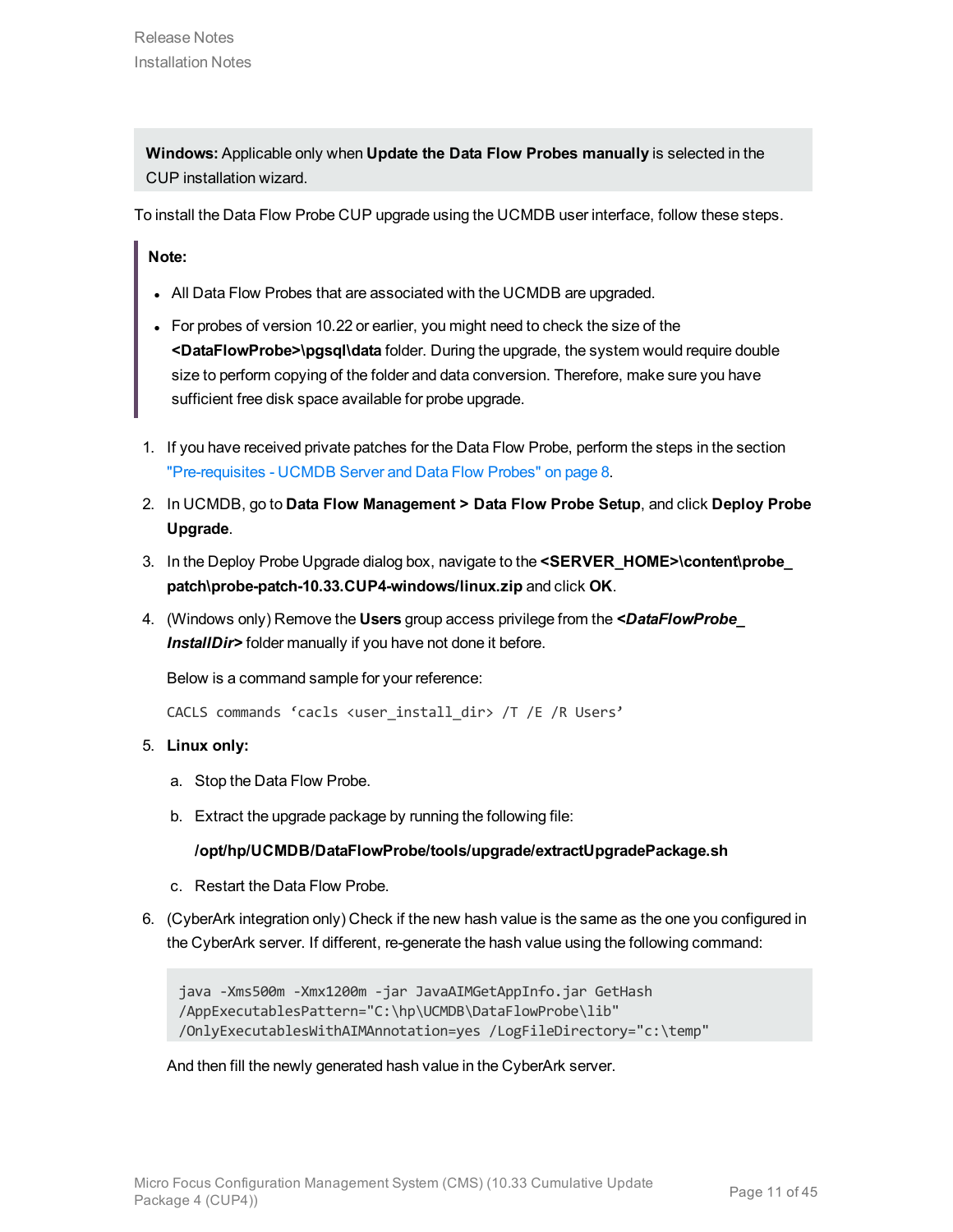## <span id="page-11-0"></span>Uninstall Universal CMDB

When performing the uninstall procedure, this procedure must be performed for both the UCMDB Server and the Data Flow probes.

- 1. Stop the Universal CMDB servers, and all running Data Flow Probes before uninstalling the version CUP.
- 2. For UCMDB:
	- <sup>o</sup> Windows: Go to **<CMDB installation folder>\UninstallerCup** and double-click **Uninstall HP Universal CMDB Server**. After the CUP is successfully uninstalled, go to **<CMDB installation folder>\runtime** and delete the **jsp** and **jetty-cache** folders.
	- <sup>o</sup> Linux: Go to **<CMDB installation folder>/UninstallerCup** and run **Uninstall HP Universal CMDB Server**. After the CUP is successfully uninstalled, go to **<CMDB installation folder>/runtime** and delete the **jsp** and **jetty-cache** folders.
- 3. Uninstall all existing Probes as follows:
	- a. **Start > All Programs > HP UCMDB > Uninstall Data Flow Probe**.
	- b. Start the server.
	- c. Undeploy the **probeUpdate** package.
- 4. Reinstall the Probes with the same configuration, that is, use the same Probe IDs, domain names, and server names as for the previous Probe installations. Remember that the Probe ID is case sensitive.

**Note:** After performing an upgrade and installing the new Data Flow Probe, all the Discovery jobs that were active before the upgrade are automatically run.

### <span id="page-11-1"></span>**Notes**

- When upgrading the Data Flow Probe:
	- $\circ$  In a multi-customer environment, if the Data Flow Probe is not automatically upgraded to the latest CUP version, use the manual upgrade procedure to upgrade the Probe manually. For details on the manual upgrade procedure, see "How to Deploy a Data Flow Probe CUP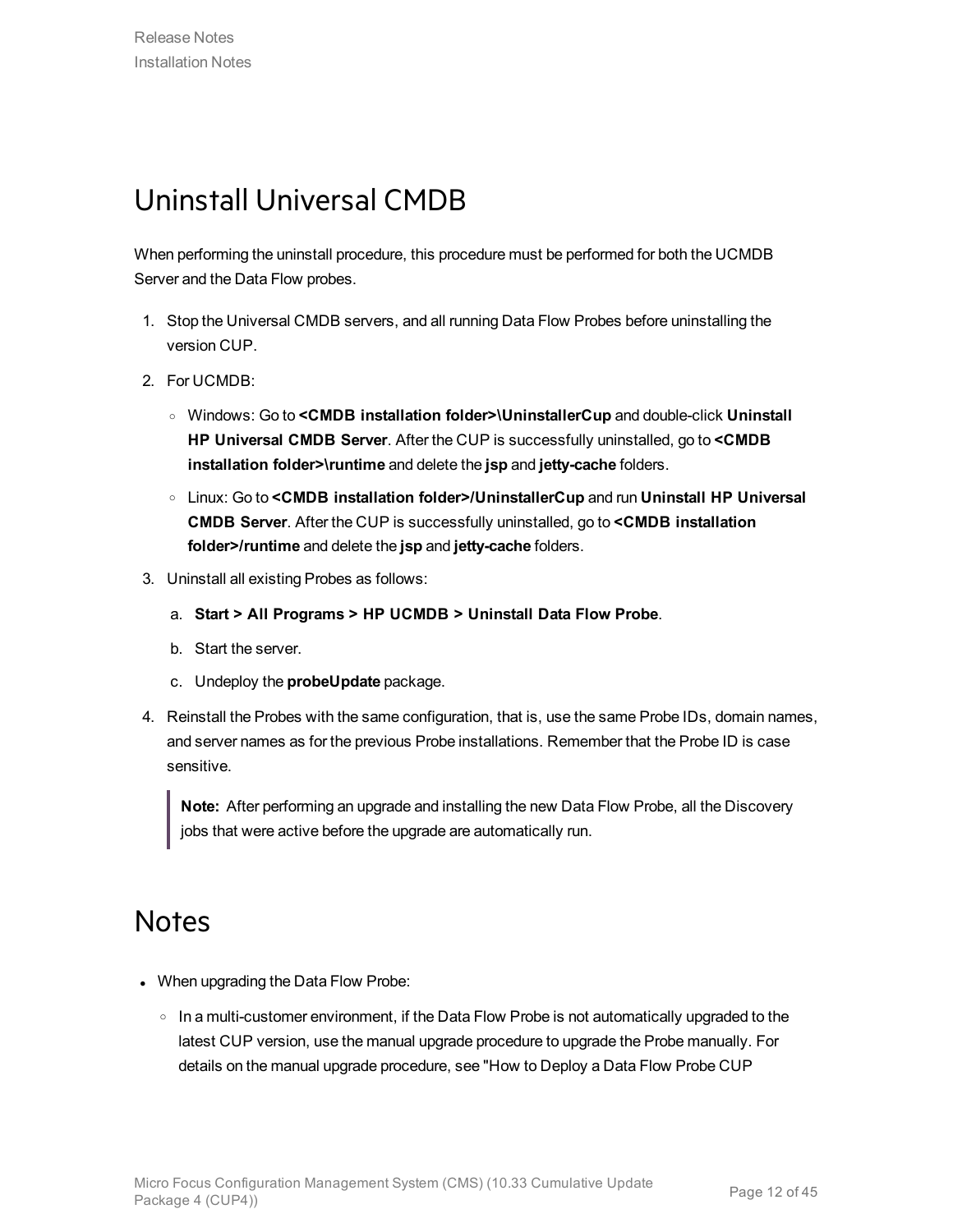Manually" in the *Data Flow Management section of the UCMDB Help*.

- o The automatic upgrade is not available for Data Flow Probes running on Linux. Use the manual upgrade procedure to upgrade the Probe manually.
- o The Data Flow Probe upgrade is only available for upgrades for minor-minor releases or upgrades between CUP releases. When performing an upgrade to a major or minor release, you must reinstall the Probe.
- <sup>l</sup> If you encounter an error when installing the CUP under Linux on the **/tmp** directory because the **/tmp** directory is configured not to run executables, set the IATEMPDIR environment variable to a location with sufficient permissions and disk space. The IATEMPDIR variable is recognized by InstallAnywhere.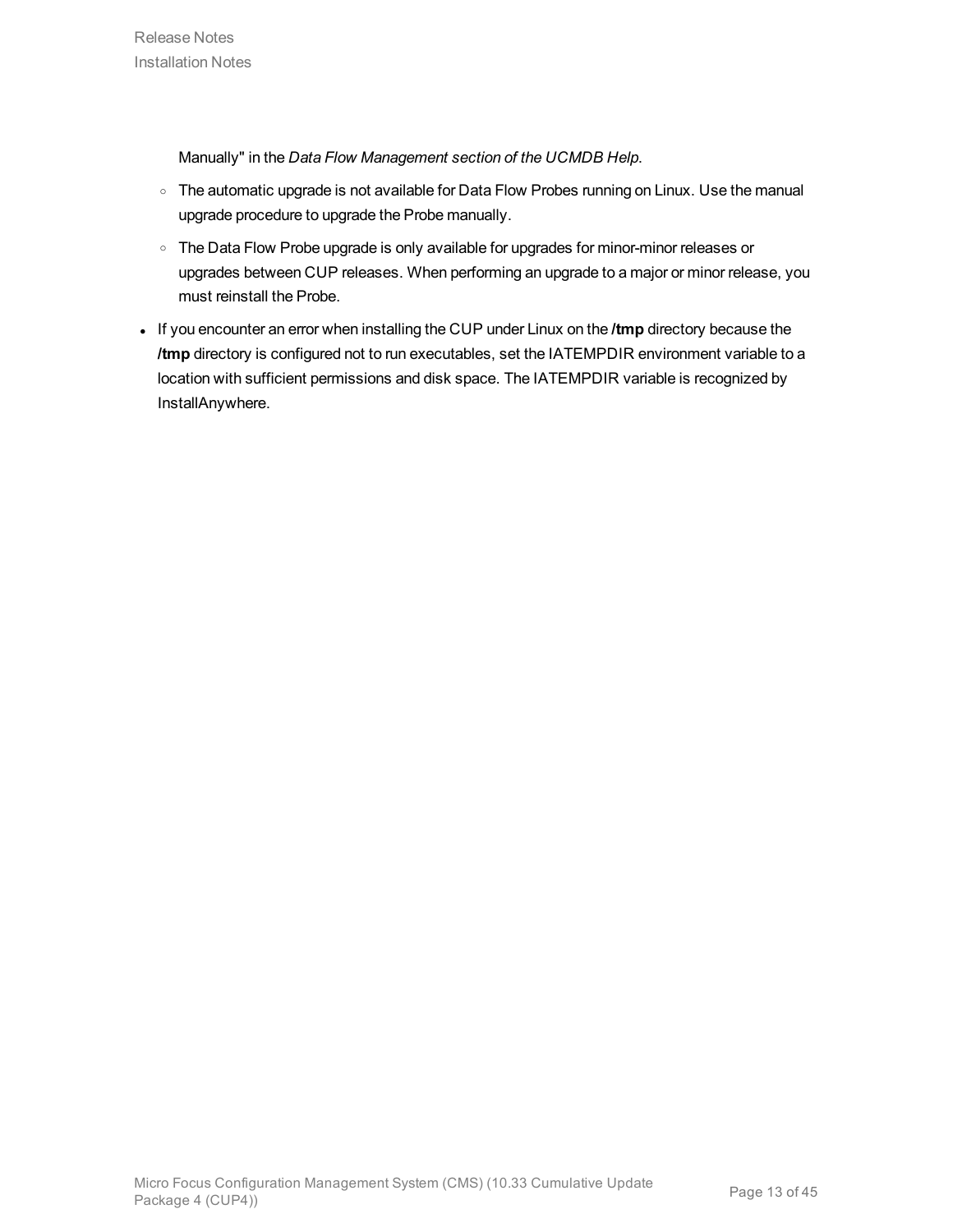## <span id="page-13-0"></span>Known Issues

The following problems and limitations are known to exist in CMS 10.33 CUP2 (or later software, as indicated). The problems are categorized by the affected product area. If a problem has an assigned internal tracking number, that tracking number is provided (in parentheses) at the end of the problem descriptions.

- **[Configuration](#page-13-1) Manager**
- [Universal](#page-14-0) CMDB General
- <span id="page-13-1"></span>**.** Universal [Discovery](#page-16-0)

### Configuration Manager

**PROBLEM:** The authentication of sysadmin and Integration users fails from CM towards the server when you use an earlier version of CM with UCMDB 10.33 CUP1.

**Workaround:** To work around this issue, follow these steps:

- 1. Stop CM.
- 2. Back up the following files:
	- <sup>o</sup> CM\_<*version number*>/servers/server-0/webapps/cnc/WEB-INF/lib/api-integration-<*version number*>-<*build number*>.jar
	- <sup>o</sup> CM\_<*version number*>/lib/api-integration-<*version number*>-<*build number*>.jar
- 3. Copy the UCMDBServer\lib\api-integration.jar file to the two locations in step 2, and then rename it to the name of the file that you backed up. For example, you rename "UCMDBServer\lib\apiintegration.jar" as "api-integration-10.23-20160201.115731-51.jar".
- 4. Back up the following files:
	- <sup>o</sup> CM\_<*version number*>/servers/server-0/webapps/cnc/WEB-INF/lib/api-interfaces-<*version number*>-<*build number*>.jar
	- <sup>o</sup> CM\_<*version number*>/lib/api-interfaces-<*version number*>-<*build number*>.jar
- 5. Copy the UCMDBServer\lib\api-interfaces.jar file to the two locations in step 4, and then rename it to the name of the file that you backed up. For example, you rename "UCMDBServer\lib\apiinterfaces.jar" as "api-interfaces-10.23-20160201.115731-51.jar".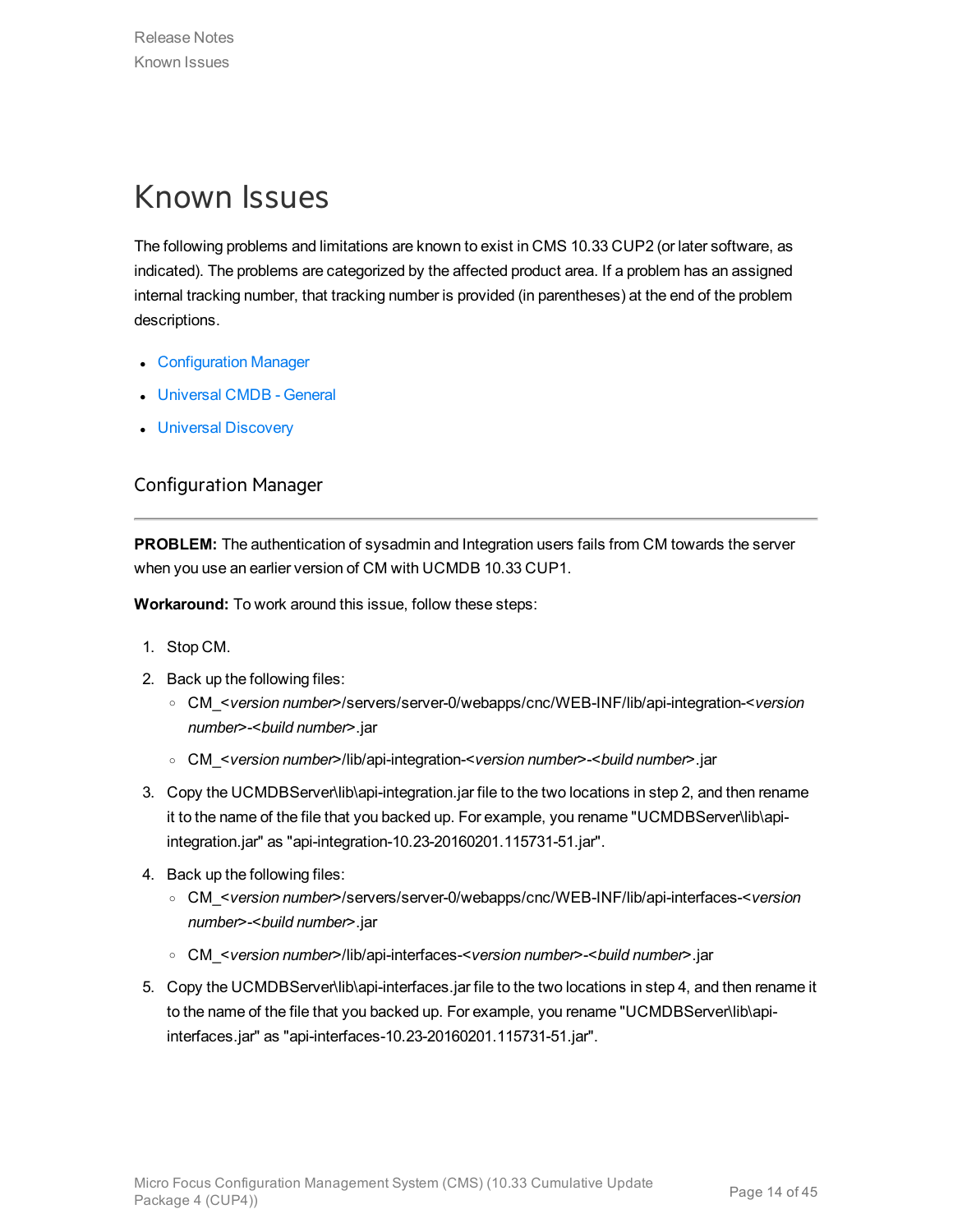- 6. Back up the following files:
	- <sup>o</sup> CM\_<*version number*>/servers/server-0/webapps/cnc/WEB-INF/lib/api-internal-<*version number*>-<*build number*>.jar
	- <sup>o</sup> CM\_<*version number*>/lib/api-internal-<*version number*>-<*build number*>.jar
- 7. Copy the UCMDBServer\lib\api-internal.jar file to the two locations in step 6, and then rename it to the name of the file that you backed up. For example, you rename "UCMDBServer\lib\apiinternal.jar" as "api-internal-10.23-20160201.115731-51.jar".
- 8. Start CM.

<span id="page-14-0"></span>Universal CMDB - General

**PROBLEM:** Generating Application Affected by Certificate report fails with an exception.

**Workaround:** To resolve the issue, set the Default Value for the CITs that are parameterized as follows:

- 1. In the view tab for Application Affected by Certificate, right-click **Digital Certificate**, and then select **Query Node Properties**.
- 2. In the Query Node Properties dialog, go to the Default Value field in the lower right side of dialog, click the down arrow and select a desired value.
- 3. Click **OK**.

**PROBLEM:** When users have the **TenantAdmin** role on all tenants, they automatically have full access to the Modeling module and the Modeling Studio module; when users are automatically created with LDAP, they have the **TenantAdmin** role on a single tenant, and they have access to the Modeling module, but they might not have full access to the Modeling Studio module, for example, no access to **Modeling Studio > New Pattern**. This is the designed behavior.

The reason why the users are unable to create new pattern views is that there is no folder where the tenant of the user is the owner. Such folder is used as a location to save the new pattern view files.

**Workaround:** For users who are automatically created with LDAP, to enable them to create new pattern views, create a new folder and assign them as the tenant owner as described below:

1. On UCMDB UI, go to the **Modeling > Modeling Studio** module, select the **Resources** tab, and then select **Views** for Resource Type.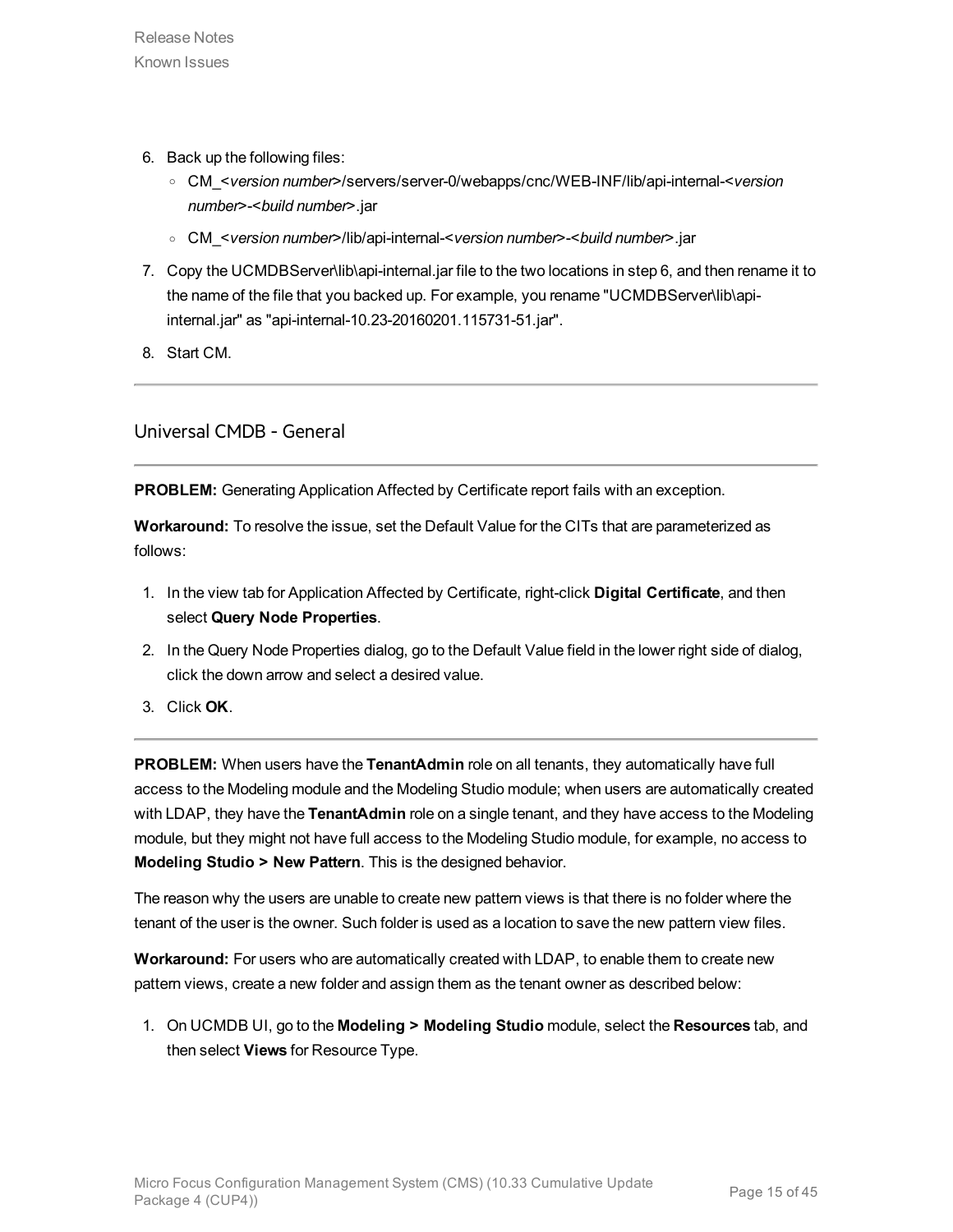- 2. In the navigation tree, select **Root** or any other folder, and then right-click and select **New Folder**.
- 3. Provide a folder name in the New Folder field, and then click **OK**.
- 4. Right-click the new folder you just created, and select **Assign Tenants...**.
- 5. In the Assign Tenants dialog box, select the tenant that is assigned to the user as the owner tenant, and click **Save**.

**PROBLEM:** After upgrade to the latest version, when running the embedded UCMDB Browser using port 443 for HTTPS, logging in the UCMDB Browser results in "Session expired" error or the loading screen keeps on loading indefinitely. (QCCR1H123231)

**Workaround:** To resolve the issue, do the following:

- 1. On the UCMDB server, go to the **<UCMDBServer>/conf** folder.
- 2. Open the **rest\_api.properties** file using a text editor.
- 3. Change the value of **ucmdb\_port** from **8443** to **443**.
- 4. Save the file.
- 5. Restart UCMDB server.

**LIMITATION:** Some scanning tools may flag .dll files in the embedded PostgreSQL database.

**Workaround:** To work around this issue, follow these steps:

- 1. Visit https://www.enterprisedb.com/download-postgresql-binaries, select **Binaries** from installer version 9.4.15, and then download **Linux x86-64** for Linux, or **Wind x86-64** for Windows. This will download one of the following files:
	- <sup>o</sup> postgresql-9.4.15-\*-linux-x64-binaries.tar.gz
	- <sup>o</sup> postgresql-9.4.15-\*-windows-x64-binaries.zip
- 2. To upgrade the postgreSQL database on a Windows probe, follow these steps:
	- a. Stop the probe and probe\_db services.
	- b. Go to UCMDB\DataFlowProbe\pgsql\, and then delete all folders except for the data folder.
	- c. Extract postgresql-9.4.15-\*-windows-x64-binaries.zip, and copy everything from this .zip to UCMDB\DataFlowProbe\pgsql\.
	- d. Start the probe and probe\_db services.

To upgrade the postgreSQL database on a Llinux probe, follow these steps: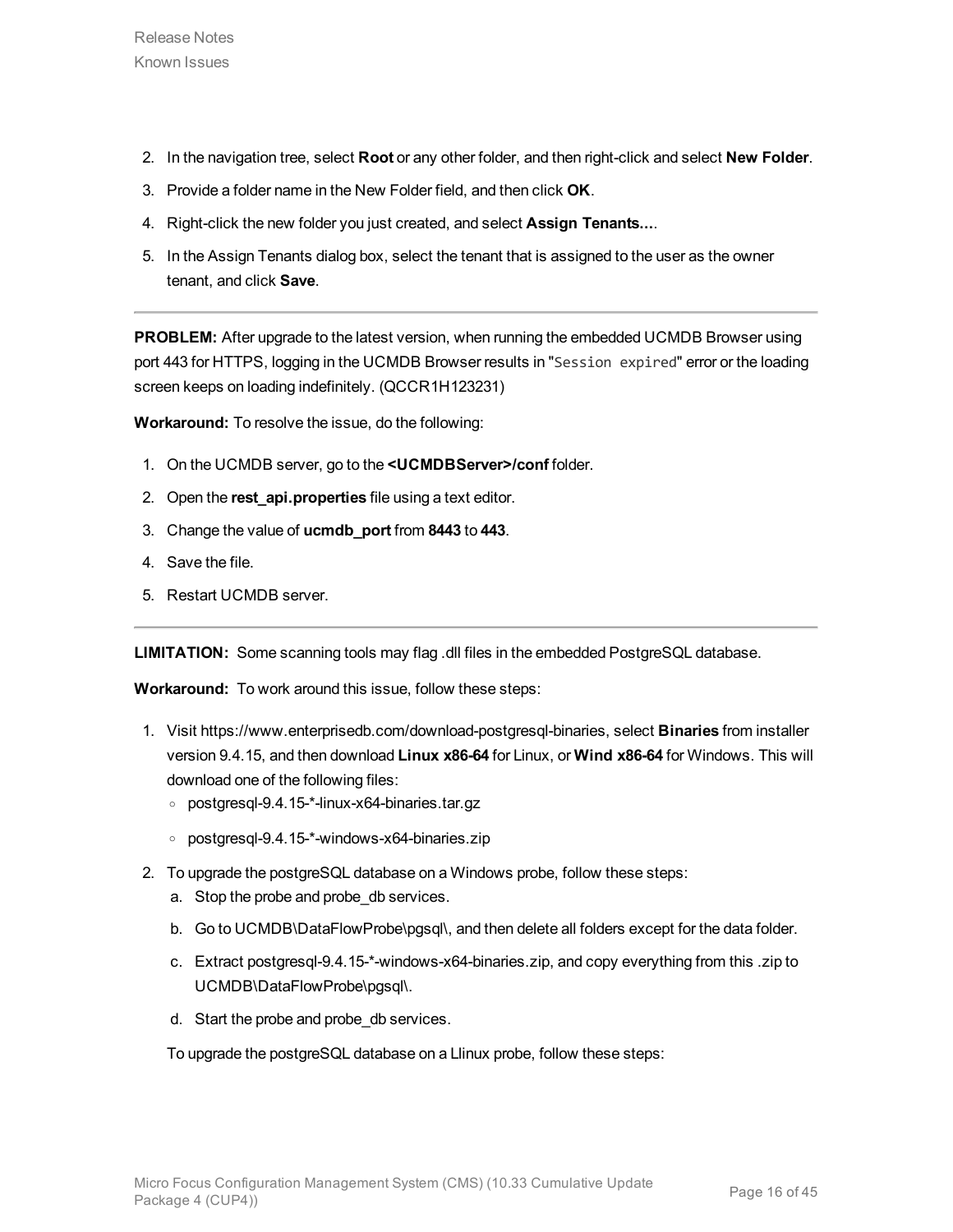- a. Stop the probe and probe\_db services.
- b. Go to UCMDB\DataFlowProbe\pgsql\, and then delete all folders except for the data folder.
- c. Extract postgresql-9.4.15-\*-linux-x64-binaries.tar.gz, and copy everything from this .zip to UCMDB\DataFlowProbe\pgsql\.
- d. Start the probe and probe\_db services.

#### <span id="page-16-0"></span>Universal Discovery

**PROBLEM:** Data Flow Probe version 10.30 uses the same port 5433 as OMi, if OMi is configured with PostgresEmbedded. This behavior creates inter-dependencies that are not desired:

- In case OMi is stopped, the probe database will not be available for the duration of the downtime.
- In case OMi is uninstalled, PostgresSQL would be removed and the probe will be corrupted.

**Workaround:** None for UCMDB version 10.3x, as the data flow probe installer was already released.

**PROBLEM:** Sometimes, Data flow probe process might not find the path of **NMAP.exe**. You might see the following error message:

"nmap" is not recognized as an internal or external command, operable program or batch file

As a Windows Service, Data Flow Probe might not be able to pick up user environment variables.

**Workaround:** Set the **nmap\_location** parameter of the **Range IPs by nmap** job so that Data Flow Probe can find the path of **nmap.exe**.

**PROBLEM:** When DB2 server runs on AIX, during the discovery of DB2 databases, errors that resemble the following are generated in the Host Resources by Shell job:

Error processing results, for more details please check UCMDB server log files Recommended log files on UCMDB: error.log, cmdb.reconciliation.log, mam.autodiscovery.log

This is caused by the merge of ClusterResourceGroup and Computer CIs.

**Workaround:** To prevent ClusterResourceGroup and Computer CIs from merge, do the following: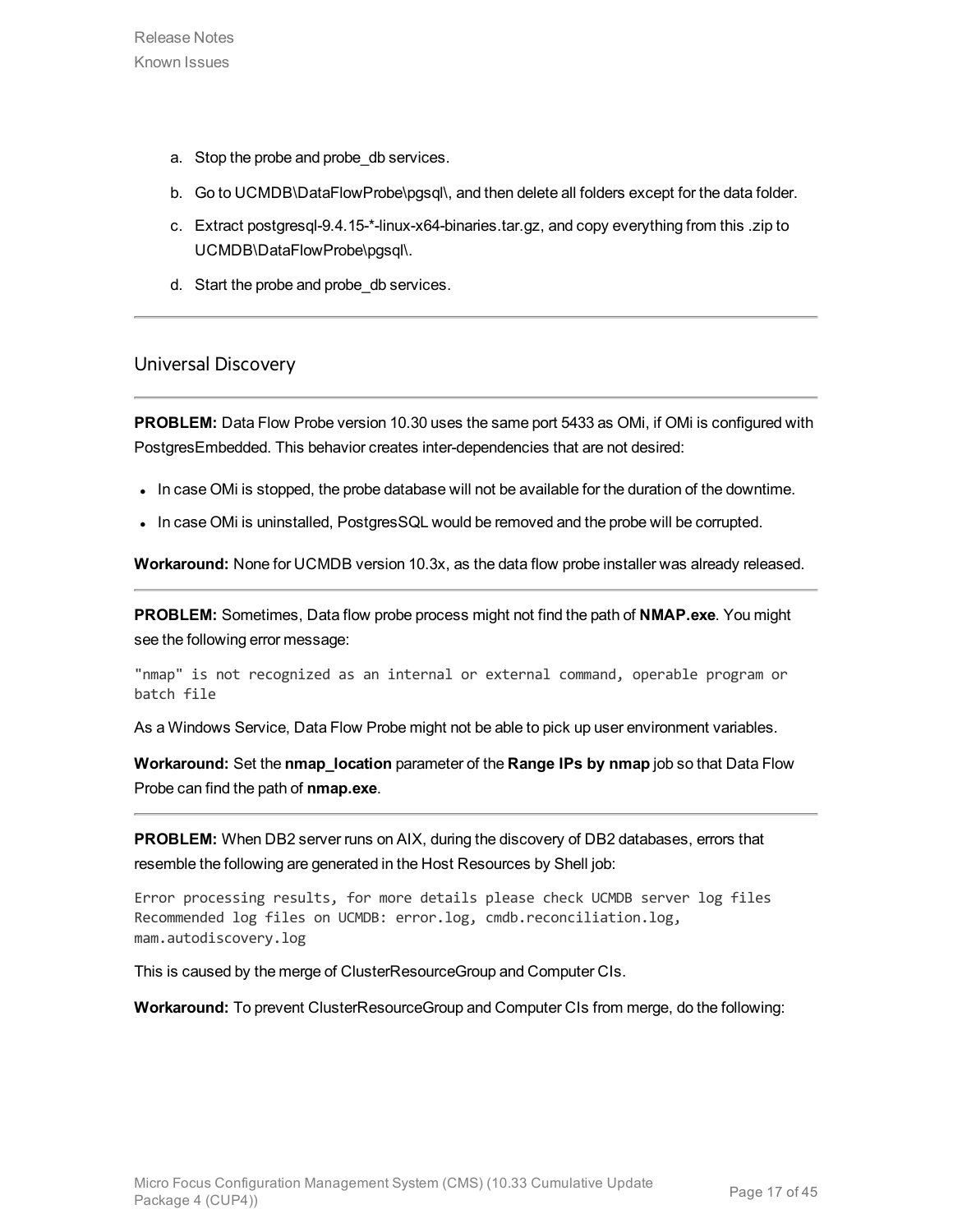- 1. On UCMDB server, go to **JMX Console > UCMDB:service=Settings Services > setSettingValue**.
- 2. Invoke the **setSettingValue** JMX method with the following parameters:

**name: computer.crg.contradict**

**value: true**

**PROBLEM:** Call Home does not work when DirectAccess is involved. (QCCR1H123319)

**Workaround:** None.

**PROBLEM:** Discovered attributes should not be updated manually. If someone modifies an attribute manually (which was already populated by UD), that value will not be restored the next time the CI is re-discovered if the actual attribute did not change physically.

**Workaround:** None.

**PROBLEM:** Assume that you perform a fresh installation of UCMDB 10.33 on Linux, and you configure the sysadmin password for Data Flow Probe in the installer. When the installation is complete, you try to log in to the Data Flow Probe JMX console. However, the sysadmin password is still the default password.

**Workaround:** Use JMX to change the sysadmin password.

## <span id="page-17-1"></span><span id="page-17-0"></span>Enhancement Requests

## Enhancement Requests in 10.33 CUP4

Here is a list of the enhancement requests that were implemented in the CUP4 release.

| <b>Global ID</b> | <b>Module</b>              | <b>Problem</b>                                                                                                                                                  | <b>Solution</b>                                                                                                        |
|------------------|----------------------------|-----------------------------------------------------------------------------------------------------------------------------------------------------------------|------------------------------------------------------------------------------------------------------------------------|
| QCCR1H124305     | Reconciliation<br>- Engine | This is a request for enhancing<br>reconciliation error message logging<br>for"[ErrorCode [63001]<br>Reconciliation DataIn - Not<br>enough reconciliation data" | Added a log message at<br>the end of the stack<br>trace in case the CI is<br>ignored because it<br>contains attributes |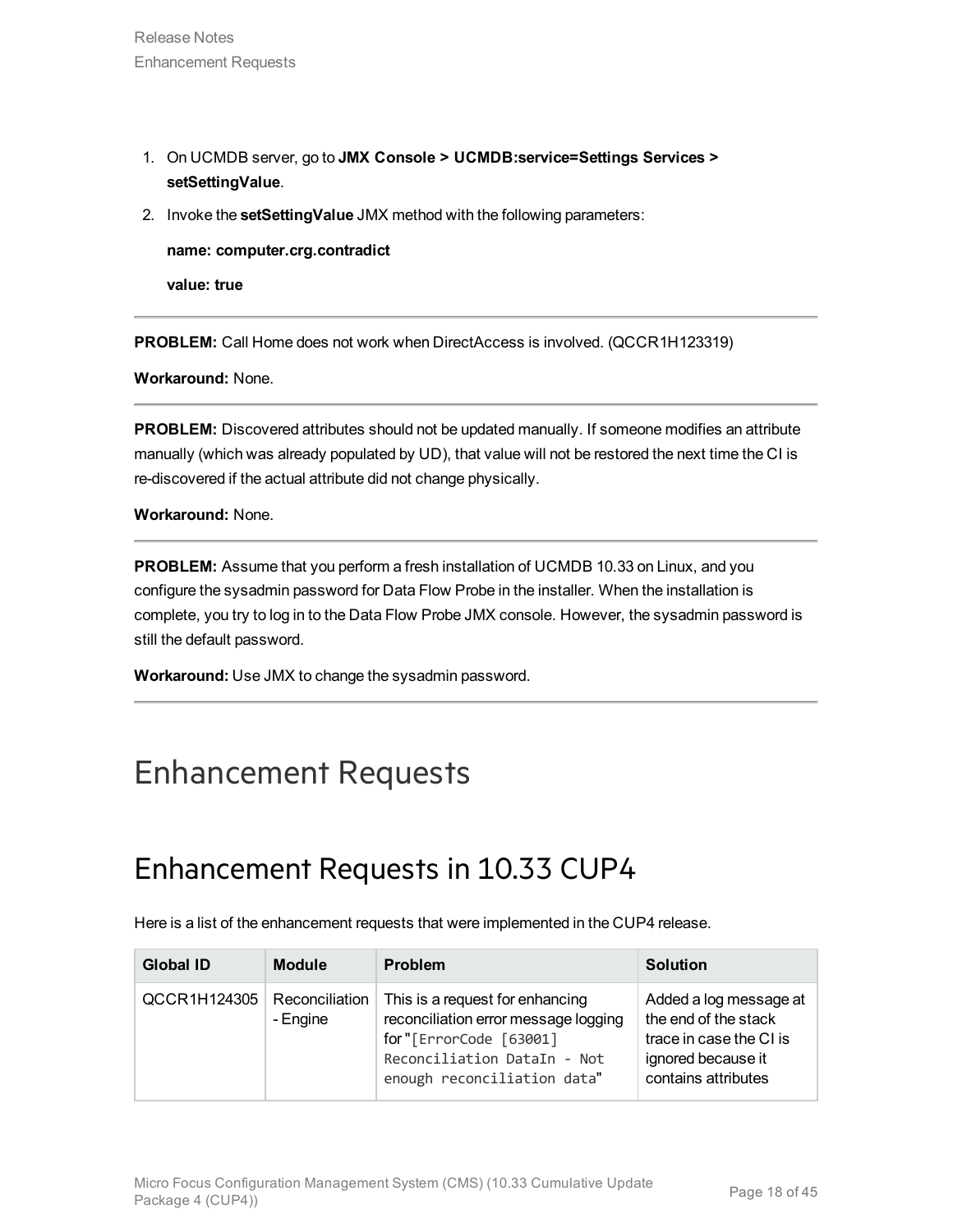| <b>Global ID</b> | <b>Module</b>                                                      | <b>Problem</b>                                                                                                                                                                                             | <b>Solution</b>                                                                                                                                                                                                                                 |
|------------------|--------------------------------------------------------------------|------------------------------------------------------------------------------------------------------------------------------------------------------------------------------------------------------------|-------------------------------------------------------------------------------------------------------------------------------------------------------------------------------------------------------------------------------------------------|
|                  |                                                                    | when the identification attributes are<br>ignored because of Reconciliation<br>IDENTIFICATION EXCLUDE.                                                                                                     | excluded from<br>identification.                                                                                                                                                                                                                |
| QCCR1H124205     | Integration -<br>Integration<br>Adapters -<br>Cmdb 10.x<br>Adapter | This is a request to change the<br>existing UCMDB-UCMDB push<br>operation order, as removed CIs<br>should be sent first and the<br>relationship in the target system<br>should not be deleted during push. | Modified the order of the<br>changes sent by the<br>UCMDB-UCMDB push<br>engine to be the<br>following and made it the<br>default behavior now:<br><b>Removed Topology</b><br>1.<br><b>Added Topology</b><br>2.<br><b>Updated Topology</b><br>3. |
| QCCR1H123897     | Reconciliation<br>- Engine                                         | This is a request for enabling global<br>ID attribute update on UCMDB when<br>it is configured as non-global ID<br>generator.                                                                              | Added possibility to<br>enable or disable global<br>ID attribute update on<br><b>UCMDB</b> servers<br>configured as non-global<br>ID generator. For<br>details, see "How to<br><b>Configure Global ID</b><br>Generation".                       |

## <span id="page-18-0"></span>Enhancement Requests in 10.33 CUP3

Here is a list of the enhancement requests that were implemented in the CUP3 release.

| <b>Global ID</b> | <b>Module</b>                            | Problem                                                                                                                                                                                                                                                                                     | <b>Solution</b>                                                                                                                                                                                                                                             |
|------------------|------------------------------------------|---------------------------------------------------------------------------------------------------------------------------------------------------------------------------------------------------------------------------------------------------------------------------------------------|-------------------------------------------------------------------------------------------------------------------------------------------------------------------------------------------------------------------------------------------------------------|
| QCCR1H122036     | Integration -<br>Integration<br>Adapters | This is a request for<br>improving UCMDB to<br>UCMDB data push for<br>reconciliation when auto-<br>deletion is enabled. When<br>a CI is deleted from a TOL<br>on the source UCMDB,<br>the UCMDB to UCMDB<br>data push only deletes the<br>target Node CI when<br>Allow Deletion is enabled. | Implemented the enhancement by<br>applying a code change to the<br>UCMDB to UCMDB data push<br>logic. Now when Allow Deletion is<br>enabled, only target CI is deleted<br>during UCMDB to UCMDB data<br>push if the CI is deleted from the<br>source UCMDB. |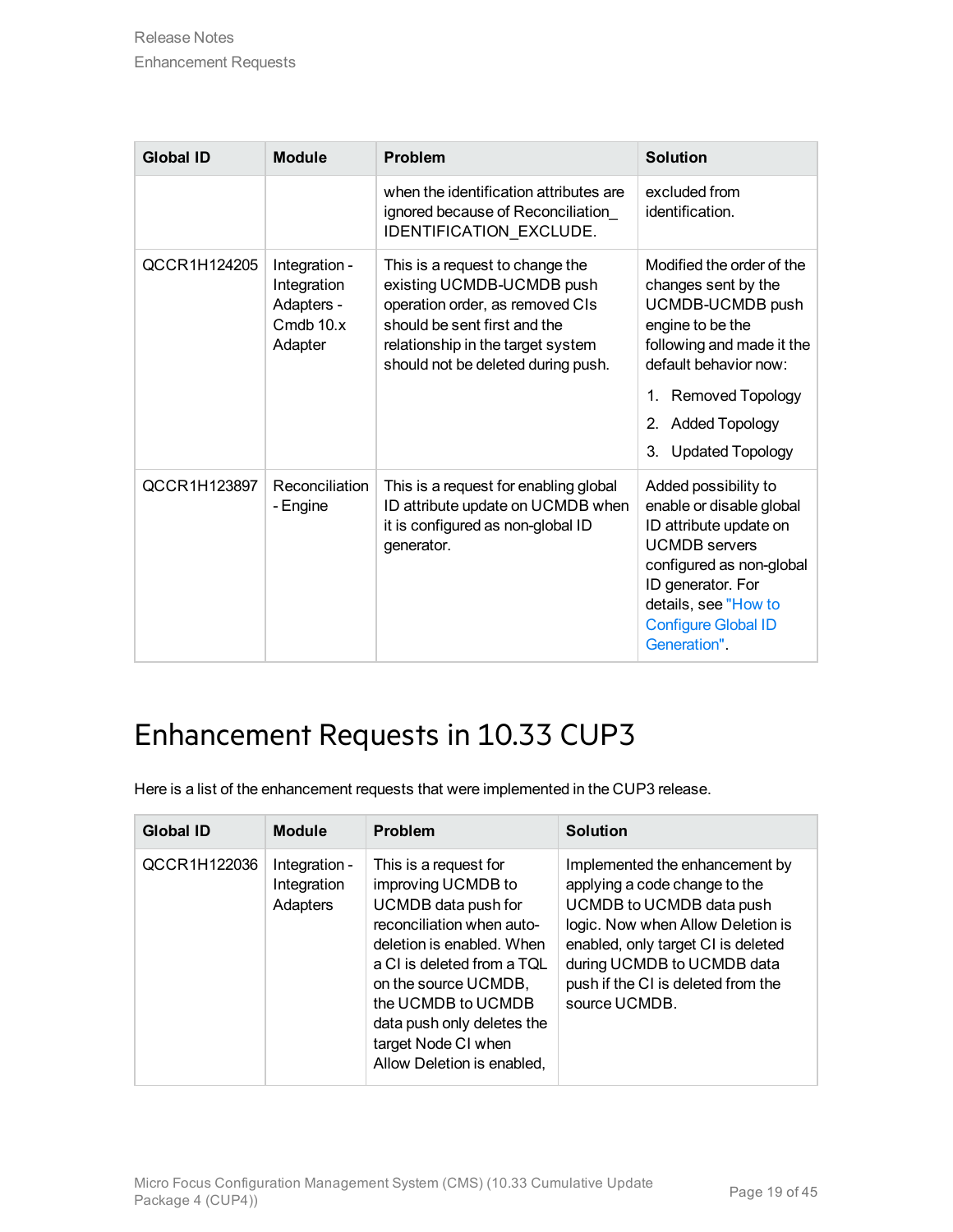| <b>Global ID</b> | <b>Module</b>                                                | <b>Problem</b>                                                                                                                                                                                                                                                                                                                         | <b>Solution</b>                                                                                                                                                                                                                                    |
|------------------|--------------------------------------------------------------|----------------------------------------------------------------------------------------------------------------------------------------------------------------------------------------------------------------------------------------------------------------------------------------------------------------------------------------|----------------------------------------------------------------------------------------------------------------------------------------------------------------------------------------------------------------------------------------------------|
|                  |                                                              | instead of deleting the<br>entire TQL query from the<br>target UCMDB.                                                                                                                                                                                                                                                                  |                                                                                                                                                                                                                                                    |
| QCCR1H122773     | Platform -<br><b>JMX</b><br>Console                          | This is a request to have<br>the possibility to obtain all<br><b>UCMDB</b> server logs from<br>the last hour.                                                                                                                                                                                                                          | Added a new JMX setting<br>executeServerLogParserLastHour<br>for obtaining UCMDB server logs<br>from the last hour with a single click.                                                                                                            |
|                  |                                                              |                                                                                                                                                                                                                                                                                                                                        | This new setting has predefined<br>parameters, and it is a<br>particularization of the existing<br>method executeServerLogParser.                                                                                                                  |
|                  |                                                              |                                                                                                                                                                                                                                                                                                                                        | When you invoke the<br>executeServerLogParserLastHour<br>setting, the startDate and endDate<br>parameters are filled based on the<br>current server time, and the<br>getThreadDumps and<br>getTQLOptimizationFiles<br>parameters are set on False. |
| QCCR1H101031     | Universal<br>Discovery -<br>Content                          | Currently, there is no way<br>to use the Import from<br>CSV File job to import to<br>an attribute of type string<br><b>list.</b> No such converter<br>currently exists in the<br>product. Customer is<br>requesting that such an<br>ability be added to OOTB<br>job. The attribute<br>customer is trying to<br>import to is node_role. | Enhanced the CSV mapping file to<br>support a new converter string ToList<br>for the Import from CSV File<br>integration job.                                                                                                                      |
| QCCR1H123389     | Universal<br>Discovery -<br>Content -<br>Host<br>Connections | This is a request to<br>remove the Install Java<br>from Universal CMDB<br>server link from the<br>UCMDB splash screen.                                                                                                                                                                                                                 | Removed the link.                                                                                                                                                                                                                                  |

## <span id="page-19-0"></span>Enhancement Requests in 10.33 CUP2

Here is a list of the enhancement requests that were implemented in the CUP2 release.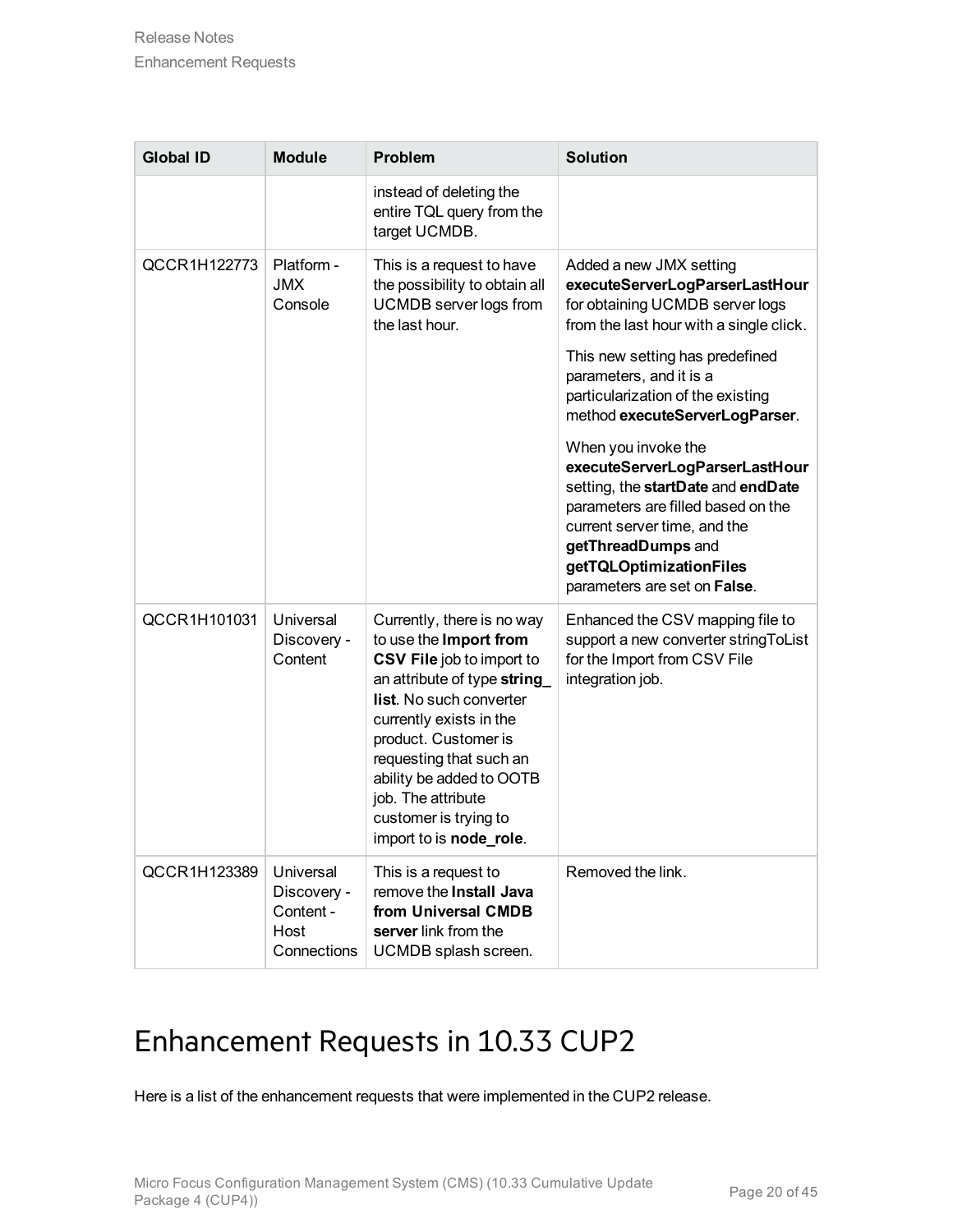| <b>Global ID</b> | <b>Module</b>      | Problem                                                                                                                                                                                                                                                                                                   | <b>Solution</b>                                                                                                                                                                                                                                                                                                                                                                         |
|------------------|--------------------|-----------------------------------------------------------------------------------------------------------------------------------------------------------------------------------------------------------------------------------------------------------------------------------------------------------|-----------------------------------------------------------------------------------------------------------------------------------------------------------------------------------------------------------------------------------------------------------------------------------------------------------------------------------------------------------------------------------------|
| QCCR1H103966     | <b>UCMDB</b><br>UI | This is an enhancement<br>request for adding the<br>capability for creating<br>custom banner text on a<br>splash screen prior to<br>accessing UCMDB<br>applications, including<br>UCMDB UI, CMS UI,<br>and JMX Console,<br>with customizable specific<br>text displayed on the splash<br>screen to users. | Implemented the enhancement by<br>adding the capability for creating a<br>custom login splash screen. When<br>this capability is enabled, the splash<br>screen is displayed before users log in<br>to the following UCMDB<br>components: CMS UI, UCMDB UI,<br>and JMX Console. For details, see<br>"How to Create and Enable a Custom<br>Login and Logout Splash Screen" on<br>page 41. |

### <span id="page-20-0"></span>Enhancement Requests in 10.33 CUP1

Here is a list of the enhancement requests that were implemented in the CUP1 release.

| <b>Global ID</b> | <b>Module</b> | <b>Problem</b>                                                                                                                                      | <b>Solution</b>                                                                                                                                                                                                                                  |
|------------------|---------------|-----------------------------------------------------------------------------------------------------------------------------------------------------|--------------------------------------------------------------------------------------------------------------------------------------------------------------------------------------------------------------------------------------------------|
| QCCR1H12027<br>4 | Supportabilit | This is an enhancement<br>request for the JMX method<br>calculateTqlAdHocWithLayo<br>ut to provide a way to save TQL<br>result with layout to disk. | Added a boolean type option<br>skipSaveResultToDisk to the<br><b>JMX</b> method<br>calculateTqlAdHocWithLayo<br>ut. Setting the new option to<br>False (default: True) saves the<br>TQL result to UCMDB server<br>runtime folder as a text file. |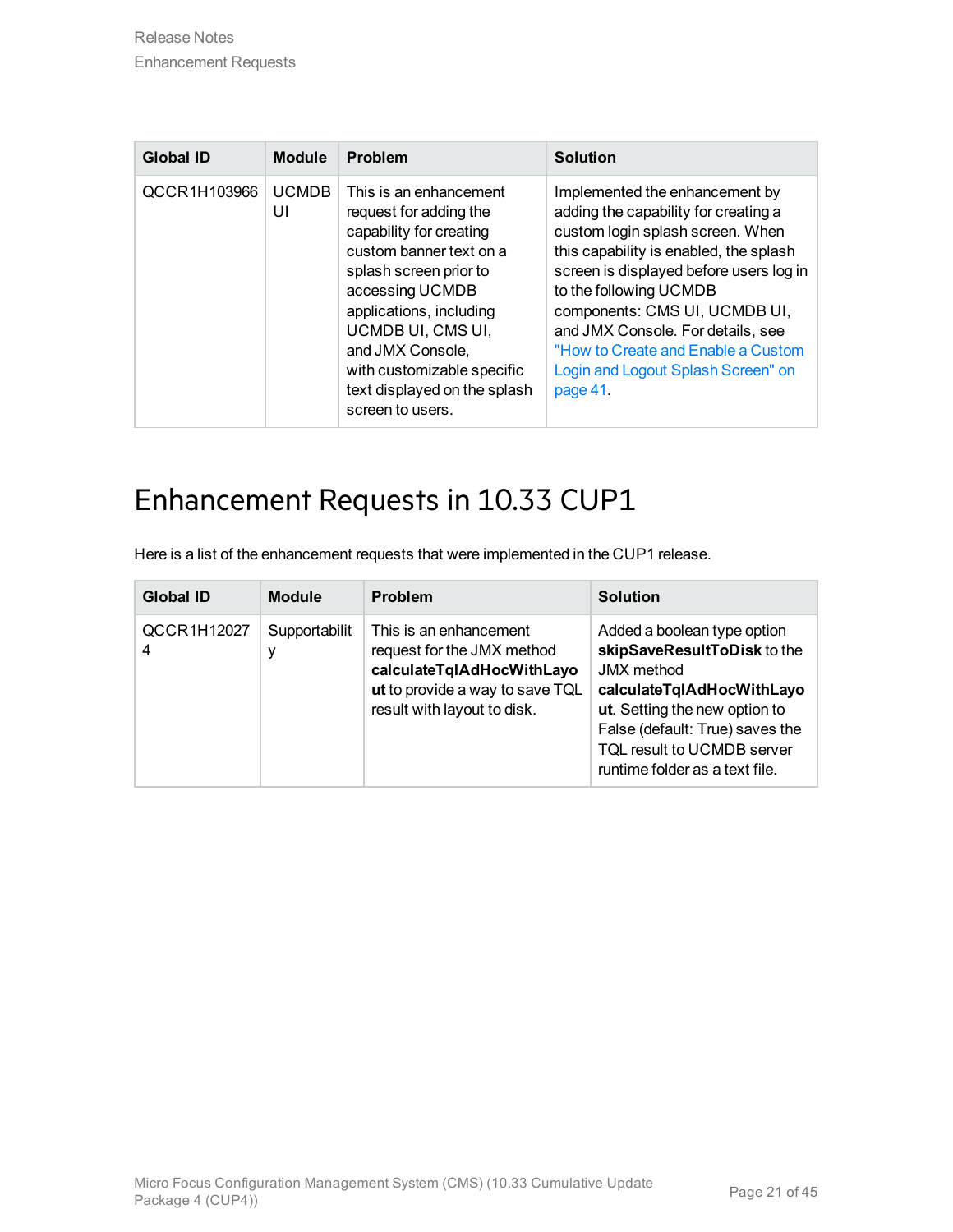## <span id="page-21-1"></span><span id="page-21-0"></span>Fixed Issues

## Fixed Issues in UCMDB 10.33 CUP4

The following table lists the issues that were fixed in the UCMDB 10.33 CUP4 release.

| <b>Global ID</b> | <b>Problem</b>                                                                                                                                                                                                | <b>Solution</b>                                                                                                                                  |
|------------------|---------------------------------------------------------------------------------------------------------------------------------------------------------------------------------------------------------------|--------------------------------------------------------------------------------------------------------------------------------------------------|
| QCCR1H125327     | Although Test Connection in the the<br>ServiceNow Generic Adapter works, neither the<br>Push nor the Pull SNOW integration job works.                                                                         | Fixed the issue by applying a<br>code change.                                                                                                    |
| QCCR1H125283     | Sometimes, Data flow probe process might not<br>find the path of nmap.exe.                                                                                                                                    | As a workaround, set the<br>nmap_location parameter of<br>the Range IPs by NMAP job so<br>that Data Flow Probe can find<br>the path of nmap.exe. |
| QCCR1H125168     | For Oracle version 12c (older than 11.2.0.4), the<br>optimizer_features_enable hint was added as<br>the optimizor changed and a poor execution<br>plan was selected.                                          | Improved the MERGE<br>statement for SYNC on the<br>latest Oracle version.                                                                        |
| QCCR1H125019     | Although there is an exclusion entry in the<br>globalfiltering.xml file, there are still<br>thousands of 'fe80' IP Addresses and Service<br>Endpoints entries in UCMDB that should have<br>been filtered out. | Fixed the issue by applying a<br>code change to support filtering<br>out IP addresses and service<br>endpoints entries starting with<br>"fe80".  |
| QCCR1H124978     | The FindUnboundHistoryTables JMX method<br>returns all History tables on PostgreSQL<br>database.                                                                                                              | Fixed the issue by applying a<br>code change. Now the check<br>between URM tables and<br>database tables is case<br>insensitive.                 |
| QCCR1H124954     | The database connection is not released to the<br>connection pool at UCMDB startup of<br>autodiscovery manager.                                                                                               | Now the connection is properly<br>released to the pool after the<br>SQL query is executed.                                                       |
| QCCR1H124925     | Unable to log in to UCMDB JMX Console.                                                                                                                                                                        | Users can log in the UCMDB<br>JMX console successfully now.                                                                                      |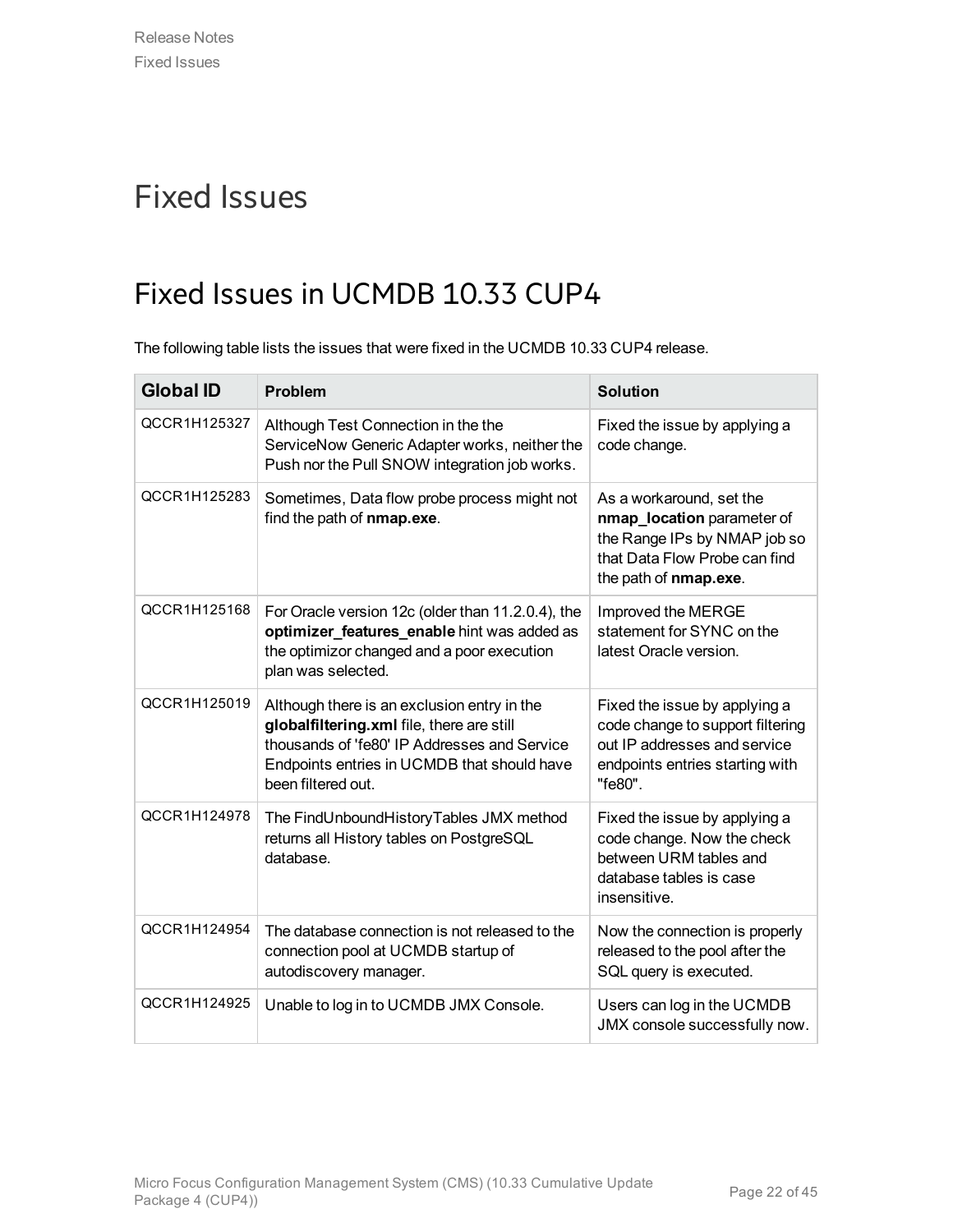| <b>Global ID</b> | Problem                                                                                                                                                                                                                                                                           | <b>Solution</b>                                                                                                                                                                                     |
|------------------|-----------------------------------------------------------------------------------------------------------------------------------------------------------------------------------------------------------------------------------------------------------------------------------|-----------------------------------------------------------------------------------------------------------------------------------------------------------------------------------------------------|
| QCCR1H124883     | When generating a report from UCMDB UI and<br>export to .CSV format, the report name is<br>incorrectly added in the first line of the report.<br>This is not the case when the report is<br>generated from the UCMDB Browser, manually<br>or via the scheduler.                   | The issue is fixed now.                                                                                                                                                                             |
| QCCR1H124778     | XML Enricher fails to parse scan files properly<br>when the value of<br>hwOSUserProfileLastLogon only includes<br>date without exact time.                                                                                                                                        | Fixed the issue by applying a<br>code change. Now XML<br>Enricher can properly<br>processes scan files no matter<br>whether exact time is specified<br>in the<br>hwOSUserProfileLastLogon<br>field. |
| QCCR1H124657     | Very slow response time is observed when<br>users query the RTSM API for CI attributes.<br>The response takes 4-5 seconds where it takes<br>0.2 seconds on other comparable systems.                                                                                              | Removed unnecessary DB<br>queries when temporary tables<br>are not used.                                                                                                                            |
| QCCR1H124655     | NullPointerException triggered by bulks that<br>contain only links.                                                                                                                                                                                                               | Fixed the issue by applying a<br>code change.                                                                                                                                                       |
| QCCR1H124646     | The UCMDB applet-based UI freezes when<br>users entering on the discovery panel and at<br>regular interval. The following error message is<br>found in the log:<br>Caused by:<br>java.lang.InterruptedException  at<br>java.util.concurrent.Semaphore.acquire<br>(Semaphore.java) | Improved the logic of TQL<br>Engine semaphore priority.                                                                                                                                             |
| QCCR1H124613     | When running a large amount of jobs written in<br>Jython, like Host Application by Shell, out of<br>memory errors occur.                                                                                                                                                          | Fixed the issue by applying a<br>code change.                                                                                                                                                       |
| QCCR1H124460     | The "Lack of context error" message is<br>spammed in the logs, and reconciliation<br>processing is slow.                                                                                                                                                                          | Fixed the issue by adding<br>context to the<br>getBeforeAuditMessage call.                                                                                                                          |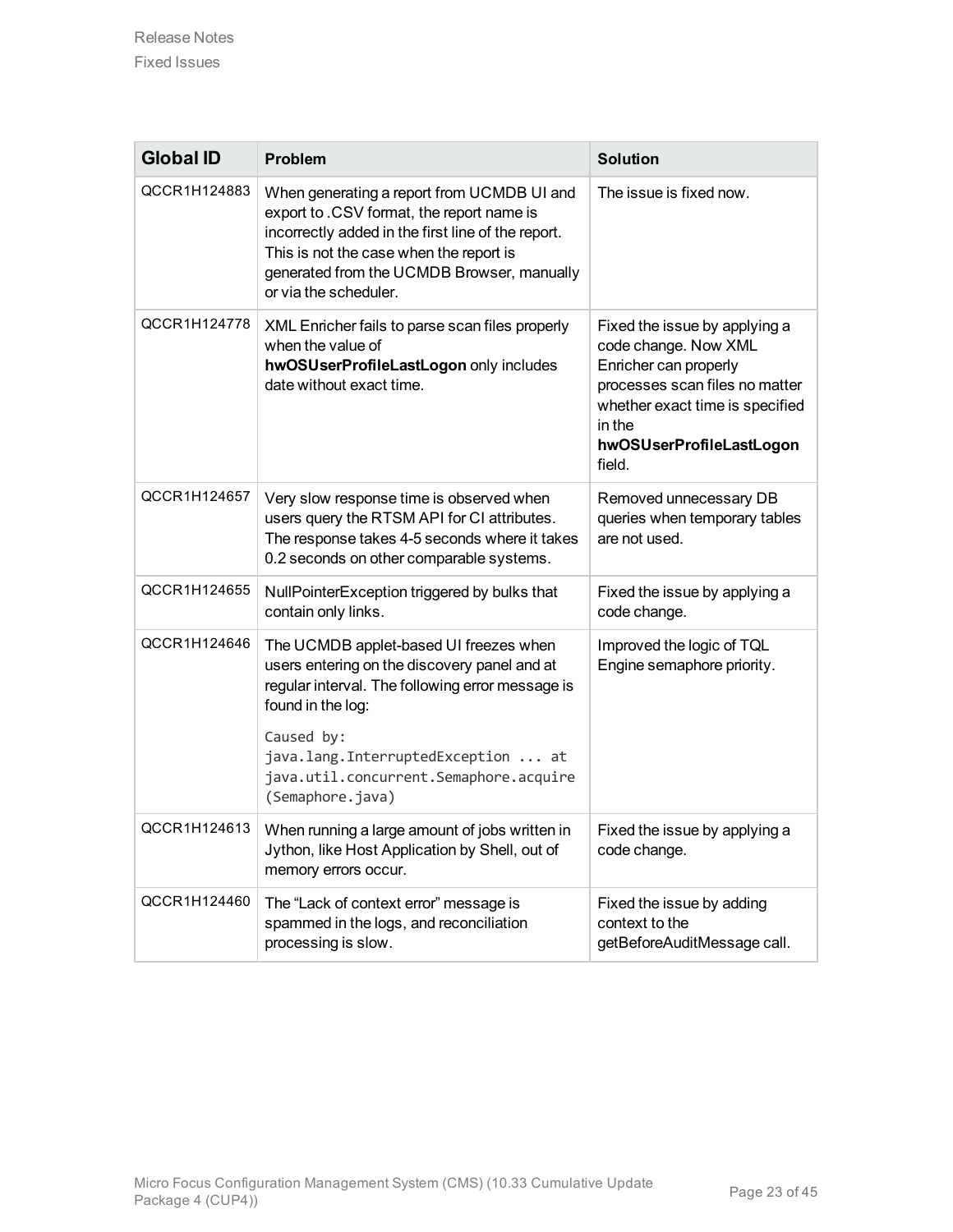| <b>Global ID</b> | Problem                                                                                                                                                                                                                     | <b>Solution</b>                                                                                                                                                                                                                                                                                 |
|------------------|-----------------------------------------------------------------------------------------------------------------------------------------------------------------------------------------------------------------------------|-------------------------------------------------------------------------------------------------------------------------------------------------------------------------------------------------------------------------------------------------------------------------------------------------|
| QCCR1H124456     | The following error message is found in logs:<br>"Not found proper entries for bulk ID for<br>RemoveByIdStatistics".                                                                                                        | The issue is caused due to the<br>regular expression which reads<br>the changer name from the<br>cmdb.reconciliation.audit<br>log. Now the regular expression<br>properly reads characters<br>besides letters.                                                                                  |
| QCCR1H124319     | When trying to display the reports which are<br>scheduled, users see that random count of<br>reports display every time.                                                                                                    | The issue is caused by missing<br>recipient ID check. Now it is<br>fixed by adding a checkpoint in<br>code. When a recipient ID<br>exists and passes the<br>checkpoint, it will be taken. If<br>no recipient ID is found, or the<br>recipient ID fails the<br>verification, it will be ignored. |
| QCCR1H124270     | When users access Assisted Modeling in<br>UCMDB Browser, all CIs, instead of only the<br>selected CIT, are shown.                                                                                                           | Now only selected CITs are<br>taken into account, not all CIs.                                                                                                                                                                                                                                  |
| QCCR1H124194     | When users select a relationship CI, it takes<br>around 5 to 6 seconds for the relationship<br>attributes to display.                                                                                                       | LDAP calls are slowing down<br>performance of UCMDB server<br>and operations. Fixed the issue<br>by applying a code so that not<br>every call goes to LDAP for<br>repository.                                                                                                                   |
| QCCR1H124191     | The relation push fails with the following error<br>though the node of the installed software exists<br>in AM:<br>'Target CI 'Complete_amPortfolio<br>[10006]' row is missing and<br>reconciliation type is REFERENCE ONLY' | Fixed the issue by applying a<br>code change.                                                                                                                                                                                                                                                   |
| QCCR1H124173     | Unable to use the cleanMergedCIsTable JMX<br>method on UCMDB or OMi with PostgreSQL.                                                                                                                                        | Fixed the issue by adjusting the<br>problematic SQL query for<br>PostgreSQL.                                                                                                                                                                                                                    |
| QCCR1H124065     | If UCMDB server service restarts during a<br>scheduled report execution, no further<br>scheduled execution works once the server is<br>back online.                                                                         | Fixed the issue by adding a new<br>check for the job status.                                                                                                                                                                                                                                    |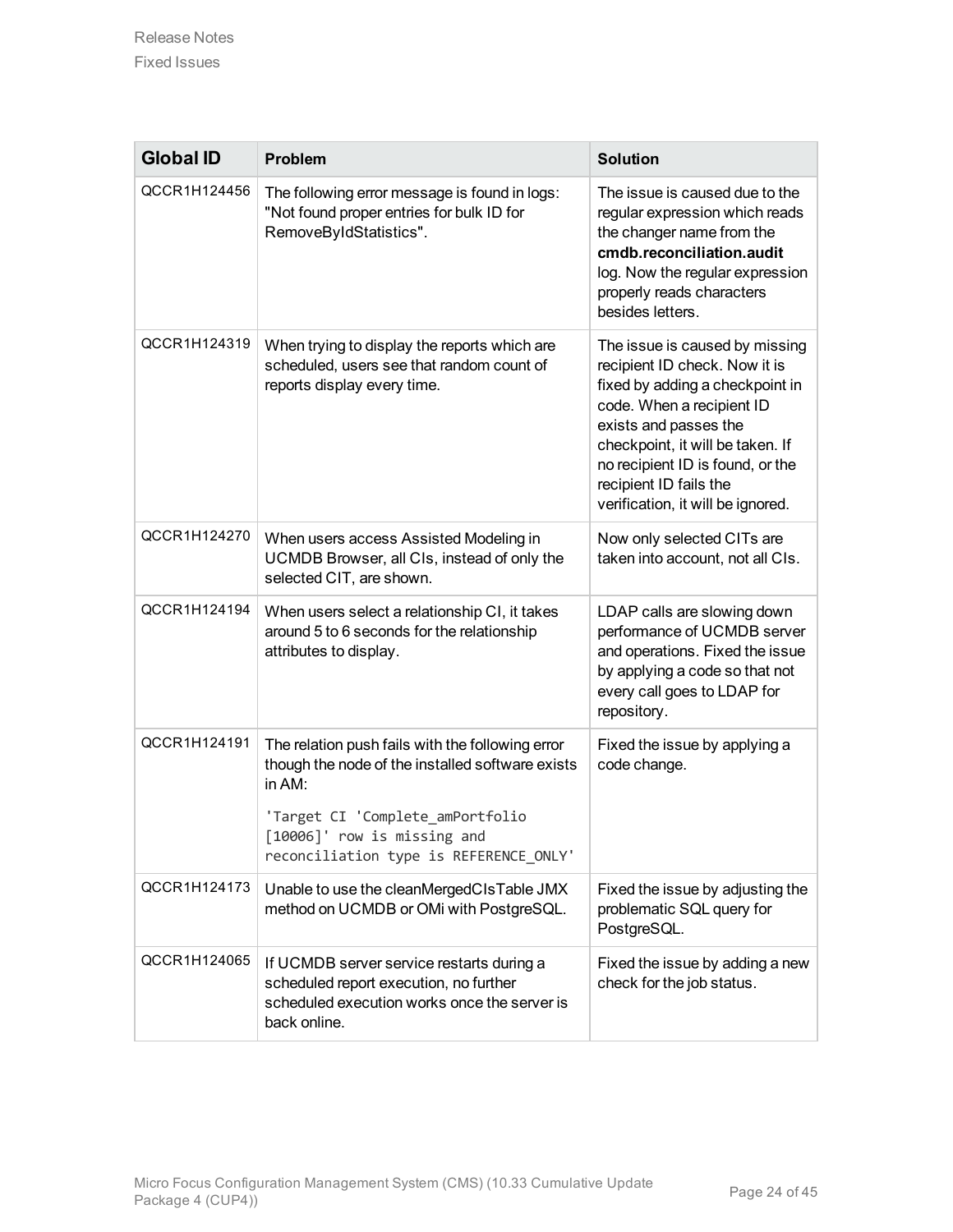| <b>Global ID</b> | <b>Problem</b>                                                                                                                                                                                                                                                                                                             | <b>Solution</b>                                                                                                                                                                             |
|------------------|----------------------------------------------------------------------------------------------------------------------------------------------------------------------------------------------------------------------------------------------------------------------------------------------------------------------------|---------------------------------------------------------------------------------------------------------------------------------------------------------------------------------------------|
| QCCR1H123726     | The newdbtool query is slow when analyzing<br>data that exists in list attributes table but does<br>not exist in root.                                                                                                                                                                                                     | Fixed the issue by applying a<br>code change to the problematic<br>SQL query so that it does not<br>use the IN operator anymore for<br>postgresql. Left Join SQL<br>approach is being used. |
| QCCR1H123587     | If the number of instances added in the<br>enrichment list when generating the DB SQL<br>query for deleting Merged CIs entries is larger<br>than 1000, the "Reconciliation DataIn general<br>error" is logged. An enrichment should not be<br>limited to 1000 items because the code cannot<br>handle splitting the query. | Fixed the issue by limiting the<br>number of expressions in a list<br>when creating the DB query for<br>deleting merged CIs entry.                                                          |
| QCCR1H123135     | CI rate was not properly computed. Discovery<br>throughput rate of the<br>exportDiscoveryProcessingStatisticsToExcel<br>JMX method for multi-tenant Data In needs to<br>be adjusted.                                                                                                                                       | The discovery throughput rate<br>is now computed by total<br>number of CIs devided by the<br>actual real time spent when<br>more data in threads run in<br>parallel.                        |
| QCCR1H120712     | Frequent error<br>"java.sql.SQLSyntaxErrorException: ORA-<br>00942: table or view does not exist<br>ORA-06512: at "CMS_ICT_CORE_<br>PROD. TRUNCATETABLEINAUTONOMOUSTRX",<br>line 3" found in logs.                                                                                                                         | Added the UCMDB schema<br>name to the truncate sql<br>statement.                                                                                                                            |
| QCCR1H115583     | MASTER_KEY is passed as environmental<br>variable in suite, but it does not have the<br>UCMDB prefix.                                                                                                                                                                                                                      | Fixed the issue by renaming the<br>environment variable from<br>MASTER KEY to UCMDB<br>MASTER KEY to avoid<br>conflicts.                                                                    |
| QCCR1H114860     | Unable to delete a Business Service to<br>BusinessService relationship in the Related<br>CIs tab of an Instance Based Model in<br>Modeling > Modeling Studio > Resources.                                                                                                                                                  | Fixed the issue by applying a<br>code change to pattern<br>creation.                                                                                                                        |
| QCCR8D106326     | Regardless of whether the UCMDB UI is idling<br>or actively used, UCMDB UI session expires<br>after a short time if the session expiration<br>timeout happens after the configured LW-SSO<br>expiration period.                                                                                                            | Fixed the issue by applying a<br>code change to extend the<br><b>UCMDB UI session expiration</b><br>timeout.                                                                                |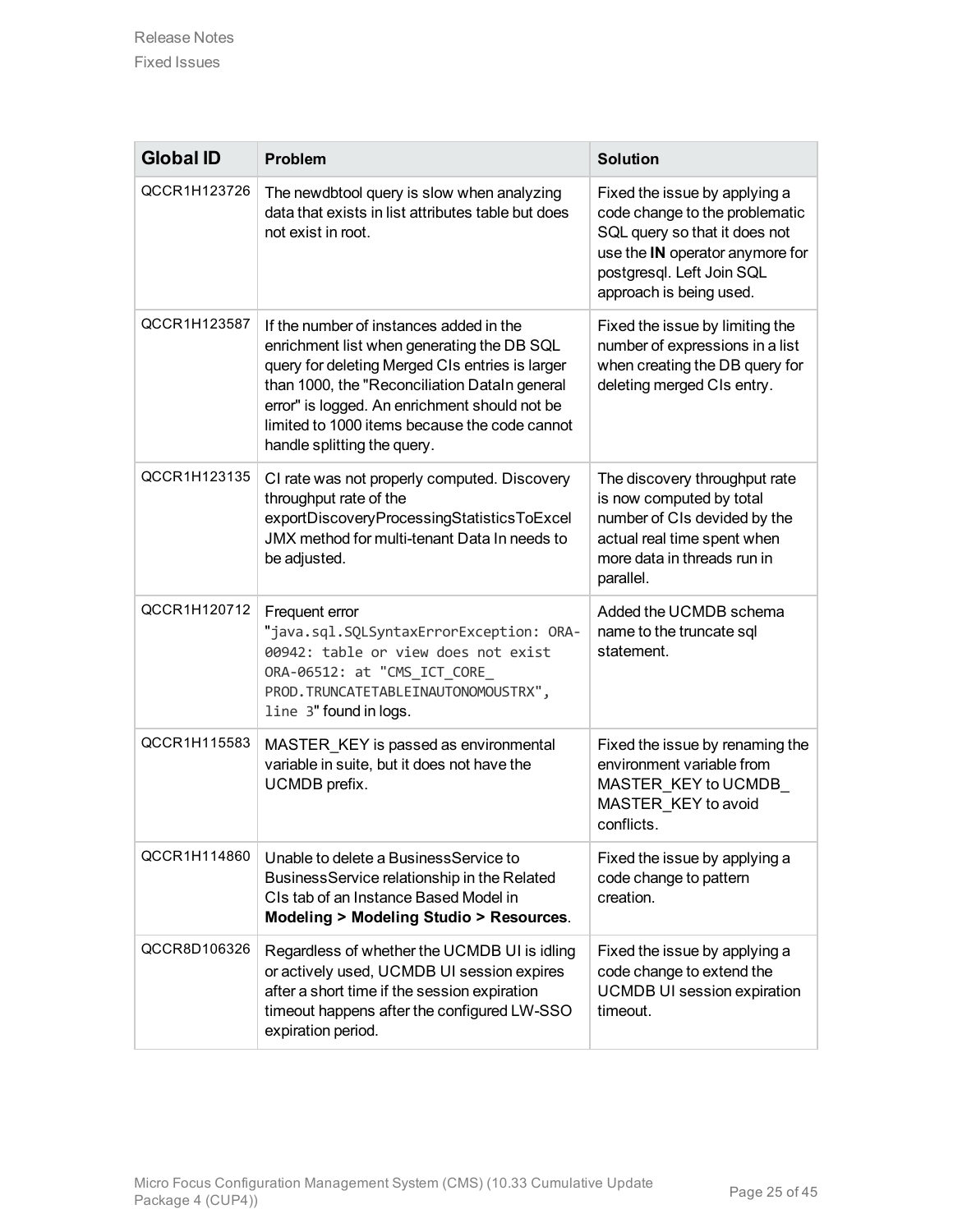## <span id="page-25-0"></span>Fixed Issues in UCMDB 10.33 CUP3

The following table lists the issues that were fixed in the UCMDB 10.33 CUP3 release.

| <b>Global ID</b> | Problem                                                                                                                                                                                                                                   | <b>Solution</b>                                                                                                                                                                                 |
|------------------|-------------------------------------------------------------------------------------------------------------------------------------------------------------------------------------------------------------------------------------------|-------------------------------------------------------------------------------------------------------------------------------------------------------------------------------------------------|
| QCCR1H123370     | After upgrade to UCMDB 33 CUP 2,<br>LDAP users cannot log in.                                                                                                                                                                             | Added a step in the Release Notes that<br>users need to manually restore the cacert<br>file from the \UninstallerCUP\backup_<br>UniversalCMDB Server\upgrade<br>backup\jre\lib\security folder. |
| QCCR1H123324     | OMi instance restarts on a regular<br>basis when the HA environment is<br>used.                                                                                                                                                           | The issue is now fixed.                                                                                                                                                                         |
| QCCR1H123319     | Call Home does not work when<br>DirectAccess is involved.                                                                                                                                                                                 | Added this as a known issue into the<br>Release Notes, also updated the following<br>page: Call Home Overview                                                                                   |
| QCCR1H123241     | The newdbtool.bat fails with the<br>following error message: "[Oracle<br>JDBC Driver]No more data<br>available to read".                                                                                                                  | Fixed the issue by applying a code change<br>to the problematic SQL.                                                                                                                            |
| QCCR1H123231     | After upgrade to latest version, when<br>running the embedded UCMDB<br>Browser using port 443 for HTTPS,<br>logging in the UCMDB Browser<br>results in "Session expired" error or<br>the loading screen keeps on loading<br>indefinitely. | Added workaround to this issue into the<br>Release Notes.                                                                                                                                       |
| QCCR1H123206     | After upgrade to UCMDB 10.33<br>CUP1 and CP26, the VMware<br>vCenter Topology by VIM job stops<br>populating UCMDB with CIs. When<br>verifying the output of "Show Results<br>for Triggered CI" some CIs are<br>missing from the list.    | The issue is now fixed.                                                                                                                                                                         |
| QCCR1H123202     | The Properties widget takes too<br>much time to load.                                                                                                                                                                                     | Fixed the issue by optimizing the CLA<br>authorization filter.                                                                                                                                  |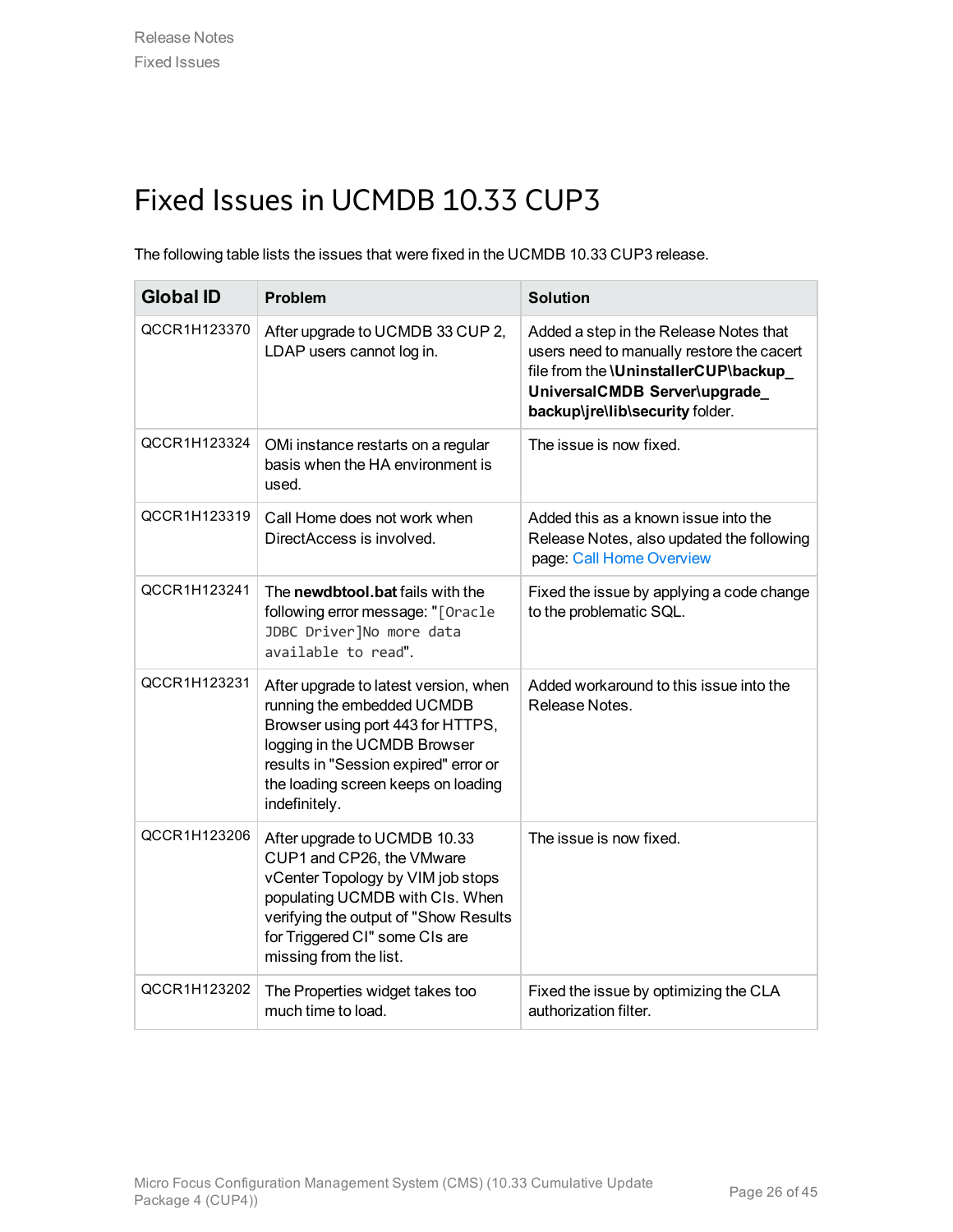| <b>Global ID</b> | Problem                                                                                                                                                                                                                                                                            | <b>Solution</b>                                                                                                                                                                                                                                                                                                                                                                                                                                                                             |
|------------------|------------------------------------------------------------------------------------------------------------------------------------------------------------------------------------------------------------------------------------------------------------------------------------|---------------------------------------------------------------------------------------------------------------------------------------------------------------------------------------------------------------------------------------------------------------------------------------------------------------------------------------------------------------------------------------------------------------------------------------------------------------------------------------------|
| QCCR1H123131     | After following the instructions to<br>integrate BDNA Nromalize with<br>Unviersal Discovery, BDNA<br>Normalize received the following<br>error:<br>$\ldots$ WARN source action failed<br>System. IO.DirectoryNotFoun-<br>dException: Could not find a<br>part of the path '(Path)' | Fixed the issue by adding support for<br>integrating Universal Discovery with a<br>new BDNA Normalize version. To enable<br>the support, do the following:<br>1. On the probe server machine, go to<br>the <dataflowprobe>\conf folder,<br/>and open the enricher.properites file<br/>using a text editor.<br/>2. Add and configure the following line:<br/>cfgDirSymLinkTarget=<br/><dir of="" symlink="" target=""><br/>3. Save the file.<br/>4. Restart the probe.</dir></dataflowprobe> |
| QCCR1H123093     | During the probe update, the system<br>does not check if there is enough<br>disk space available.                                                                                                                                                                                  | Add a note in the Release Notes about<br>checking the size of the<br><dataflowprobe>\pgsql\data folder and<br/>making sure that there is enough disk<br/>space available for performing probe<br/>upgrade.</dataflowprobe>                                                                                                                                                                                                                                                                  |
| QCCR1H122914     | Unable to search for an IP address in<br>the Universal Discovery > Zone-<br>based Discovery > Management<br>Zones pane.                                                                                                                                                            | Fixed the issue by using the domain name<br>in the search method.                                                                                                                                                                                                                                                                                                                                                                                                                           |
| QCCR1H122808     | Performance with discovery queues<br>on data flow probes decreases a lot.                                                                                                                                                                                                          | Fixed the issue by improving the data-in<br>performance.                                                                                                                                                                                                                                                                                                                                                                                                                                    |
| QCCR1H122765     | Not all the installed softwares are<br>discovered in UCMDB 10.33.                                                                                                                                                                                                                  | The issue is now fixed.                                                                                                                                                                                                                                                                                                                                                                                                                                                                     |
| QCCR1H122717     | After upgrade to UCMDB 10.33<br>CUP1, the following error message is<br>written to error.log: "Lack of<br>Context error".                                                                                                                                                          | Fixed the issue by changing the error<br>handling.                                                                                                                                                                                                                                                                                                                                                                                                                                          |
| QCCR1H122651     | Multiple integration points connected<br>to the same IP address consume<br>more than one MDR license.                                                                                                                                                                              | Fixed the issue by applying a code change<br>so that only one MDR license is<br>consumed in such case.                                                                                                                                                                                                                                                                                                                                                                                      |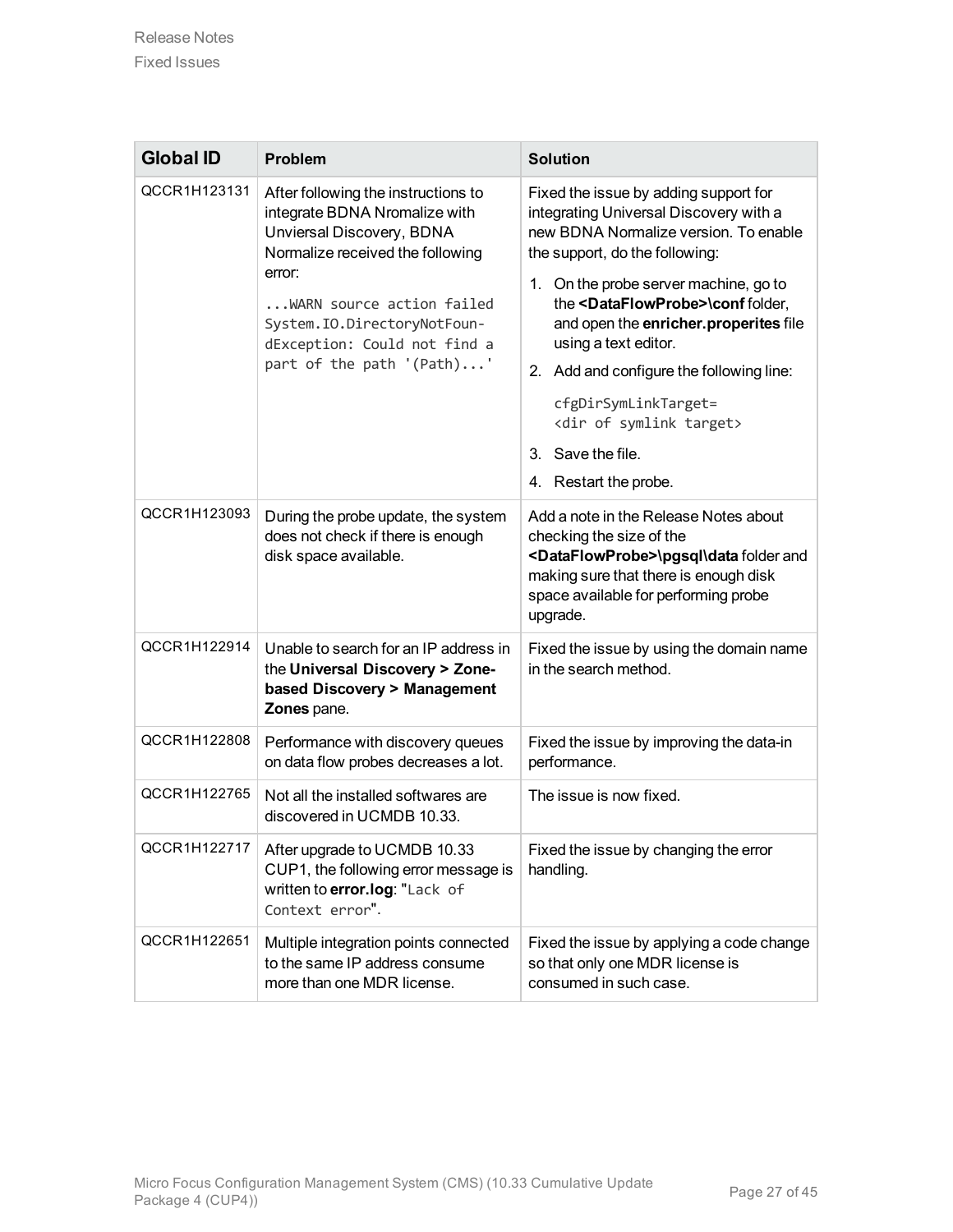| <b>Global ID</b> | <b>Problem</b>                                                                                                                | <b>Solution</b>                                                                                                                                                                                                                                                                                                                                                                                                                                                                                                                 |
|------------------|-------------------------------------------------------------------------------------------------------------------------------|---------------------------------------------------------------------------------------------------------------------------------------------------------------------------------------------------------------------------------------------------------------------------------------------------------------------------------------------------------------------------------------------------------------------------------------------------------------------------------------------------------------------------------|
| QCCR1H122508     | Scheduled custom reports are not<br>triggered in UCMDB, and the<br>following error message occurs:<br>"Failed to invoke job". | The issue is now fixed.                                                                                                                                                                                                                                                                                                                                                                                                                                                                                                         |
| QCCR1H122498     | The clearProbeData.bat script<br>keeps running on Data Flow Probes.                                                           | The issue is fixed. Now the problematic<br>log thread is handled separately and will<br>exit upon main thread completion.                                                                                                                                                                                                                                                                                                                                                                                                       |
| QCCR1H122448     | Unexpected error occurred in the<br>upgrade environment when LW-SSO<br>is enabled.                                            | Fixed the issue by applying a code change<br>to the error handling mechanism.                                                                                                                                                                                                                                                                                                                                                                                                                                                   |
| QCCR1H122269     | RTSM UI and RTSM JMX are both<br>inaccessible after the password for<br>UISysadmin user is modified.                          | Fixed the issue by adding the following<br>three system properties to override<br><b>UISysadmin</b> credentials:<br>superIntegrationUserName,<br>DsuperIntegrationUserPassword, and<br>DoverrideSuperIntegrationUserFile. So<br>you can update the super integration user<br>credential or log in to UCMDB Server UI<br>and reset the password of UISysadmin.<br>Now RTSM works properly.                                                                                                                                       |
| QCCR1H122244     | The FIPS Deployment Guide for<br>version 10.33 needs improvements.                                                            | Fixed the following documentation issues:<br>Clarified that when prompted for the<br>server-fips.keystore password, users<br>should enter their password, instead of<br>updating the password.<br>Updated the Azul OpenJDK JCE<br>dependencies download link to<br>https://www.azul.com/products/zulu-<br>and-zulu-enterprise/zulu-cryptography-<br>extension-kit/.<br>• Updated the Oracle JRE path example<br>from *jre1.8.0_45* (Oracle JRE<br>version used in 10.22) to *jre1.8.0_92*<br>(Oracle JRE version used in 10.33) |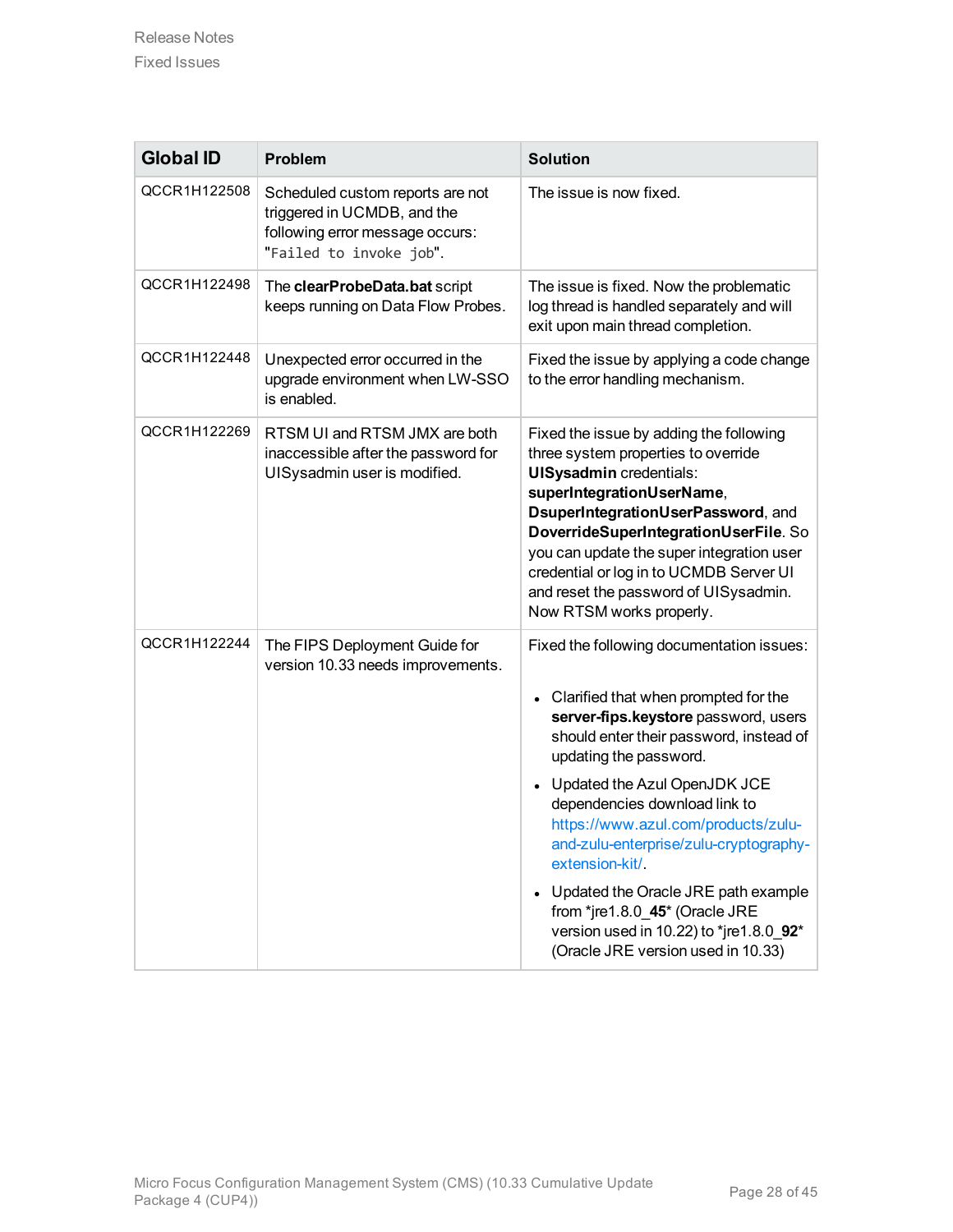| <b>Global ID</b> | Problem                                                                                                                                                                                                                                                                                                                                                                           | <b>Solution</b>                                                                                                                                                                                                                                                                                                                                                                                                                         |
|------------------|-----------------------------------------------------------------------------------------------------------------------------------------------------------------------------------------------------------------------------------------------------------------------------------------------------------------------------------------------------------------------------------|-----------------------------------------------------------------------------------------------------------------------------------------------------------------------------------------------------------------------------------------------------------------------------------------------------------------------------------------------------------------------------------------------------------------------------------------|
| QCCR1H122189     | When DB2 server runs on AIX,<br>during the discovery of DB2<br>databases, errors that resemble the<br>following are generated in the Host<br>Resources by Shell job:<br>Error processing results, for<br>more details please check<br>UCMDB server log files<br>Recommended log files on<br>UCMDB: error.log,<br>cmdb.reconciliation.log,<br>mam.autodiscovery.log                | The issue is fixed. Now the Host<br>Resources by Shell job can discover DB2<br>server properly.                                                                                                                                                                                                                                                                                                                                         |
| QCCR1H122038     | The Writer restarts when the Reader<br>server is in the process of starting its<br>services and suddenly the Reader<br>becomes the Writer.                                                                                                                                                                                                                                        | The UCMDB cluster would keep stable<br>and the Writer server would be elected<br>properly.                                                                                                                                                                                                                                                                                                                                              |
| QCCR1H122001     | The Host Resources/Applications by<br>Shell job reports the following error<br>message: Failed executing<br>script, details: "Error in<br>script TTY_HR_Main.py<br>java.lang.ClassCastException".                                                                                                                                                                                 | If the <b>PortIndex</b> attribute value of the<br>Fibre Channel Port CIT is 0xffffffff in your<br>environment, it means that this value is<br>not a meaningful one and will be reset as -<br>99999999 in UCMDB.                                                                                                                                                                                                                         |
| QCCR1H121896     | Hosts are getting merged after OMi<br>sync from UCMDB to OMi. The<br>workaround provided for resolving<br>this issue requires users to access<br>JMX console and invoke the<br>removeIdMappingsOfDataStore<br>method every time before they run<br>the sync push. This is a request to<br>provide a permanent solution and<br>MappingsOfDataStore should<br>update automatically. | The issue is now permanently fixed. Now<br>you only need to set the<br>force.remove.of.id.mapping setting to<br>true in UCMDB JMX console (by invoking<br>the setSettingValue method) and restart<br>the UCMDB server before you run push.<br>Then the script will remove the duplicate<br>mappings from table, so the push result<br>payload will not get duplicate target ids,<br>then all CIs can be pushed to the target<br>system. |
| QCCR1H121708     | After upgrade to UCMDB 10.33<br>CUP1, the rest-api folder is not<br>removed, and the wrapper.log file<br>contains debug information.                                                                                                                                                                                                                                              | Fixed the issue by updating the<br>installation process to remove the rest-api<br>folder.                                                                                                                                                                                                                                                                                                                                               |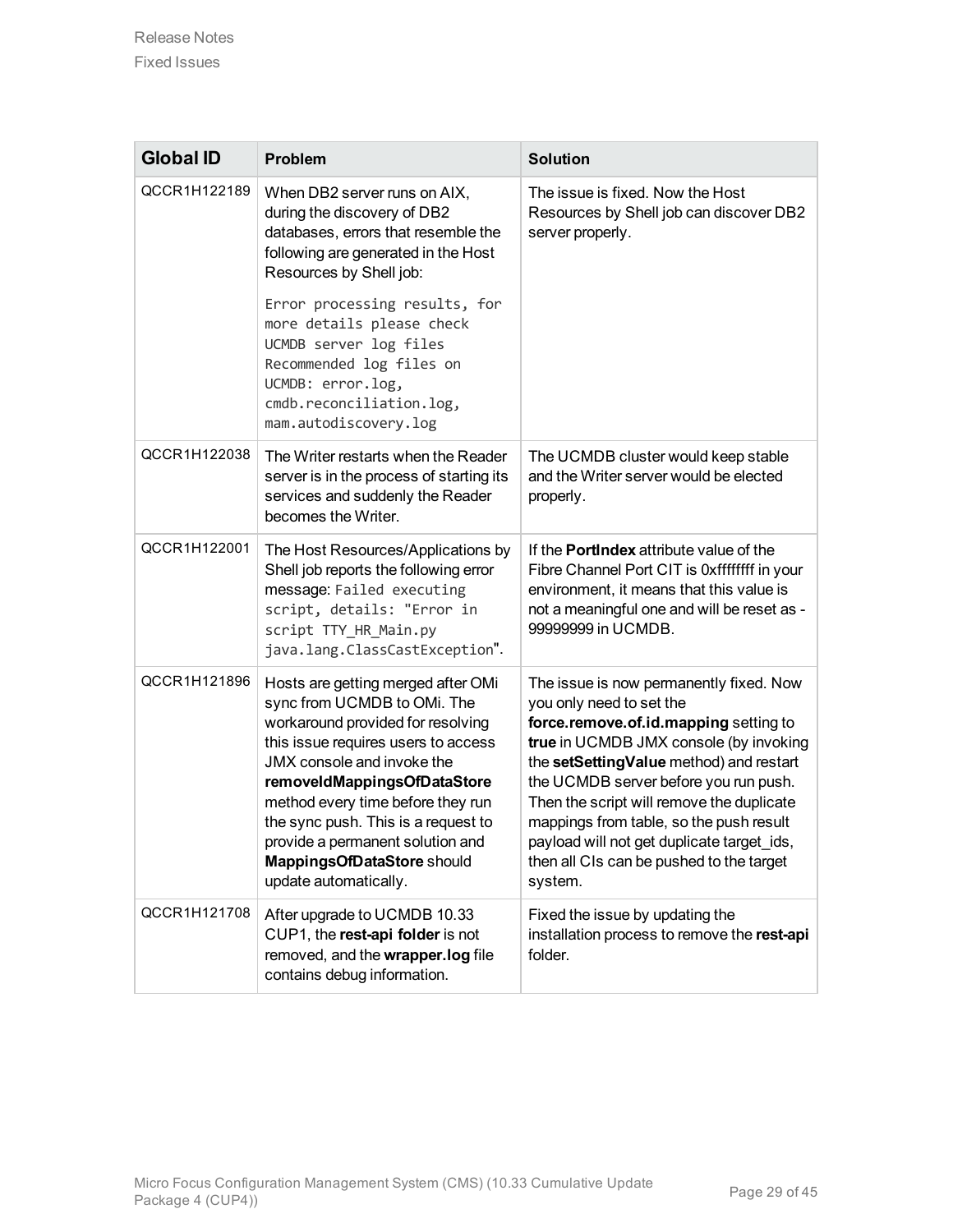| <b>Global ID</b> | Problem                                                                                                                                                                                                                                                                                                                                                                                  | <b>Solution</b>                                                                                        |
|------------------|------------------------------------------------------------------------------------------------------------------------------------------------------------------------------------------------------------------------------------------------------------------------------------------------------------------------------------------------------------------------------------------|--------------------------------------------------------------------------------------------------------|
| QCCR1H121631     | When using 'topology' (with the TQL<br>name provided as a parameter in the<br>POST content), the following error is<br>logged in the<br>UCMDBServer\runtime\log\rest-<br>api.log: "ERROR Failed to clean<br>JSON object due to: Unexpected<br>character $(I)$ at position $0$ ".<br>However, the result of the REST API<br>topology call is returned successfully<br>to the REST client. | Fixed the issue by applying a code to<br>clean JSON object when sending REST<br>API topology request.  |
| QCCR1H121272     | When selecting a view in the OMi ><br><b>RTSM Administration &gt; Modeling</b><br>> Modeling Studio > Manage<br>Security pane, the ID of a role is<br>displayed instead of the role name.                                                                                                                                                                                                | The issue is now fixed.                                                                                |
| QCCR1H120823     | The redispathJob JMX method is<br>incorrectly named.                                                                                                                                                                                                                                                                                                                                     | Renamed the method from redispathJob<br>to redispatch Job and updated the JMX<br>list.                 |
| QCCR1H117936     | UCMDB Home does not load.                                                                                                                                                                                                                                                                                                                                                                | This issue is fixed by adding the "%"<br>character as a safe character for ESAPI<br>cookie validation. |
| QCCR1H111703     | This is a request to provide an<br>automatic method to ensure that the<br>class cache files are always up to<br>date whenever script changes are<br>made.                                                                                                                                                                                                                                | Fixed the compile issue for the .py class<br>cache files.                                              |

## <span id="page-29-0"></span>Fixed Issues in UCMDB 10.33 CUP2

The following table lists the issues that were fixed in the UCMDB 10.33 CUP2 release.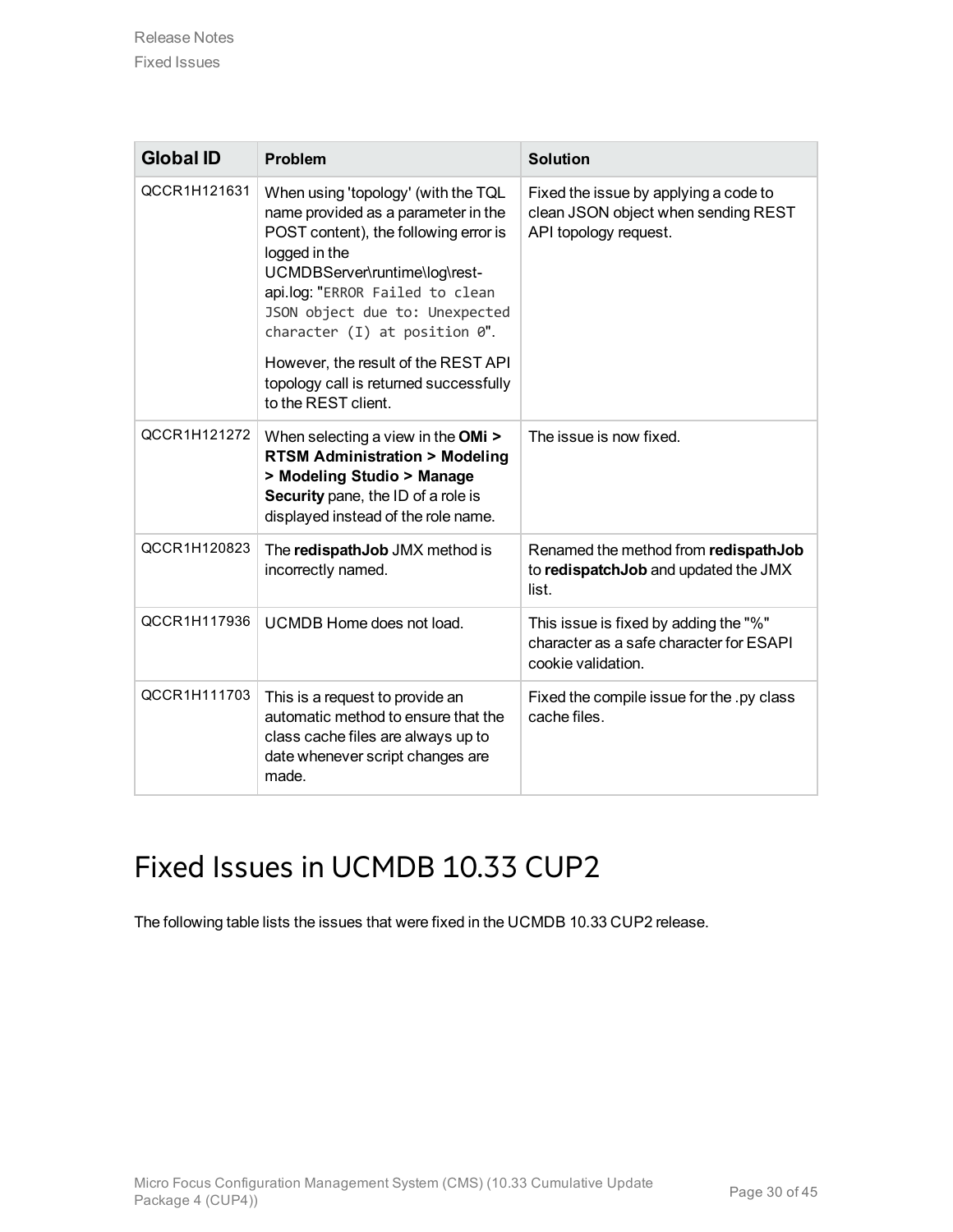| <b>Global ID</b> | Problem                                                                                                                                                                                                                                                                                                | <b>Solution</b>                                                                                                                                                                                                                                                                                 |
|------------------|--------------------------------------------------------------------------------------------------------------------------------------------------------------------------------------------------------------------------------------------------------------------------------------------------------|-------------------------------------------------------------------------------------------------------------------------------------------------------------------------------------------------------------------------------------------------------------------------------------------------|
| QCCR1H120889     | Creating an integration point<br>with the OOTB<br><b>AMGenericAdapter has a</b><br>column in the Statistics tab<br>called Ignored CI; however,<br>the customized<br><b>AMGenericAdapter does</b><br>not have such a column,<br>although it uses the same<br>JAR files as the OOTB<br>AMGenericAdapter. | Fixed the issue by extending the support for all the<br>adapter names that contain AMGenericAdapter<br>or AMPushAdapter.                                                                                                                                                                        |
| QCCR1H121187     | When debug messages are<br>enabled for attribute mapping<br>for the push adapter, too<br>many messages are written<br>to the log files.                                                                                                                                                                | Fixed the issue by applying a code change to log<br>record insertion instead of dumping idToTypes in<br>function getByIdAndTypeFromLinked every<br>time.                                                                                                                                        |
| QCCR1H121374     | After the upgrade from<br>version 10.33 to 10.33<br>CUP1, some LDAP users<br>can log in properly, but some<br>other LDAP users may<br>encounter the<br>"Authentication failed"<br>message.                                                                                                             | Fixed the issue by applying a code change. In<br>case the UCMDB Repository already exists, at<br>upgrade the priority is read and used when<br>updating the UCMDB Repository; otherwise, the<br>default value is used. This way the existing value<br>is maintained when upgrade is performed.  |
| QCCR1H121574     | <b>Inventory Discovery deletes</b><br>all Installed Software CIs<br>that are discovered by the<br><b>Host Applications by Shell</b><br>job.                                                                                                                                                            | Fixed the issue by adding a new parameter<br>isServerAutomaticDeletionOnlyForCurrentJob<br>in the adapter configuration. When this parameter<br>is set to true, the automatic deletion on the server<br>side only impacts the Installed Software CIs that<br>are discovered by the current job. |
| QCCR1H121604     | When data is pushed from<br>UCMDB to UCMDB,<br>duplicate relationships are<br>created by push_back_<br>global_ids.                                                                                                                                                                                     | Fixed the issue by applying a code change so no<br>duplicate relationships will be caused by UCMDB<br>integration.                                                                                                                                                                              |

## <span id="page-30-0"></span>Fixed Issues in UCMDB 10.33 CUP1

The following table lists the issues that were fixed in the UCMDB 10.33 CUP1 release.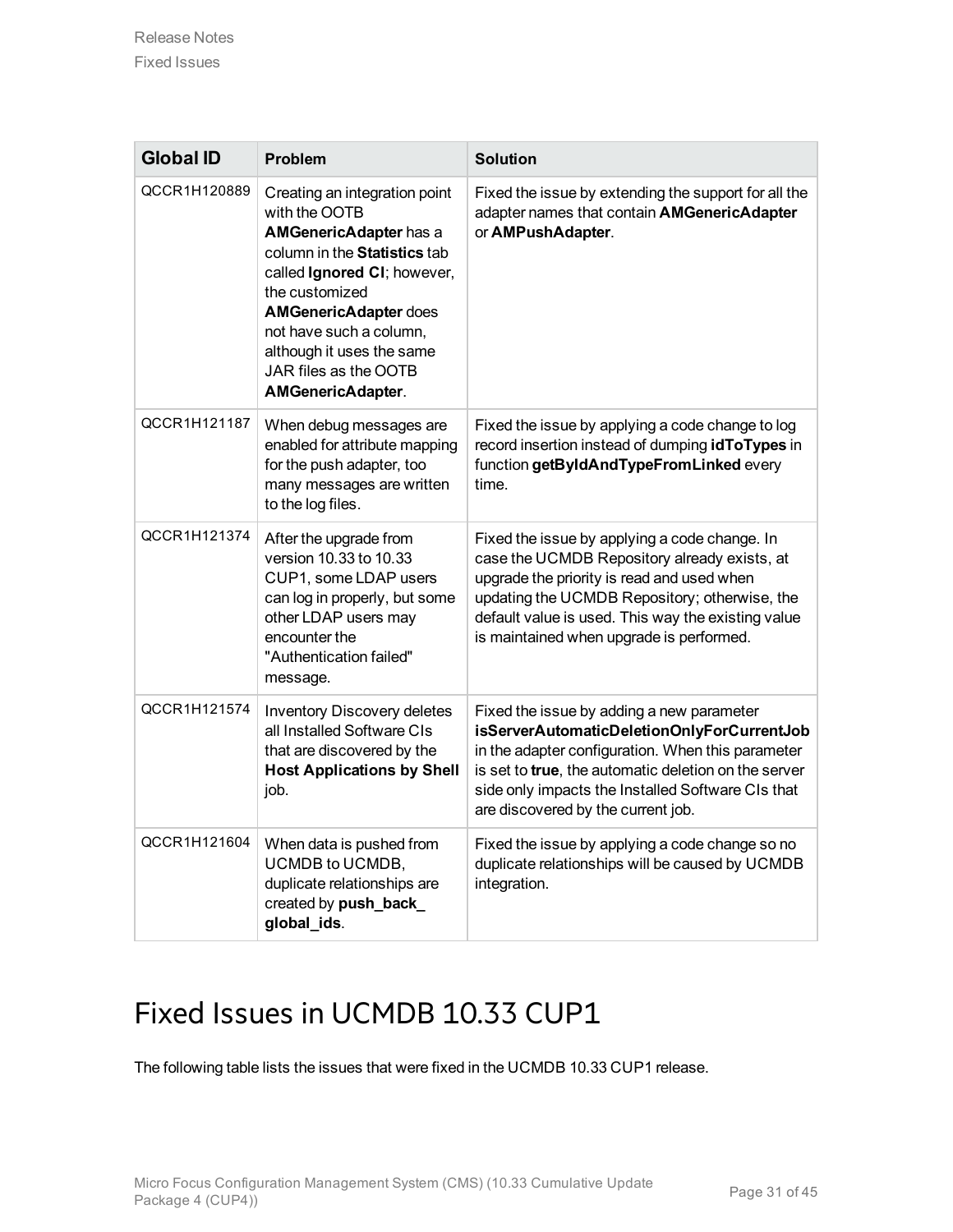| <b>Global ID</b> | <b>Problem</b>                                                                                                                                                                                                                                                                                    | <b>Solution</b>                                                                                    |
|------------------|---------------------------------------------------------------------------------------------------------------------------------------------------------------------------------------------------------------------------------------------------------------------------------------------------|----------------------------------------------------------------------------------------------------|
| QCCR1H117211     | An "[ErrorCode [2] Couldn't connect to<br>database]" error is written to the log<br>files and you have to restart UCMDB.                                                                                                                                                                          | This issue is fixed by setting the locale<br>directly in the code.                                 |
| QCCR1H118152     | Jetty Idle connections that are not<br>explicitly closed remain allocated in<br>Jetty until UCMDB server is stopped<br>or restarted.                                                                                                                                                              | The issue is now fixed.                                                                            |
| QCCR1H118051     | When you create a TQL, set<br>"Chassistype is null", and configure<br>error message to be displayed, you<br>cannot save the TQL.                                                                                                                                                                  | This issue is now fixed.                                                                           |
| QCCR1H118228     | A probe database deadlock causes<br>UCMDB-NNMI pull integration jobs to<br>fail during a delta sync.                                                                                                                                                                                              | The database deadlock issue is now<br>fixed.                                                       |
| QCCR1H118248     | Numerous "Cant find completed event<br>in table ***" error messages are written<br>to the error.log file.                                                                                                                                                                                         | This issue is now fixed by removing the<br>unnecessary warning messages.                           |
| QCCR1H117999     | You cannot generate the Master Key<br>by using a JMX method.                                                                                                                                                                                                                                      | The JMX method is now fixed.                                                                       |
| QCCR1H118331     | If you open a Query in the Query<br>Editor within the Integration Studio<br>and click OK, the query reference<br>disappears from Modeling Studio.                                                                                                                                                 | This issue is now fixed.                                                                           |
| QCCR1H118464     | Triggers cannot be deleted from<br>CCM_DISCOVERY_DESTS_<br>RESULTS.                                                                                                                                                                                                                               | A SQL issue is fixed so that triggers<br>can now be deleted.                                       |
| QCCR1H118496     | A UCMDB-UCMDB sync fails, and an<br>error message that resembles the<br>following is generated: Unable to<br>calculate Query [] result in source<br>UCMDB after 200 seconds jvm 1  <br>com.mercury.topaz.cmdb.<br>shared.base.CmdbException:<br>[ErrorCode [-2147483648] undefined<br>error code] | This issue was fixed by addressing a<br>TQL issue.                                                 |
| QCCR1H118282     | UCMDB consumes 100% of the CPU<br>after a restart, and you cannot access<br>the UI.                                                                                                                                                                                                               | The method by which the persistency<br>and session is checked for each logged<br>user is improved. |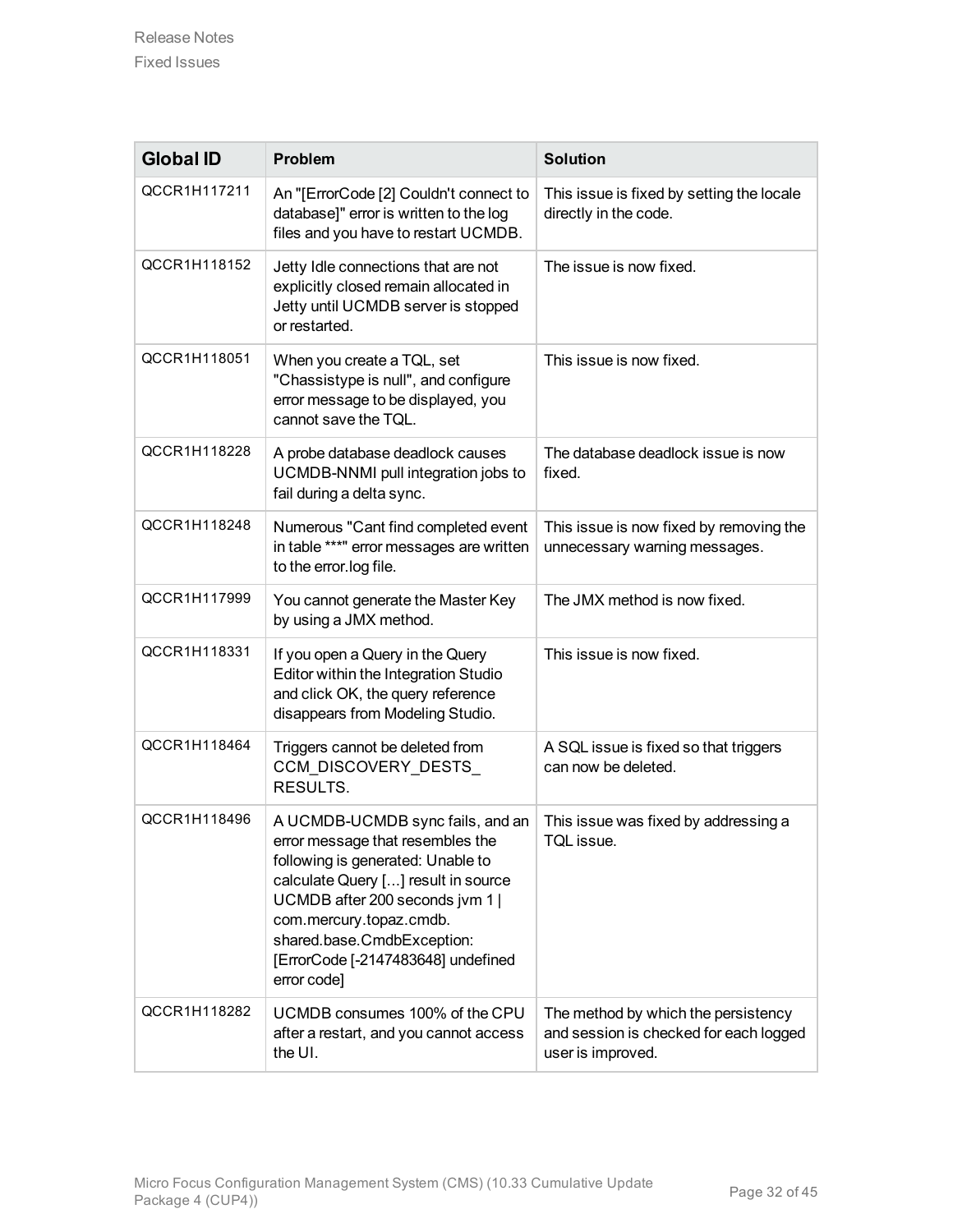| <b>Global ID</b> | <b>Problem</b>                                                                                                                                                                                                                     | <b>Solution</b>                                                                                                                                                                              |
|------------------|------------------------------------------------------------------------------------------------------------------------------------------------------------------------------------------------------------------------------------|----------------------------------------------------------------------------------------------------------------------------------------------------------------------------------------------|
| QCCR1H118649     | Every hour a NullPointer exception is<br>written to the cmdb.operation.log file.                                                                                                                                                   | This issue was fixed by resolving a<br>parsing issue in the<br>cmdb.reconciliation.audit.log file.                                                                                           |
| QCCR1H118715     | The modifyCompositeIndexes JMX<br>method omits the CDM_ROOT_LINK<br>table to drop or to create composite<br>index.                                                                                                                 | The CDM_ROOT_LINK table now has<br>the correct index based on the<br>modifyCompositeIndexes JMX input<br>settings.                                                                           |
| QCCR1H118763     | When you run newDbTool.sh<br>consistency --preview, one of the<br>queries runs for more than one hour<br>and times out.                                                                                                            | The SQL query for the<br>"getLinksWithInvalidEnd1OrEnd2-<br>ByCDM" step is now updated.                                                                                                      |
| QCCR1H119093     | The communication log file for the<br>"J2EE JBoss by shell" job is<br>corrupted.                                                                                                                                                   | This issue is now fixed.                                                                                                                                                                     |
| QCCR1H119266     | The UCMDB10x Adapter does not<br>support the Enable reporting of<br>empty values option. Therefore, null<br>properties are not pushed when the<br>adapter is used to perform a live push<br>job.                                   | The UCMDB10x Adapter now supports<br>the "Enable reporting of empty values"<br>option.                                                                                                       |
| QCCR1H119431     | After you run the<br>runSupportHandlersFo<br>rAIICategories JMX method, the<br>DiscoveryProcessingStatistics.xls<br>worksheet contains only the following<br>message:<br>No data was read/exist in the<br>reconciliation.audit.log | This issue occurs because an NPE<br>occurs when the<br>runSupportHandlers-<br>ForAIICategories JMX method<br>retrieves the<br>DiscoveryProcessingStatistics file.<br>The issue is now fixed. |
| QCCR1H119679     | Enrichment rule is disabled after<br>switching from the Reader server to<br>the Writer server.                                                                                                                                     | This issue is now fixed.                                                                                                                                                                     |
| QCCR1H120407     | When creating a custom CI Type in<br>UCMDB 10.33, the XML file of this<br>class is corrupted. Each time a save<br>or a redeploy is performed, the class<br>qualifiers are multiplied.                                              | This issue is now fixed.                                                                                                                                                                     |
| QCCR1H117589     | On some LDAP servers, user<br>authentication fails every time.                                                                                                                                                                     | This issue was fixed by changing the<br>query to find the user during LDAP<br>authentication to not ask for the 1.1                                                                          |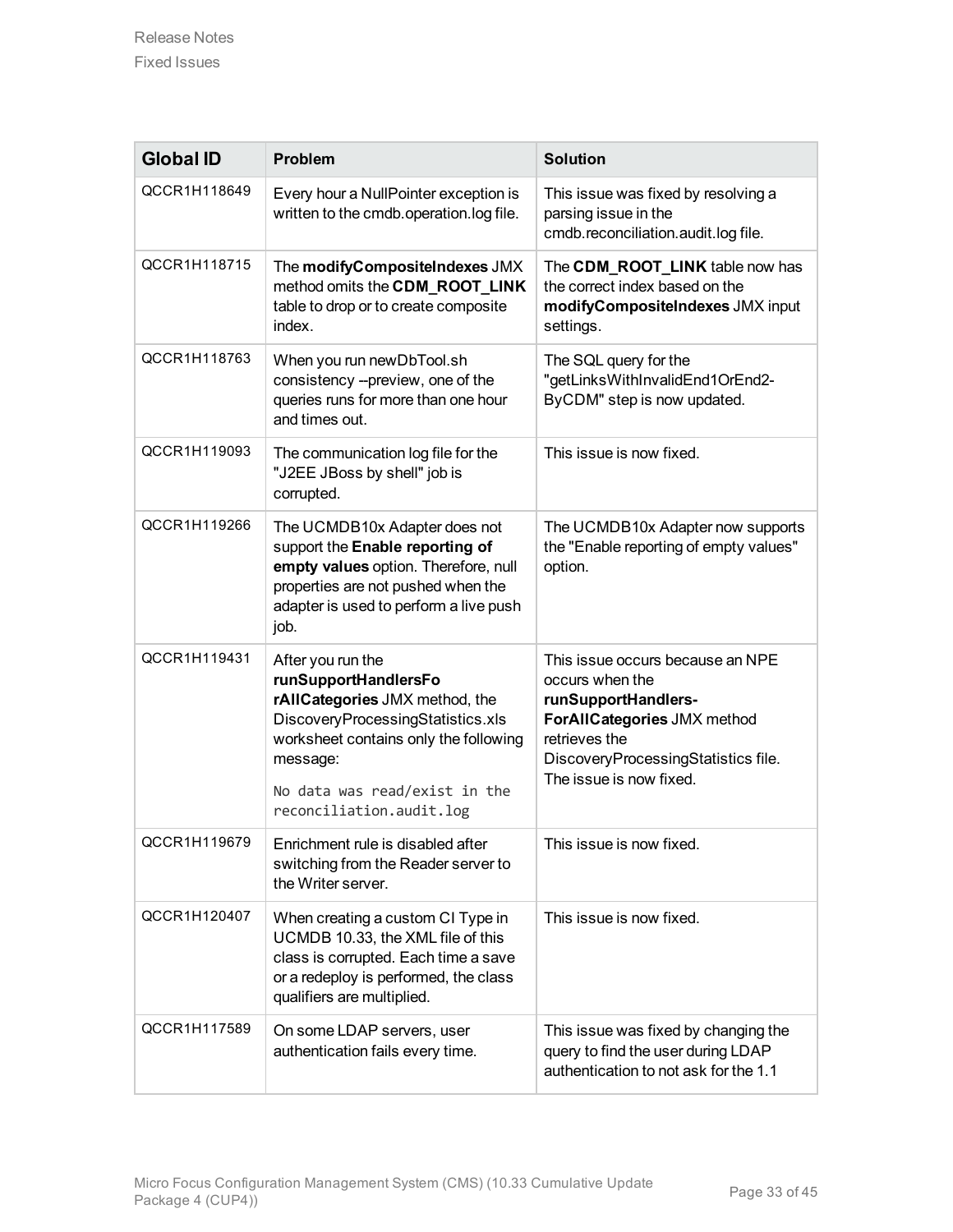| <b>Global ID</b> | <b>Problem</b>                                                                                                                                                                                                                                                                                            | <b>Solution</b>                                                                                                                    |
|------------------|-----------------------------------------------------------------------------------------------------------------------------------------------------------------------------------------------------------------------------------------------------------------------------------------------------------|------------------------------------------------------------------------------------------------------------------------------------|
|                  |                                                                                                                                                                                                                                                                                                           | attribute (which causes some directory<br>servers to return an empty result no<br>matter what other attributes were<br>specified). |
| QCCR1H119213     | When you change the master key,<br>errors that contain the following text<br>are written to the logs:<br>$496$ ERROR $$ -<br>Authenticating user: UISysadmin<br>failed. The user repository:<br>UCMDB is not configured. 497<br>ERROR  - User name or<br>password are wrong - failed to<br>login on UCMDB | This issue is now fixed.                                                                                                           |
| QCCR1H119269     | When you use the Java API-based<br>getAvailabilityMetrics method on the<br>Reader server when the Writer server<br>is down, an exception that resembles<br>the following is returned:<br>Remote server [Writer] did<br>not respond                                                                        | This issue is now fixed.                                                                                                           |
| QCCR1H117822     | Running a baseline takes a long time<br>when HDML tables with many CIs are<br>created.                                                                                                                                                                                                                    | The baseline for HDML tables is<br>improved by running DB statistics<br>before the HDML table is created.                          |
| QCCR1H116859     | Deadlocks occur on the CCM<br>DISCOVERY_RESULTS table after<br>you change the discovery schedule to<br>every other day.                                                                                                                                                                                   | This issue is now fixed.                                                                                                           |
| QCCR1H117739     | You cannot open Integration Manager<br>and receive an "An error occurred"<br>error message. Additionally, a Null<br>Pointer Exception error is written to<br>the error.log file.                                                                                                                          | This issue is now fixed.                                                                                                           |
| QCCR1H117823     | When you open the AM-UCMDB<br>integration point, open an out-of-the-<br>box TQL or View, and then click<br>Calculate, you receive a "General<br>Integration Error HP AM" error<br>message.                                                                                                                | This issue is now fixed.                                                                                                           |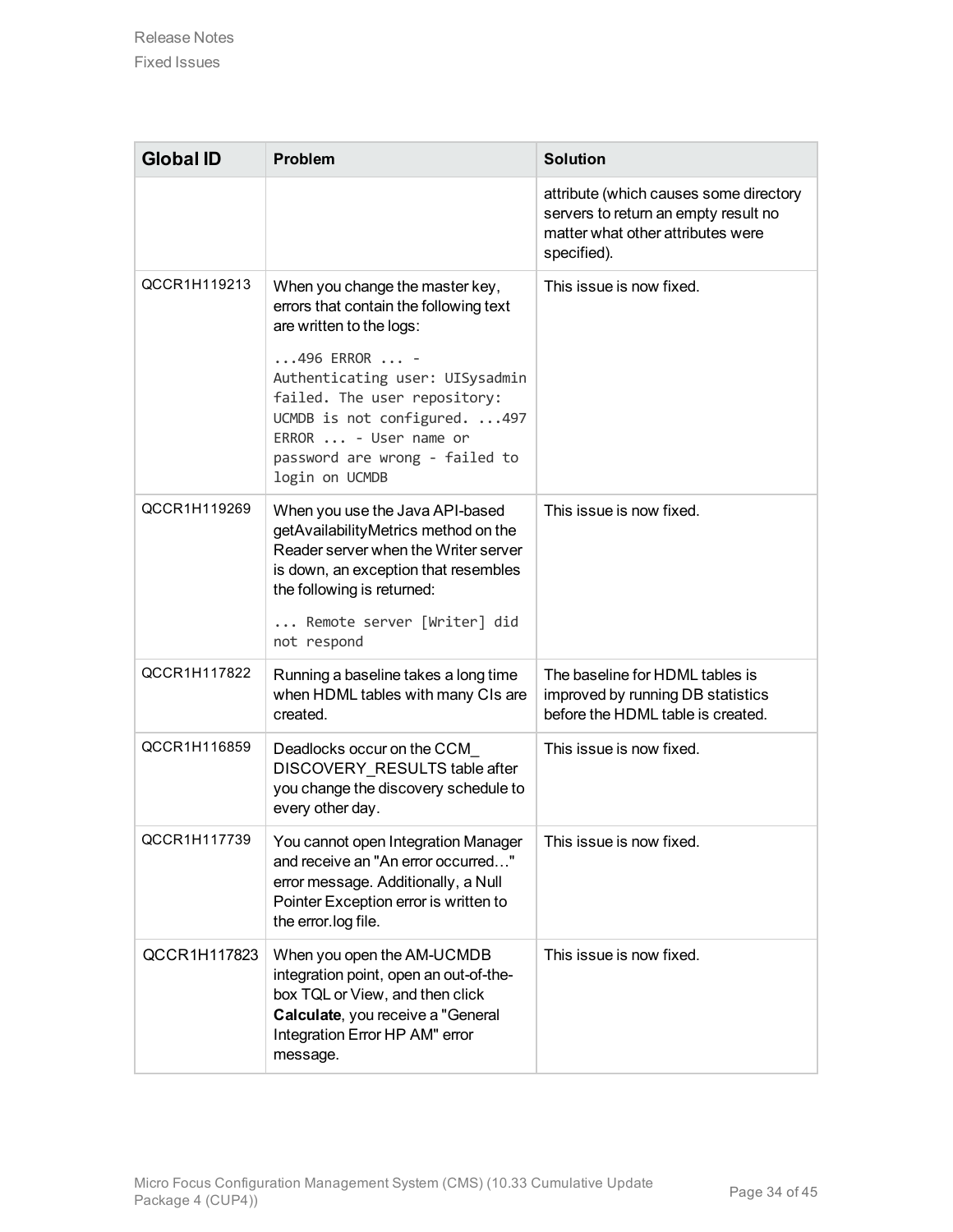| <b>Global ID</b> | <b>Problem</b>                                                                                                                                                                              | <b>Solution</b>                                                                                                          |
|------------------|---------------------------------------------------------------------------------------------------------------------------------------------------------------------------------------------|--------------------------------------------------------------------------------------------------------------------------|
| QCCR1H117505     | Errors that resemble the following are<br>written to the logs.                                                                                                                              | This issue is now fixed.                                                                                                 |
|                  | error.log:                                                                                                                                                                                  |                                                                                                                          |
|                  | 2017-10-26 10:11:18,449 ERROR<br>[Request processor timer]<br>(RequestProcessor.java:880) -<br>java.lang.RuntimeException:<br>Coding error. The thread-local<br>context is not initialized. |                                                                                                                          |
|                  | slow.log:                                                                                                                                                                                   |                                                                                                                          |
|                  | 2017-10-26 11:01:44,709 ERROR<br>[Request processor timer] -<br>java.lang.RuntimeException:<br>Coding error. The thread-local<br>context is not initialized.                                |                                                                                                                          |
|                  | 2017-10-26 11:01:58,297 INFO<br>[Request processor timer] - 28<br>serving threads                                                                                                           |                                                                                                                          |
| QCCR1H118812     | One server in a cluster reboots every<br>few minutes, and an error that<br>resembles the following is generated:                                                                            | The default value of the escapeSpecial<br>characters flag in the DynamicSettings<br>plugin for URM is changed to "true". |
|                  | Cannot unmarshal instance of<br>class com.hp.ucmdb.entities.<br>urm.resource.xml.XmlUIUserPre<br>ference                                                                                    |                                                                                                                          |
| QCCR1H117248     | After you sort the Workflow<br>Information list, incorrect detailed<br>information is displayed when you<br>select an item.                                                                 | This issue is now fixed.                                                                                                 |
| QCCR1H116447     | You cannot filter out potential<br>IpAddress CIs that are based on IPv6<br>addresses.                                                                                                       | This issue is now fixed.                                                                                                 |
| QCCR1H116387     | When data is pushed from UCMDB to<br>UCMDB, push_back_global_ids<br>creates duplicate links.                                                                                                | This issue is now fixed.                                                                                                 |
| QCCR1H115569     | Scheduled reports cannot be<br>generated in UCMDB because there<br>are unsupported characters in CI                                                                                         | Scheduled reports can now be<br>generated in UCMDB if there are<br>unsupported characters in CI attributes.              |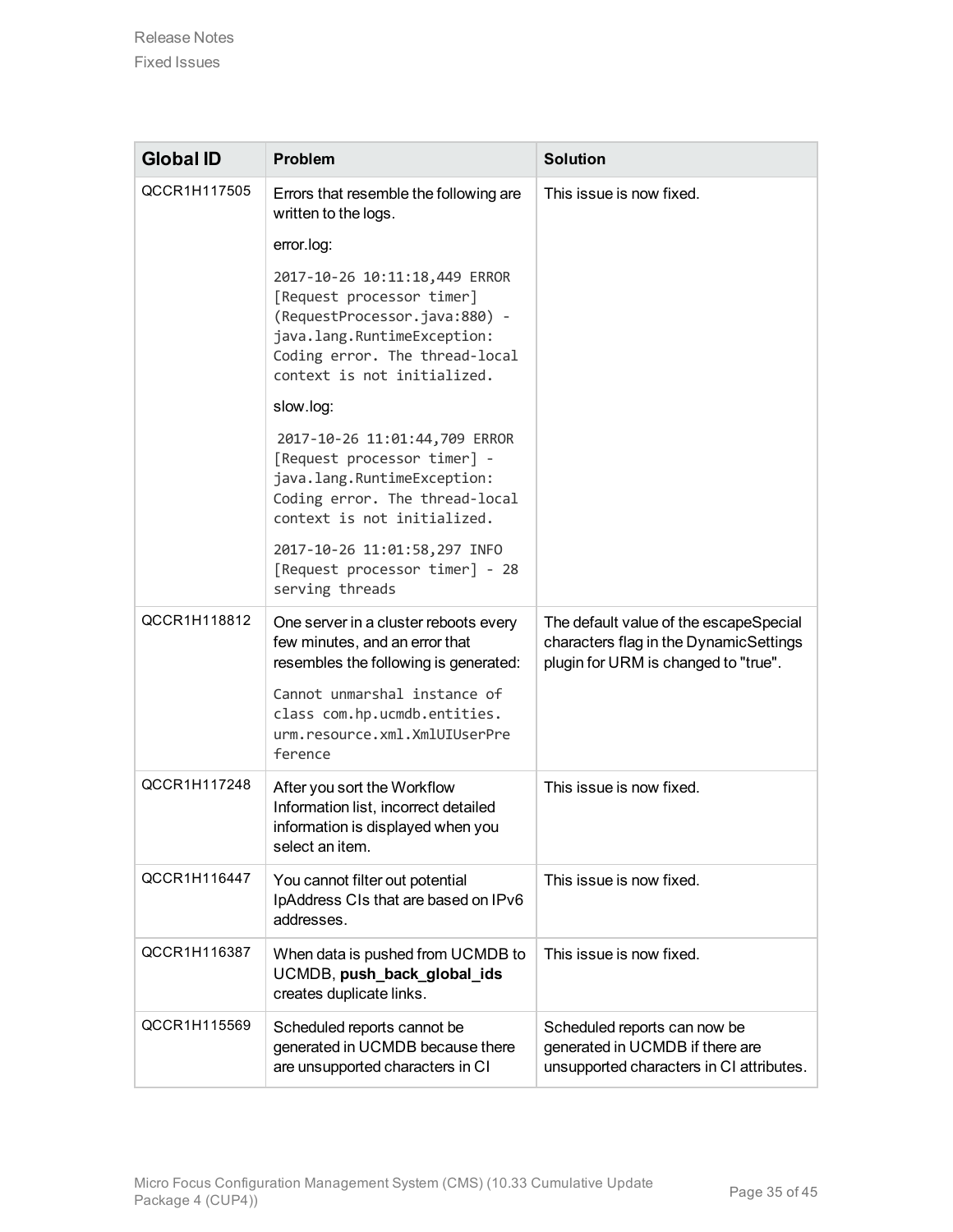| <b>Global ID</b> | <b>Problem</b>                                                                                                                                                                                                                    | <b>Solution</b>                                                                                                                                                                                                                                                                |
|------------------|-----------------------------------------------------------------------------------------------------------------------------------------------------------------------------------------------------------------------------------|--------------------------------------------------------------------------------------------------------------------------------------------------------------------------------------------------------------------------------------------------------------------------------|
|                  | attributes.                                                                                                                                                                                                                       |                                                                                                                                                                                                                                                                                |
| QCCR1H115567     | Scheduled reports are not triggered in<br>UCMDB.                                                                                                                                                                                  | Scheduled reports can now be triggered<br>in UCMDB.                                                                                                                                                                                                                            |
| QCCR1H116994     | When normalization rules are applied<br>at the end of the discovery execution,<br>CITs may be updated, but they are not<br>also updated in the comm log as an<br>end1/end2 CI, or as a root container<br>CI.                      | This issue is now fixed. When<br>normalization rules are applied at the<br>end of the discovery execution, it might<br>update a CIT, do have change the CIT<br>for this CI as well, when it appears<br>again in the comm log as an end1/end2<br>CI, or as a root_container CI. |
| QCCR1H117516     | Discovery jobs fail and a "No<br>credential found for the triggered IP"<br>error is written to the Communication<br>logs after you upgrade the Probe from<br>10.31 to 10.33.                                                      | This issue was fixed by printing server<br>timezone in the log file.                                                                                                                                                                                                           |
| QCCR1H117916     | When you use<br>historyService.getChanges to<br>retrieve all changes with the<br>REMOVE_RELATION or ADD_<br>RELATION change type, results are<br>also returned for both types<br>incorrectly.                                     | This issue is fixed by updates to<br>HistDalGetHistoryChang<br>esCommand and<br><b>HistDalGetRelatedClHis</b><br>toryEvents.                                                                                                                                                   |
| QCCR1H115919     | After you perform an upgrade,<br>UCMDB data acquisition startup fails,<br>and you receive a<br>"NullPointerException" error<br>message.                                                                                           | This issue is now fixed.                                                                                                                                                                                                                                                       |
| QCCR1H118093     | Modified adapter package files are<br>incorrectly moved to the "No<br>Package" package.                                                                                                                                           | This issue is now fixed.                                                                                                                                                                                                                                                       |
| QCCR1H116010     | You cannot deploy the enrichments in<br>the F5 BIGIP LTM package, and an<br>error that resembles the following is<br>written to the mam.packaging.log<br>file:<br>CMDB Operation Internal Error:<br>class com.mercury.topaz.cmdb. | This issue is now fixed.                                                                                                                                                                                                                                                       |
|                  | shared.base.CmdbException :<br>com.mercury.topaz.cmdb.shared.<br>enrichment.exception.Enrichmen                                                                                                                                   |                                                                                                                                                                                                                                                                                |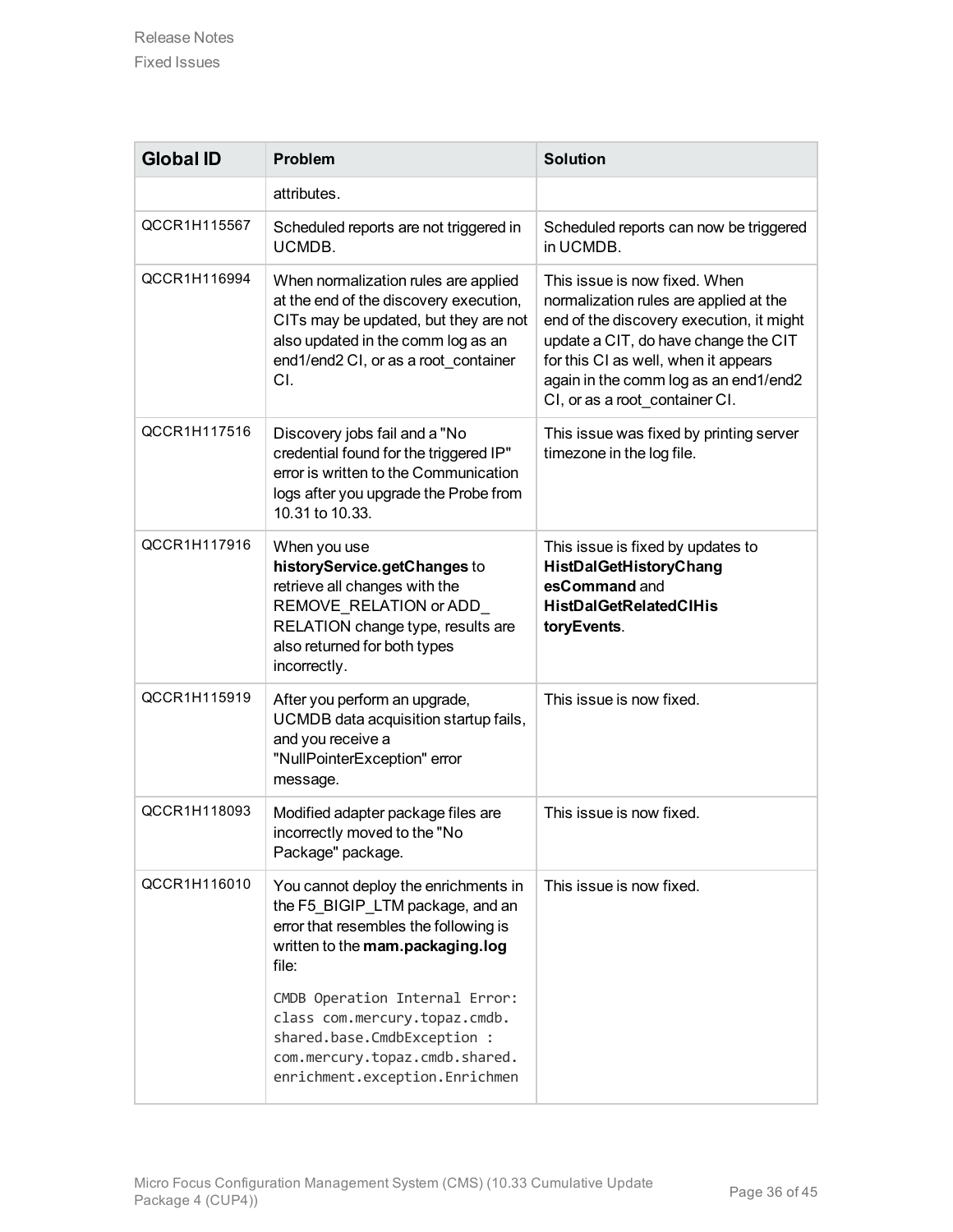| <b>Global ID</b> | <b>Problem</b>                                                                                                                                                                                                               | <b>Solution</b>                                                                                                                                                                                                                                                                                                                                     |
|------------------|------------------------------------------------------------------------------------------------------------------------------------------------------------------------------------------------------------------------------|-----------------------------------------------------------------------------------------------------------------------------------------------------------------------------------------------------------------------------------------------------------------------------------------------------------------------------------------------------|
|                  | tValidationException:<br>[ErrorCode [210] Required<br>attribute has not been defined]<br>F5FwdAnyPortHandler -- ip<br>service_endpoint is missing id<br>attribute or required one --<br>TenantOwner : operation              |                                                                                                                                                                                                                                                                                                                                                     |
| QCCR1H116630     | You cannot delete an integration job<br>because its name contains a forbidden<br>character (for example, a period).                                                                                                          | All characters in the job name are now<br>validated when the integration job is<br>created.                                                                                                                                                                                                                                                         |
| QCCR1H118157     | The UI is inaccessible after the server<br>starts due to "the master key is not<br>set" errors.                                                                                                                              | This issue can be fixed by running<br>specific keytool commands to reset the<br>keystore and trustore password.                                                                                                                                                                                                                                     |
| QCCR1H118160     | The Save button in the Package<br>Manager module is grayed out.                                                                                                                                                              | This issue is fixed by adding an<br>additional refresh of the resources after<br>adding the listener.                                                                                                                                                                                                                                               |
| QCCR1H119632     | The UCMDB UI is not accessible and<br>a "java.io.IOException: Too many<br>open files errors" error is written to the<br>log files.                                                                                           | A code fix prevents this issue from<br>occurring.                                                                                                                                                                                                                                                                                                   |
| QCCR1H118481     | You cannot connect to the UCMDB<br>Browser fail in HA mode through an F5<br>load balancer.                                                                                                                                   | This issue is now fixed.                                                                                                                                                                                                                                                                                                                            |
| QCCR1H119401     | One server in a cluster reboots every<br>few minutes, and an error that<br>resembles the following is generated:<br>Cannot unmarshal instance of<br>class com.hp.ucmdb.entities.<br>urm.resource.xml.XmlUIUserPre<br>ference | The default value of the escapeSpecial<br>characters flag in the DynamicSettings<br>plugin for URM is changed to "true".                                                                                                                                                                                                                            |
| QCCR1H118989     | Discovered attributes can be updated<br>manually, which causes problems<br>with reports because UD does not<br>restore the attributes back to their real<br>value.                                                           | The following note was added to the<br>product documentation: "Discovered<br>attributes should not be updated<br>manually. If someone modifies an<br>attribute manually (which was already<br>populated by UD), that value will not be<br>restored the next time the CI is re-<br>discovered if the actual attribute did not<br>change physically". |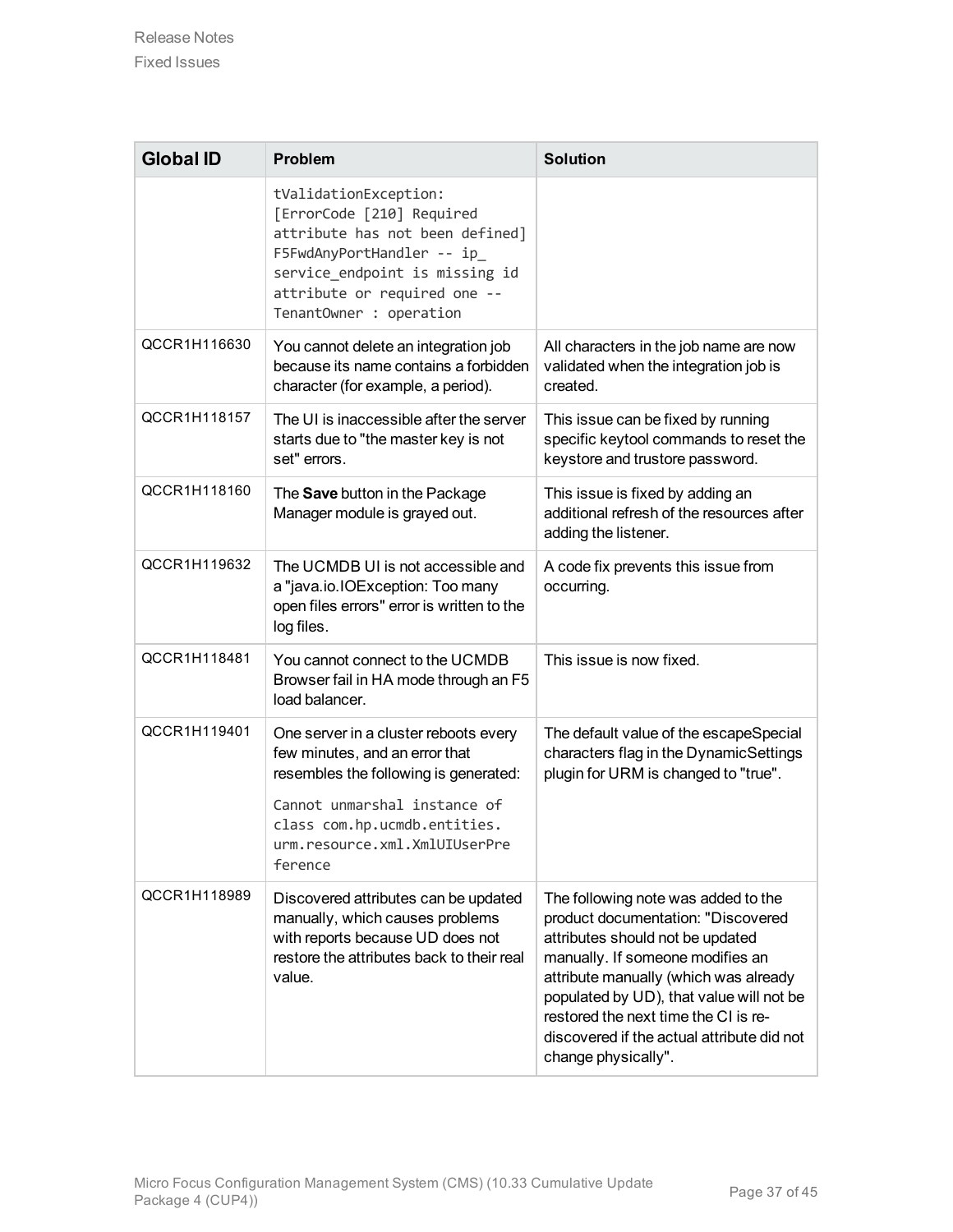| <b>Global ID</b> | <b>Problem</b>                                                    | <b>Solution</b>                                                                                                                              |
|------------------|-------------------------------------------------------------------|----------------------------------------------------------------------------------------------------------------------------------------------|
| QCCR1H119903     | Heap space consumption in CMS<br>Core Prod increased drastically. | Changed the way last state is used by a<br>push flow. Last state is retrieved<br>directly from database and not stored to<br>memory anymore. |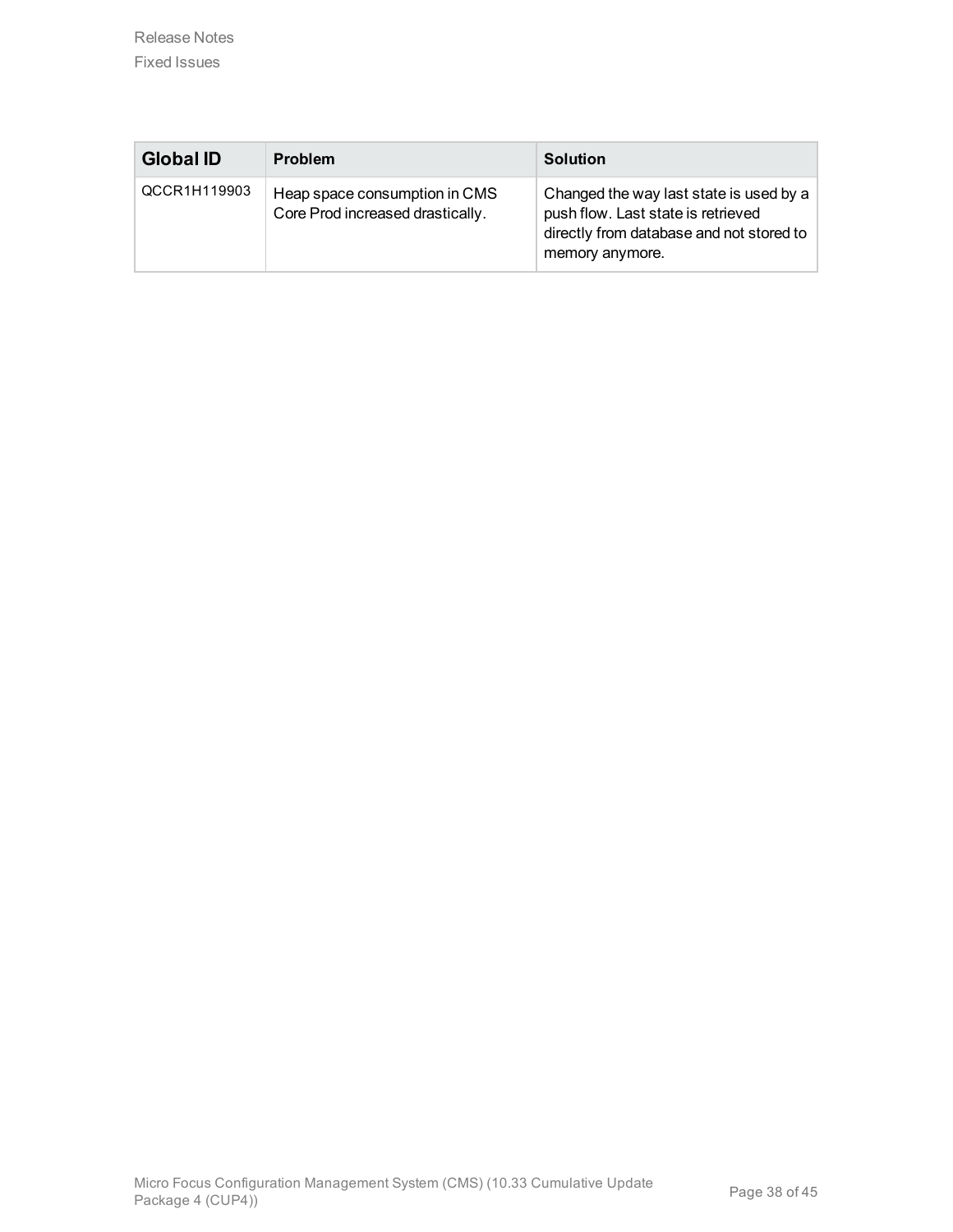## <span id="page-38-0"></span>Appendices

| This appendix includes:                                                    |  |
|----------------------------------------------------------------------------|--|
|                                                                            |  |
| User Lockout Mechanism for the Server Status page, JMX Console, and SDK 39 |  |
|                                                                            |  |
|                                                                            |  |
|                                                                            |  |

## <span id="page-38-1"></span>Disable Call Home from Data Flow Probe

This task describes how to disable the Call Home feature in Data Flow Probe, which also frees port 80. This makes port 80 available if you need to use it for other purposes.

To disable the call home function in Data Flow Probe, follow these steps:

- 1. On the Data Flow Probe, locate the **DataFlowProbe.properties** file in the **C:\hp\UCMDB\DataFlowProbe\conf** folder, and then open the file using a text editor.
- 2. Add the following line to the file:

**appilog.agent.callhome.enabled=true**

The default value for the setting is **true**, which means that the call home function is enabled and the call home port is open.

To disable the call home function, set the value to **false**.

<span id="page-38-2"></span>3. Save the file, and then restart Data Flow Probe.

# User Lockout Mechanism for the Server Status page, JMX Console, and SDK

When users access the Server Status page, JMX Console, or SDK, they could be locked out if they fail the login authentication a certain number of times. You can configure the maximum failed login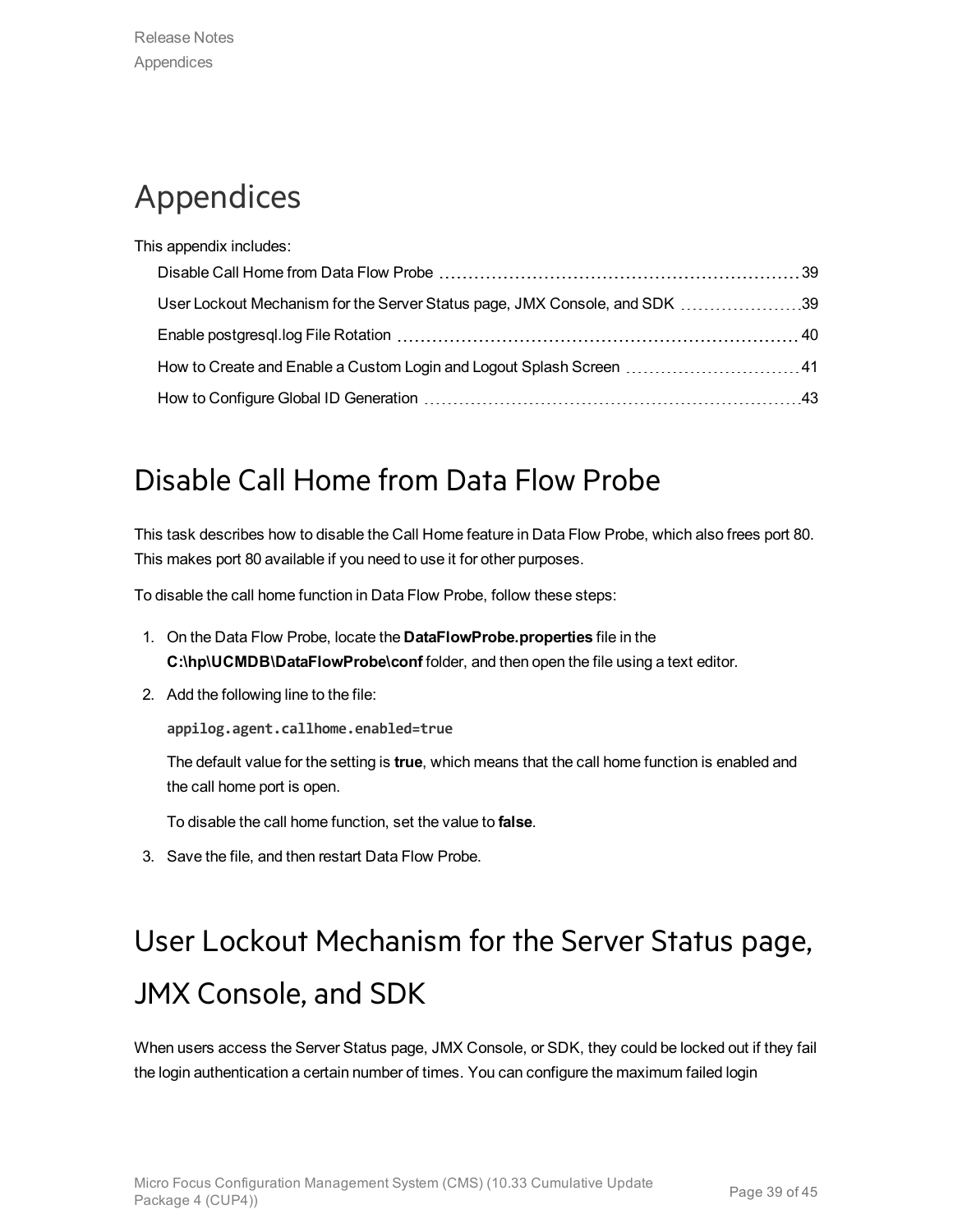attempts allowed, and the maximum lockout time period for them by using the following infrastructure settings.

| <b>Name</b>                         | <b>Description</b>                                                                                                            | <b>Default</b><br>Value |
|-------------------------------------|-------------------------------------------------------------------------------------------------------------------------------|-------------------------|
| failed.login.attempts.limit         | The maximum number of failed login attempts<br>allowed.                                                                       | 3                       |
| invalid.login.expiration.in.minutes | The maximum time period (in minutes) allowed for<br>invalid login attempts.                                                   | 15                      |
| user.blocking.time.in.minutes       | The maximum time period (in minutes) that a user<br>is locked out after failed login attempts.                                | 10                      |
| invalid.login.lock.out.enabled      | Enable or disable the user lockout mechanism for<br>the Server Status page, JMX Console, or SDK. By<br>default it is enabled. | True                    |

## <span id="page-39-0"></span>Enable postgresql.log File Rotation

To enable postgresql.log file rotation on Data Flow Probes, follow these steps:

1. Add the following code to **<***DataFlowProbe\_install\_dir***>\conf\log\probeGwLog4j.properties**:

```
###############################################################################
################ postgresql log ##################
###############################################################################
log4j.category.postgresql.loghelper=INFO, PGSQL_LOG_HELPER
log4j.appender.PGSQL_LOG_
HELPER=com.hp.ucmdb.discovery.library.dblayer.SizeBasedRollingFileAppender
log4j.appender.PGSQL_LOG_HELPER.File=${logs.dir}/postgresql.log
log4j.appender.PGSQL_LOG_HELPER.Append=true
log4j.appender.PGSQL_LOG_HELPER.MaxFileSize=20MB
log4j.appender.PGSQL_LOG_HELPER.Threshold=INFO
log4j.appender.PGSQL_LOG_HELPER.MaxBackupIndex=10
log4j.appender.PGSQL_LOG_HELPER.layout=org.apache.log4j.PatternLayout
log4j.appender.PGSOL_LOG_HELPER.layout.ConversionPattern=<%d&gt; [%-5p] [%t]
(%F:%L) - %m%n
log4j.appender.PGSQL_LOG_HELPER.encoding=UTF-8
```
- 2. Configure the value of the *MaxFileSize* variable to set the maximum size for each log file. In the code above, the variable is set to 20MB.
- 3. Configure the value of the *MaxBackupIndex* variable to set the maximum number of log files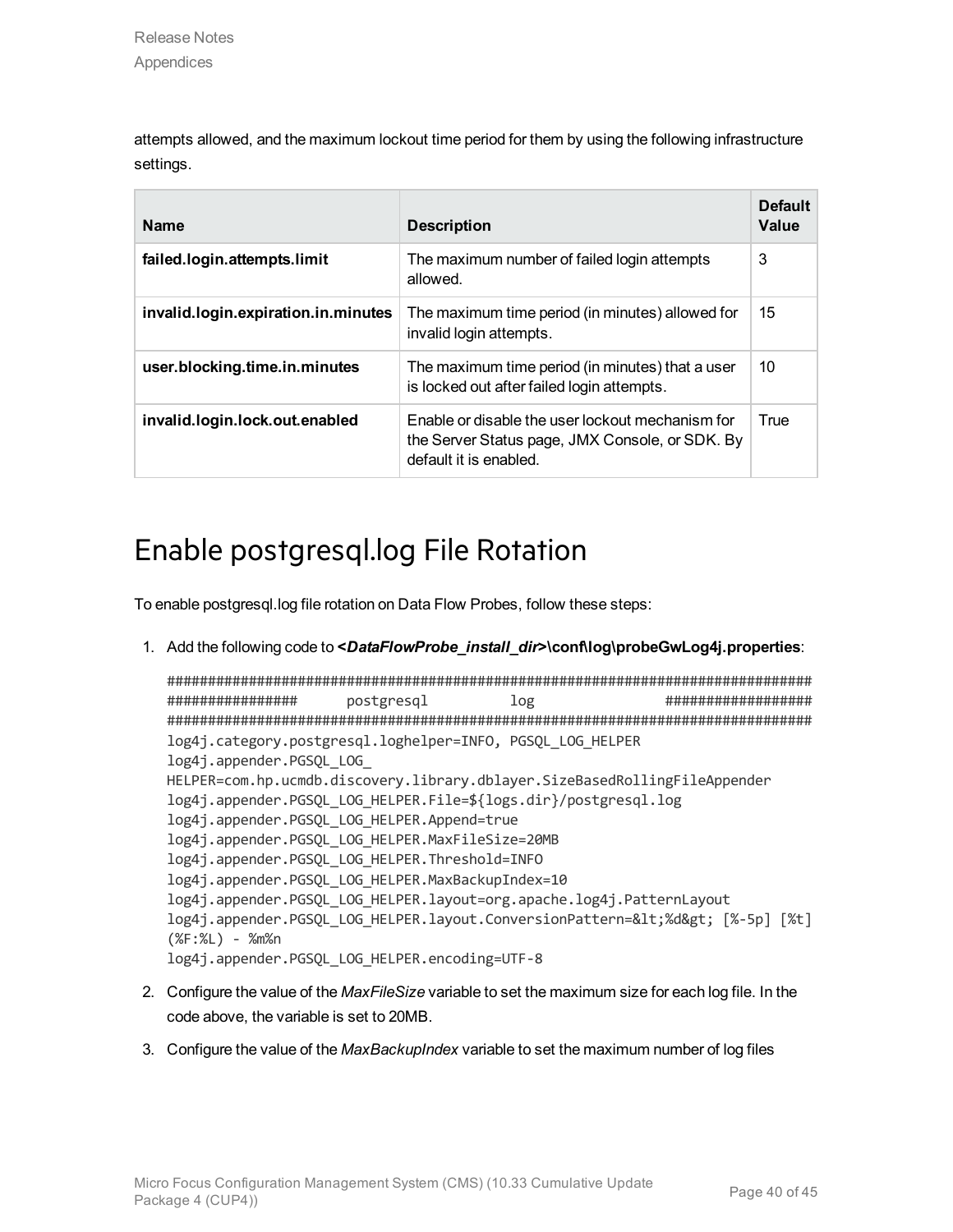permitted before log rotation begins. In the code above, the variable is set to 10 files.

<span id="page-40-0"></span>4. Restart the UCMDB\_Probe and UCMDB\_Probe\_DB services.

# How to Create and Enable a Custom Login and Logout Splash Screen

In some cases, you may require users to acknowledge something (for example, legal or security restrictions) before they can log in to UCMDB. To do this, you can display a splash screen that requires user confirmation before the login screen is displayed. When enabled, the splash screen is displayed before users log in to the following UCMDB components:

- $\cdot$  CMS UI
- Admin UI
- JMX Console

<span id="page-40-1"></span>The splash screen is disabled by default.

### Create a Custom Splash Screen

The splash screen is composed of an image of your choice, together with an **OK** button for the user to acknowledge the content of the splash screen. Note that the text on the button is not customizable; therefore, you should ensure that any text incorporated into the image is appropriately answered by "OK".

To create the image displayed on the splash screen, use a file that meets the following requirements:

- Format is .svg
- Size is under 2 MB
- Does not include any scripts
- File is stored on the UCMDB server (in a suite environment, the .svg file must be stored in the following suite mounted folder: /var/vols/itom/itsma/itsma-itsma-global/custom-splash/ucmdb/)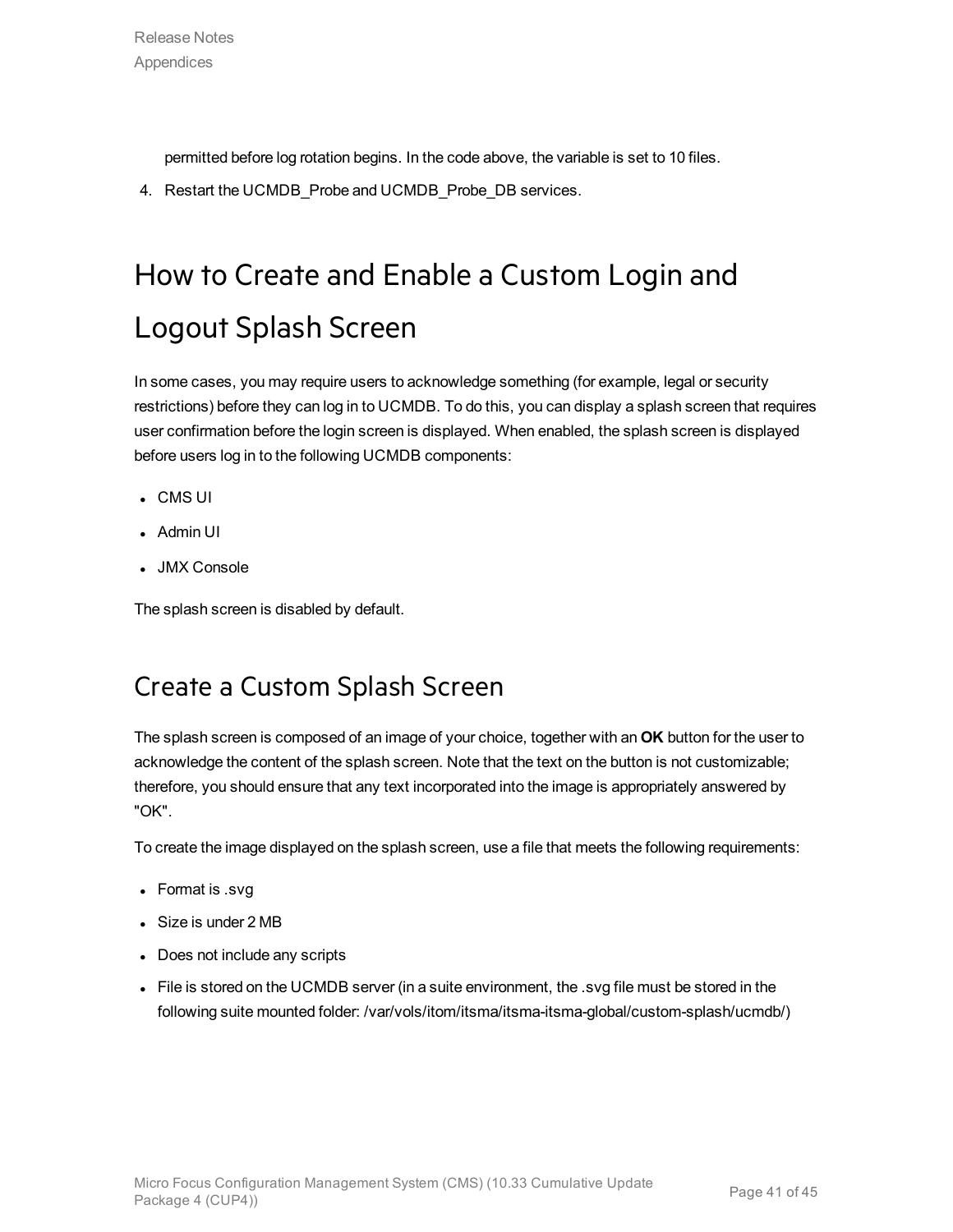### <span id="page-41-0"></span>Enable a Custom Splash Screen

To enable a custom splash screen, follow these steps:

- 1. Go to **JMX Console > UCMDB-UI:name=Custom Splash Screen > uploadSplashScreenFromFile**.
- 2. In the **Value** field enter the path to the .svg file that you want to use as the splash screen image. For example, enter "/ucmdb/custom-splash/test.svg".
- 3. Click **Invoke**.
- 4. Go to **JMX Console > UCMDB-UI:name=Custom Splash Screen > enableCustomSplashScreen**.
- 5. In the **Value** field, select the **true** option.
- 6. Click **Invoke**. The splash screen is enabled immediately; you do not need to restart the UCMDB server.

To confirm whether a custom splash screen is enabled or disabled, invoke the **isCustomSplashScreenEnabled** JMX method.

**Note:** You can also enable a custom splash screen by using the **cmdb.custom\_splash\_ screen.enabled** infrastructure setting. To do this, click **Administration** > **Infrastructure Settings Manager** > **Enable Custom Splash Screen**, and then set the value of the **Current Value** field to "True".

### <span id="page-41-1"></span>Splash Screen Behavior

- **When the splash screen is displayed, users must click OK** in order to log in. There is no other method to clear the splash screen.
- **.** Once a user has clicked OK in the splash screen, the splash screen is not displayed again in the Admin UI or JMX Console until the browser is restarted. However, the splash screen is displayed again in CMS UI after the user logs out, the browser is closed, or the session expires.
- Multi-customer environments do not support custom splash screens, as the (customer-specific) splash screen is displayed before the user is able to select a customer.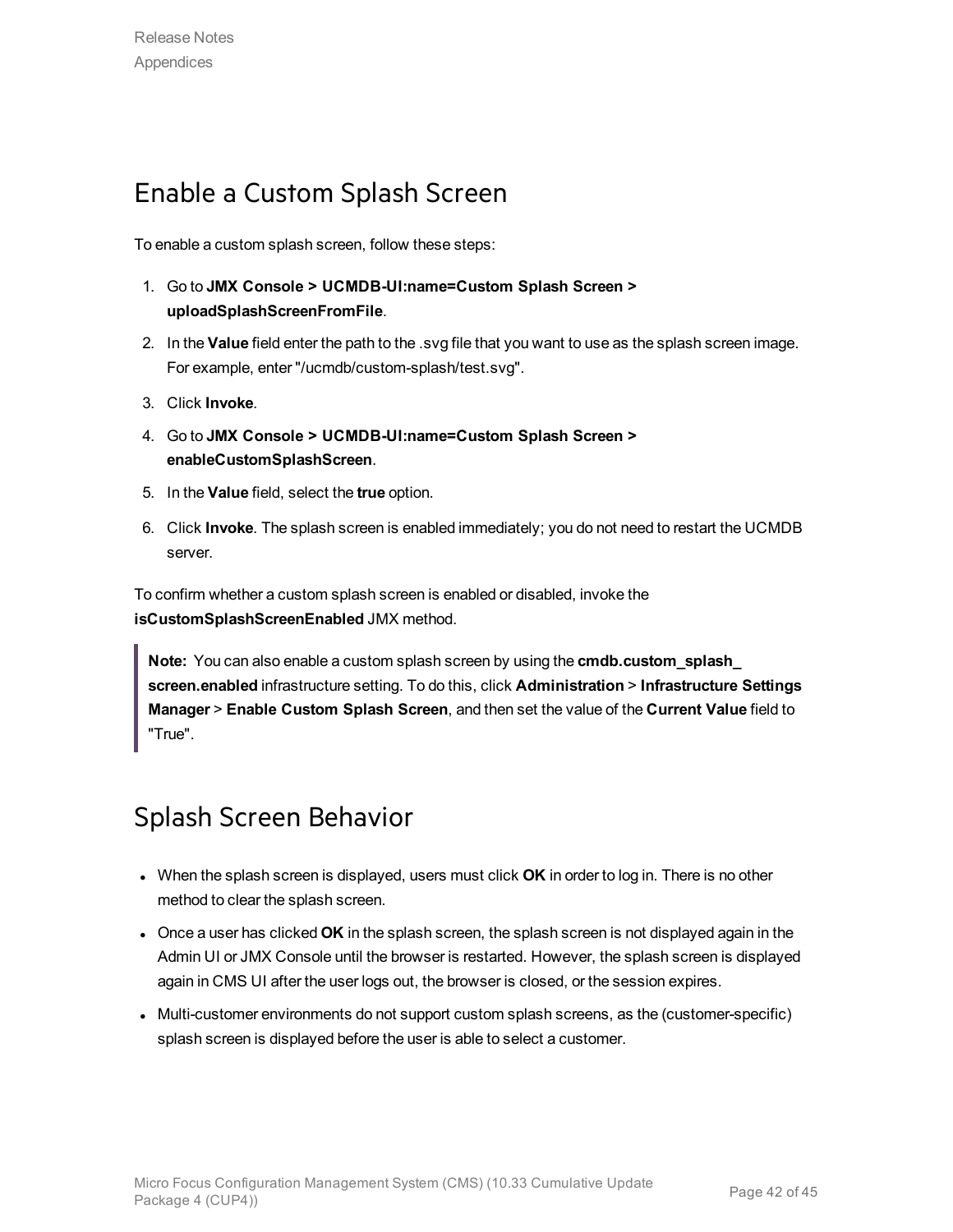## <span id="page-42-0"></span>How to Configure Global ID Generation

- 1. Launch the Web browser and enter the following address: **https://<CMS server>:8443/jmx-console**.
- 2. Click **UCMDB:service=Multiple CMDB Instances Services** to open the JMX MBEAN View page.
- 3. Click one of the following methods and enter values as required:

| setAsGlobalIdGenerator          | Specifies that the CMDB will act as the global ID<br>generator for all locally existing scopes |
|---------------------------------|------------------------------------------------------------------------------------------------|
| setAsGlobalIdGeneratorForScopes | Specifies the scopes for which global IDs will be<br>generated                                 |
| setAsNonGlobalIdGenerator       | Stops the CMDB from acting as the global ID generator<br>for all scopes                        |

4. Click **Invoke**.

**Note:** If you want to check which scopes are currently set, use the **getGlobalIdGeneratorScopes** method.

## <span id="page-42-1"></span>How to Configure Global ID Attribute Update on Non-Global ID Generator UCMDBs

There are scenarios where a CI pushed from a global ID generator (source) to a global ID non-generator (target) UCMDB is deleted from the source. On the target UCMDB the CI still exists with the global ID that was pushed from the source UCMDB. In case the same CI is recreated on the source UCMDB, it will be assigned a new global ID.

On a new push job the re-created CI will be sent to the target UCMDB. However, the global ID will not be updated on the target UCMDB. There are two approaches to achieve this:

If a differential push runs after the CI was deleted from the source UCMDB, then the CI will be deleted on the target as well. (If the integration is configured to allow deletes on target.)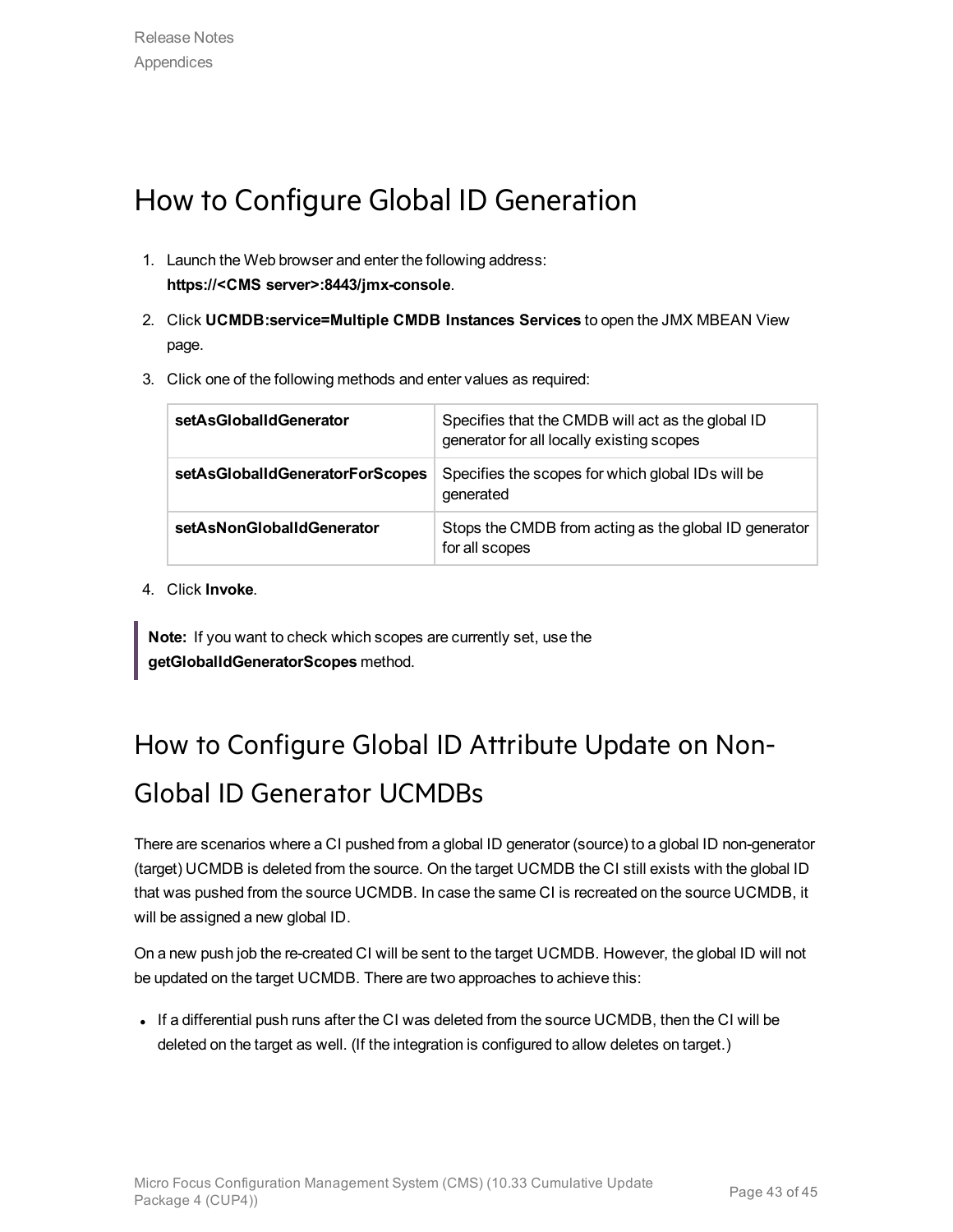When the CI is re-created on the source UCMDB, it will be pushed and re-created on target UCMDB with a new global ID.

- In case the push is not configured to allow delete, then the other approach is to enable the **reconciliation.allow.update.global.id** setting from JMX console and invoke the **setSettingValue** JMX method with values. To do so, do the following:
	- a. Go to UCMDB server **JMX Console > UCMDB:service=Settings Services > setSettingValue**.
	- b. Invoke the **setSettingValue** JMX method with the following parameters:

**customerID:** 1

**name:** reconciliation.allow.update.global.id

**value:** true

This setting only allows global ID attribute update on the UCMDB server configured as nonglobal ID generator.